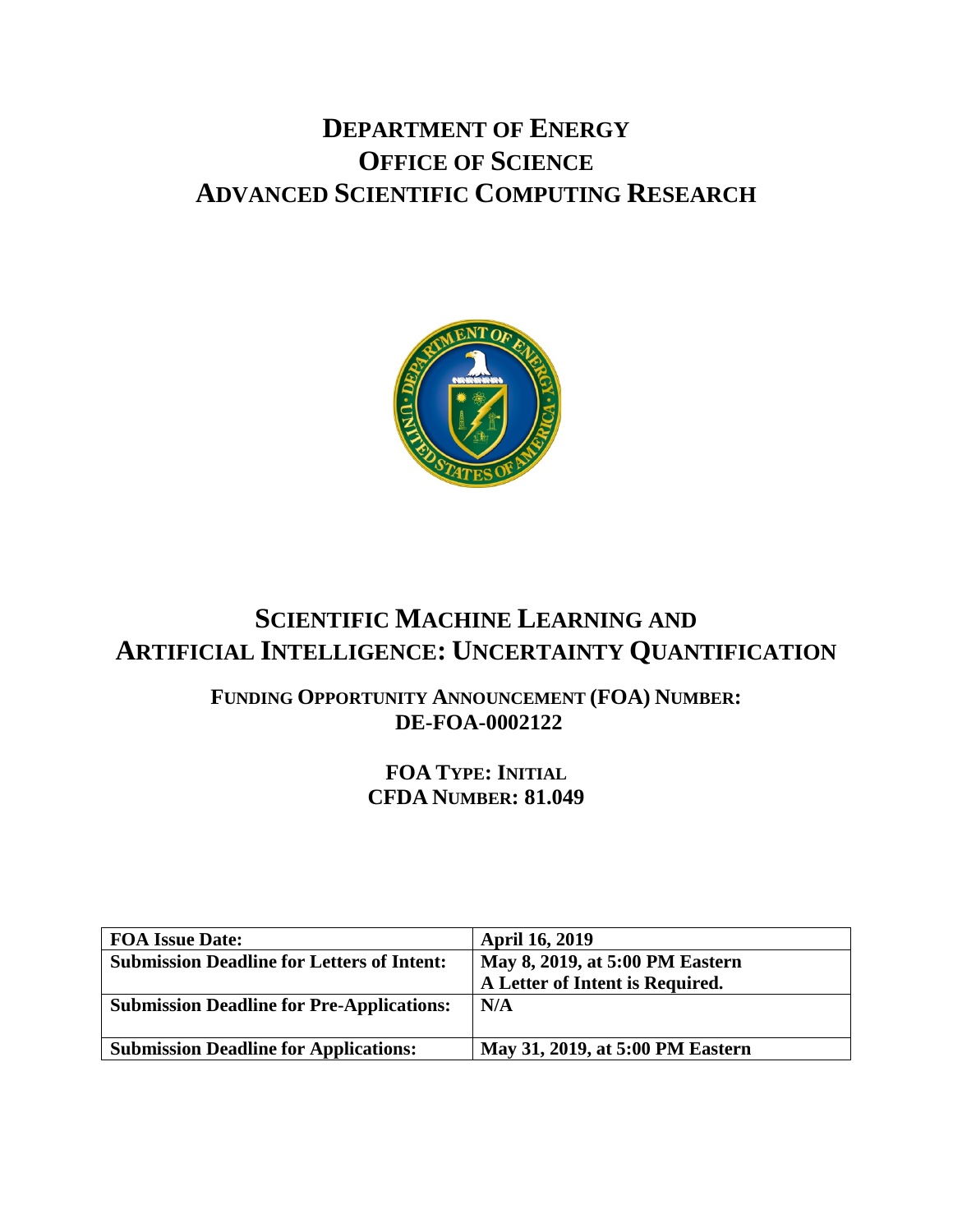# **Table of Contents**

| H. VALUE/FUNDING FOR DOE/NNSA NATIONAL LABORATORY CONTRACTORS |  |
|---------------------------------------------------------------|--|
|                                                               |  |
|                                                               |  |
|                                                               |  |
|                                                               |  |
|                                                               |  |
|                                                               |  |
|                                                               |  |
|                                                               |  |
|                                                               |  |
|                                                               |  |
| C. GRANTS.GOV APPLICATION SUBMISSION AND RECEIPT PROCEDURES10 |  |
|                                                               |  |
|                                                               |  |
|                                                               |  |
|                                                               |  |
|                                                               |  |
|                                                               |  |
|                                                               |  |
|                                                               |  |
|                                                               |  |
| C. ANTICIPATED NOTICE OF SELECTION AND AWARD DATES 37         |  |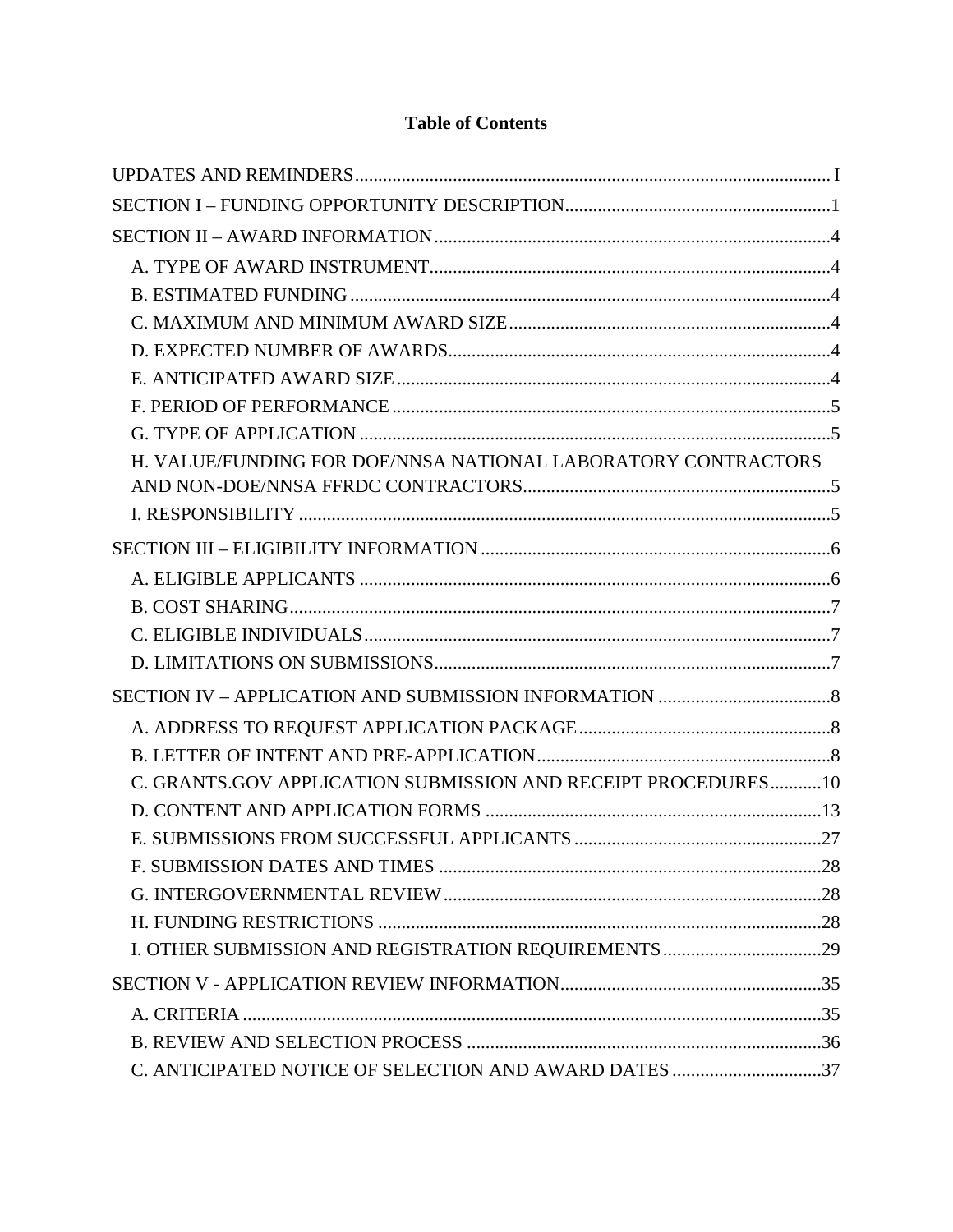| B. ADMINISTRATIVE AND NATIONAL POLICY REQUIREMENTS 39            |  |
|------------------------------------------------------------------|--|
|                                                                  |  |
|                                                                  |  |
|                                                                  |  |
|                                                                  |  |
|                                                                  |  |
|                                                                  |  |
|                                                                  |  |
|                                                                  |  |
|                                                                  |  |
| E. EVALUATION AND ADMINISTRATION BY NON-FEDERAL PERSONNEL45      |  |
| F. INTELLECTUAL PROPERTY DEVELOPED UNDER THIS PROGRAM 45         |  |
|                                                                  |  |
|                                                                  |  |
|                                                                  |  |
| J. ENVIRONMENTAL, SAFETY AND HEALTH (ES&H) PERFORMANCE OFWORK AT |  |
|                                                                  |  |
|                                                                  |  |
| L. NATIONAL ENVIRONMENTAL POLICY ACT (NEPA) COMPLIANCE 46        |  |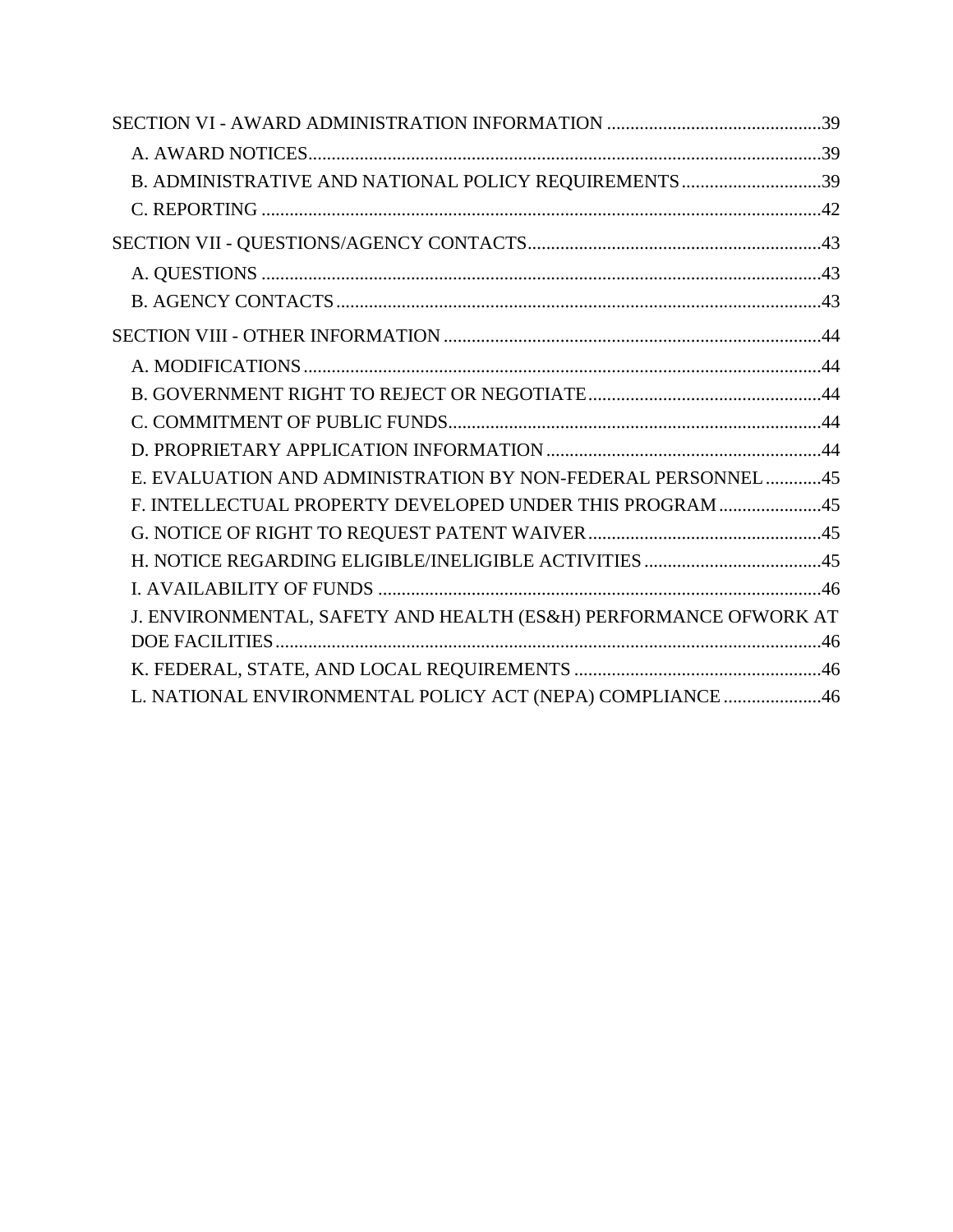### **UPDATES AND REMINDERS**

#### <span id="page-3-0"></span>**RECOMMENDATION**

The Department of Energy (DOE) Office of Science (SC) encourages you to register in all systems as soon as possible. You are also encouraged to submit letters of intent and applications well before the deadline.

#### AVOIDING ERRORS

The following advice is compiled from actual experiences of applicants for SC financial assistance awards.

- Please ensure that the research narrative is comprised of one and only one Portable Document Format (PDF) file, including all appendices, when it is attached to the SF-424 (R&R) form.
- When using the PAMS website at [https://pamspublic.science.energy.gov,](https://pamspublic.science.energy.gov/) please avoid using the back-arrow button in your web browser to navigate.
- Please ensure that the application contains no personally identifiable information (PII).
- Please ensure that the budget is calculated using the applicable negotiated indirect cost and fringe benefit rates.

#### GRANTS.GOV WORKSPACE

Applications submitted through Grants.gov at [https://www.Grants.gov](https://www.grants.gov/) must be submitted through a "Workspace." Workspace permits members of a team to simultaneously work on their application in an online collaborative environment. Application forms may exist as both online webforms and downloadable forms. More information is available at [https://www.Grants.gov/web/grants/applicants/workspace-overview.html.](https://www.grants.gov/web/grants/applicants/workspace-overview.html)

#### RENEWAL APPLICATIONS

The Principal Investigator (PI) for any application submitted for a **renewal** (an addition of a project period) of an existing award will be required to submit a Renewal Proposal Products section through the PAMS website at [https://pamspublic.science.energy.gov.](https://pamspublic.science.energy.gov/) The submitted product list will be sent for merit review as part of the application. The application will not be considered complete and cannot be sent for review until the product list has been submitted.

#### DATA MANAGEMENT PLAN

Applications submitted under this FOA are subject to the Office of Science Statement on Digital Data Management, published at [https://science.energy.gov/funding-opportunities/digital-data](http://science.energy.gov/funding-opportunities/digital-data-management/)[management/.](http://science.energy.gov/funding-opportunities/digital-data-management/) Compliance with this statement is detailed in Part IV of this FOA.

#### ACKNOWLEDGMENT OF FEDERAL SUPPORT

SC published guidance about how its support should be acknowledged at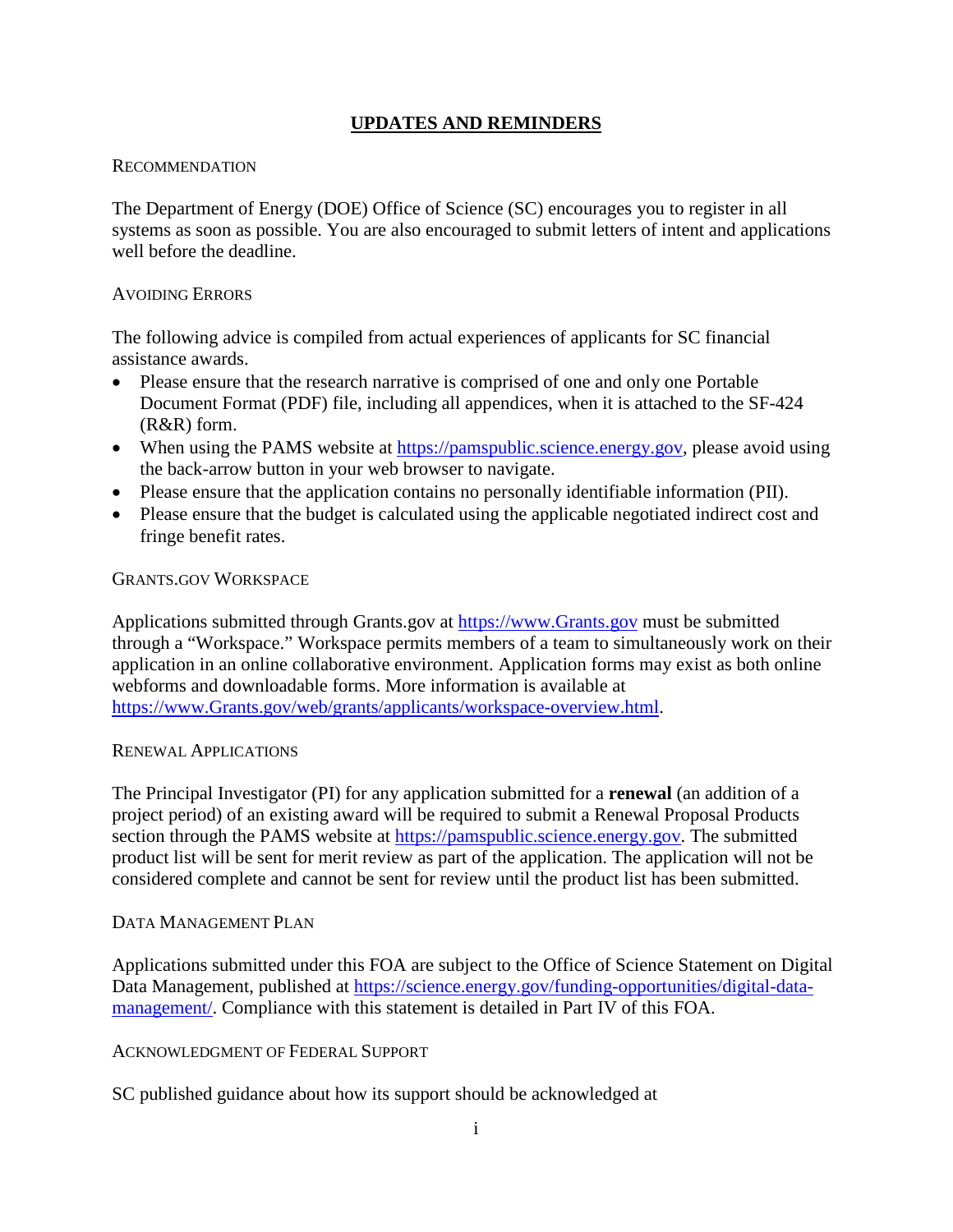[https://science.energy.gov/funding-opportunities/acknowledgements/.](http://science.energy.gov/funding-opportunities/acknowledgements/)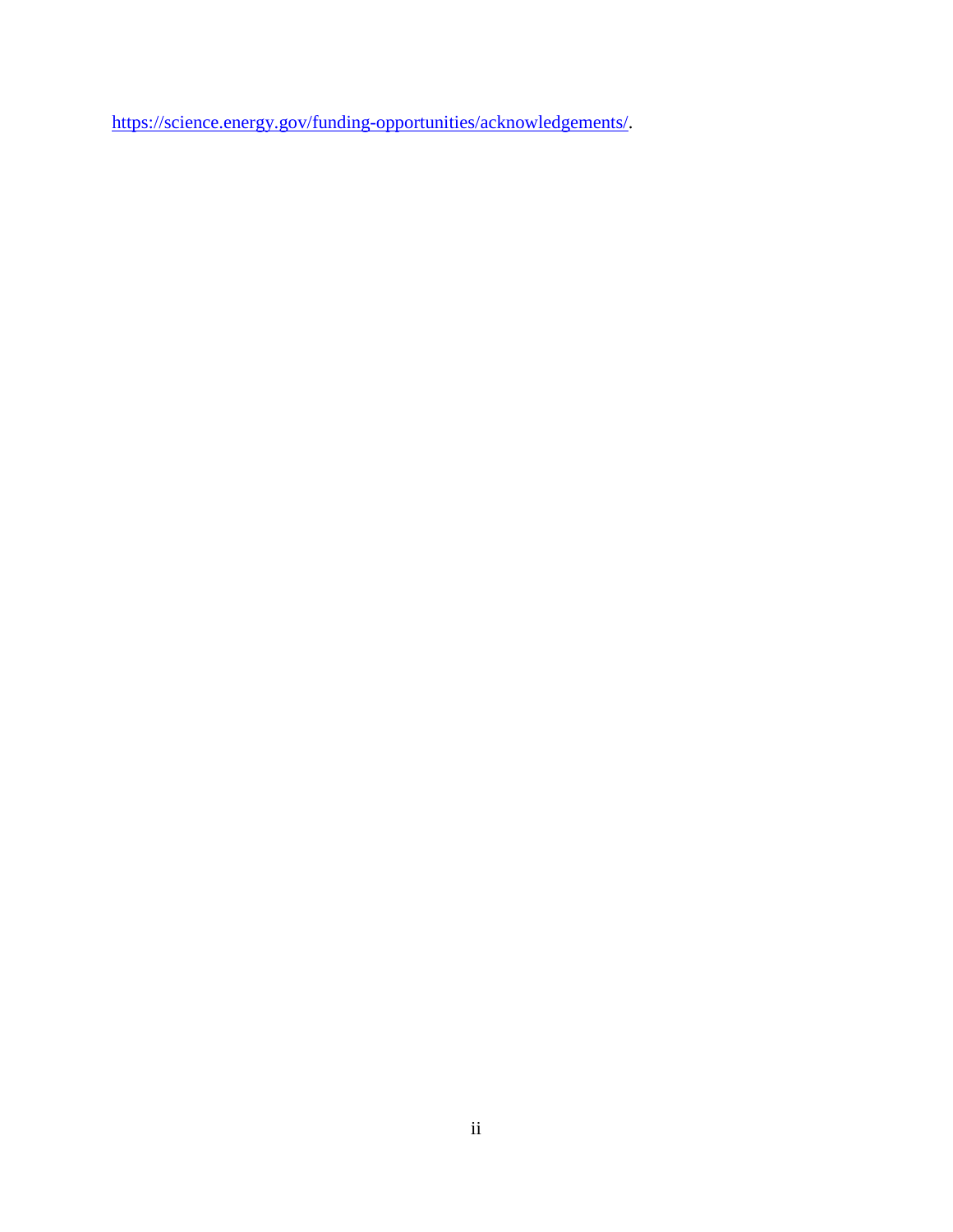#### **Section I – FUNDING OPPORTUNITY DESCRIPTION**

### <span id="page-5-0"></span>**GENERAL INQUIRIES ABOUT THIS FOA SHOULD BE DIRECTED TO:**

**Technical/Scientific Program Contact:**

Dr. Steven L. Lee 301-903-5710 [Steven.Lee@science.doe.gov](mailto:Steven.Lee@science.doe.gov)

#### **STATUTORY AUTHORITY**

Public Law 95-91, U.S. Department of Energy Organization Act Public Law 109-58, Energy Policy Act of 2005

#### **APPLICABLE REGULATIONS**

Uniform Administrative Requirements, Cost Principles, and Audit Requirements for Federal Awards, codified at 2 CFR 200 U.S. Department of Energy Financial Assistance Rules, codified at 2 CFR 910 U.S. Department of Energy, Office of Science Financial Assistance Program Rule, codified at 10 CFR 605

#### **SUMMARY**

In support of the Executive Order on Maintaining American Leadership in Artificial Intelligence, the DOE Artificial Intelligence (AI) Program and DOE SC program in Advanced Scientific Computing Research (ASCR) hereby announce their interest in the co-design of learning systems and AI environments that significantly advance the field of AI for public benefit within DOE's Congressionally-authorized mission-space.

The principal focus of this FOA is on Uncertainty Quantification (UQ) for AI validation and prediction. Foundational research is needed for strengthening the mathematical and statistical basis of validating machine learning and AI predictions from data generated by the Office of Science's user facilities and scientific simulations. A critical open question for scientific machine learning (SciML) is: How do we make reliable predictions and uncertainty estimates from machine learning and AI models? Predictions can be greatly improved by including input uncertainties and insights from model discrepancies. Research advances will be needed in methods that incorporate mathematical, statistical, scientific, and engineering principles for uncertainty estimates in extrapolative predictions. Furthermore, extensive literature in statistics can be leveraged for improving the model validation process. Advances in UQ will greatly enhance the mathematical and scientific computing foundations for accelerated research insights from SciML and AI.

#### **SUPPLEMENTARY INFORMATION**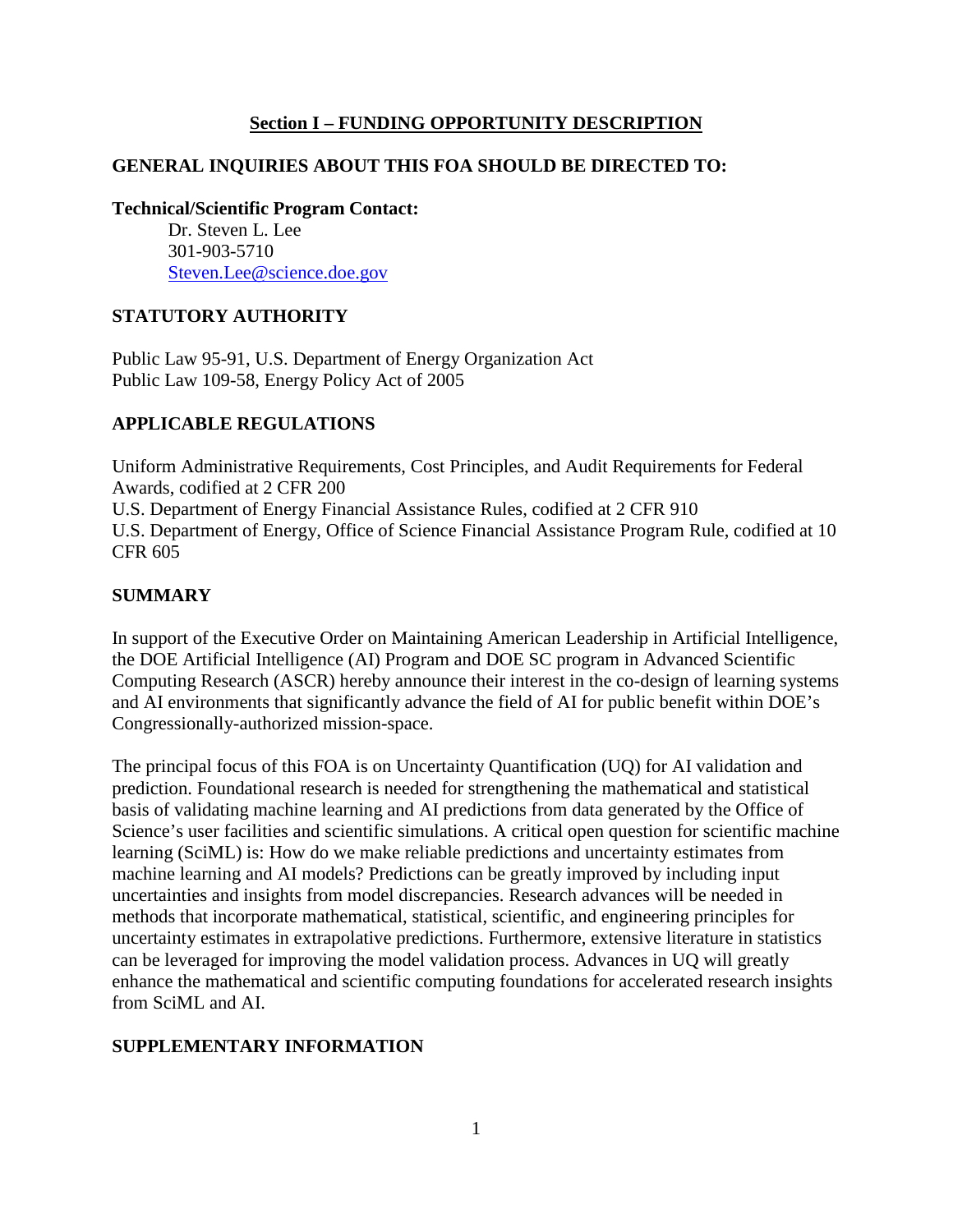DOE has the responsibility to address the energy, environmental and nuclear security challenges that face our nation – missions increasingly immersed in data. The mission of the SC is the delivery of scientific discoveries and major scientific tools to transform our understanding of nature and to advance the energy, economic, and national security of the United States. The ASCR program provides national leadership in high-performance computing and in a broad set of computationally based technologies, tools, and approaches. This includes research and development that significantly advances the fields of artificial intelligence and big data analytics (BD) of interest to DOE-supported researchers. AI offers the potential to transform scientific discoveries and operational best practices by enabling systems to reverse-engineer knowledge and learn from data, perform autonomous functions, and provide tools for the accelerated discovery of new scientific insights. Proposals must follow the guidelines and criteria provided in the supplementary information below and the following sections.

SciML is a core component of AI and a computational technology that can be trained, with scientific data, to augment or automate human skills. Across the DOE, SciML has the potential to transform science and energy research. Major research advances will be enabled by harnessing DOE investments in massive data from scientific user facilities, software for predictive models and algorithms, high-performance computing platforms, and the national workforce. The crosscutting nature of machine learning and AI provides strong motivation for formulating a prioritized research agenda. Accordingly, DOE is developing a coherent, long-term strategy to maximize the capabilities and scientific benefits of these transformative technologies.

UQ methods will play a key role in enabling the confident and effective use of SciML and AI for scientific purposes. In the context of this FOA, UQ methods is a generic term that covers a broad range of research topics which, when taken together, form a foundation and significant integrated capability for advancing SciML and AI. UQ basic research topics include, but are not limited to: verification and validation; representation of uncertainty and error; sensitivity and uncertainty analysis; multiscale modeling and simulation; model uncertainty; multi-model ensembles; UQ for inverse problems and model calibration; decision-making and optimization under uncertainty; detection and forecasting of rare events; dealing with high-dimensional probability spaces; statistical modeling and sampling techniques; uncertainty reduction; and other related areas. Given that mathematical models provide only a partial physical understanding, a proposed UQ method may also pursue effective strategies for incorporating results from theoretical analysis and/or use of data from scientific simulation and user facilities.

#### **Open Science**

SC is dedicated to promoting the values of openness in Federally-supported scientific research, including, but not limited to, ensuring that research may be reproduced and that the results of Federally-supported research are made available to other researchers. These objectives may be met through any number of mechanisms including, but not limited to, data access plans, data sharing agreements, the use of archives and repositories, and the use of various licensing schemes.

The use of the phrase "open-source" does not refer to any particular licensing arrangement, but is to be understood as encompassing any arrangement that furthers the objective of openness.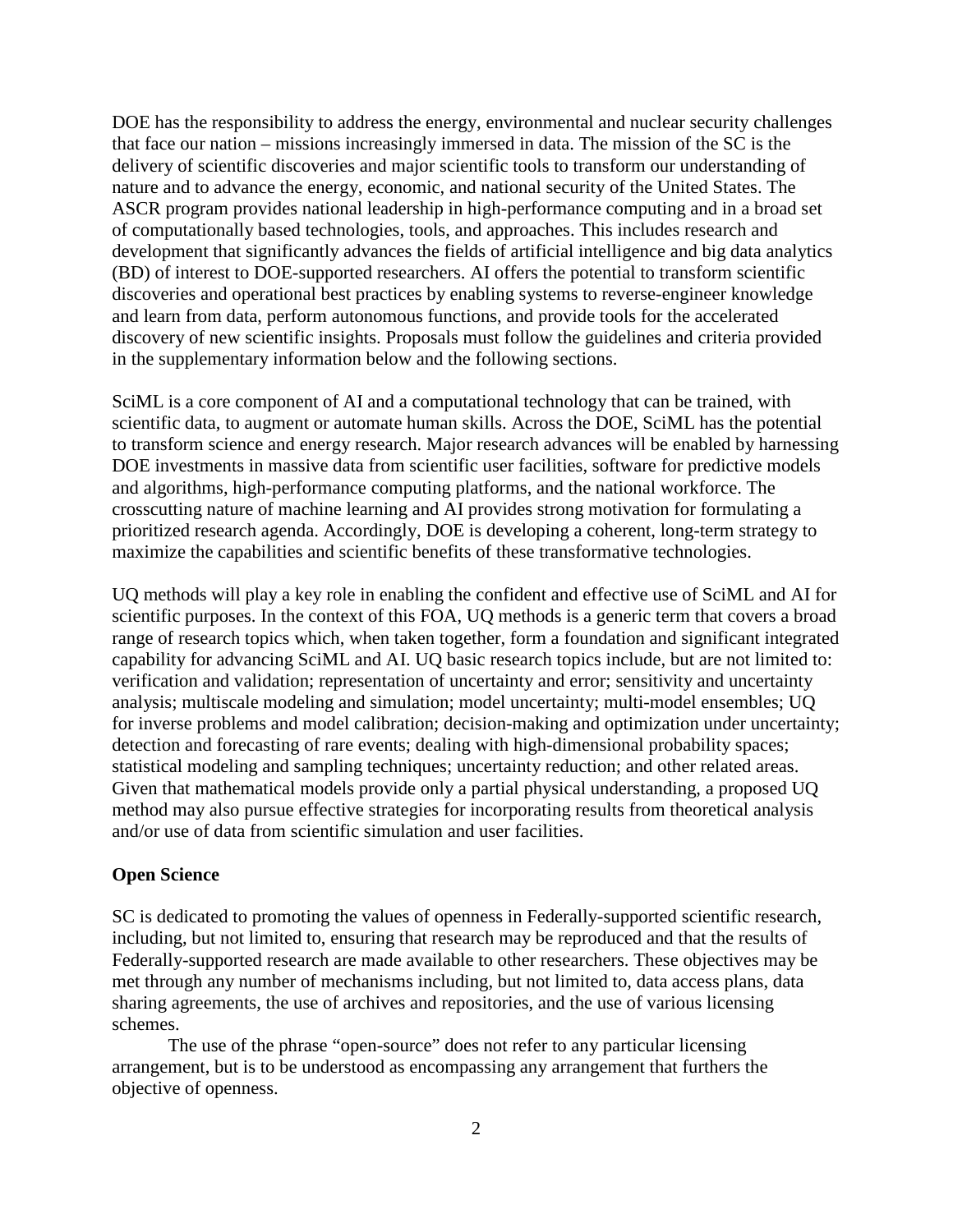### **REFERENCES:**

[1] "Workshop Report on Basic Research Needs for Scientific Machine Learning: Core Technologies for Artificial Intelligence",<http://www.osti.gov/biblio/1478744>

[2] "The 2015 Machine Learning and Understanding for Scientific Discovery Workshop Report",<http://www.osti.gov/biblio/1471083>

[3] "Assessing the Reliability of Complex Models – Mathematical and Statistical Foundations of Verification, Validation, and Uncertainty Quantification", National Research Council 2012. Washington, D.C.: The National Academies Press. [http://www.nap.edu/catalog.php?record\\_id=13395](http://www.nap.edu/catalog.php?record_id=13395)

[4] "A Multifaceted Mathematical Approach for Complex Systems", Report of the DOE Workshop on Mathematics for the Analysis, Simulation, and Optimization of Complex Systems. [https://science.energy.gov/~/media/ascr/pdf/program](https://science.energy.gov/%7E/media/ascr/pdf/program-documents/docs/Multifaceted_Mathematical_Approach_for_Complex_Systems.pdf)[documents/docs/Multifaceted\\_Mathematical\\_Approach\\_for\\_Complex\\_Systems.pdf](https://science.energy.gov/%7E/media/ascr/pdf/program-documents/docs/Multifaceted_Mathematical_Approach_for_Complex_Systems.pdf)

[5] ASCR Report on "Applied Mathematics Research for Exascale Computing", [https://science.energy.gov/~/media/ascr/pdf/research/am/docs/EMWGreport.pdf](https://science.energy.gov/%7E/media/ascr/pdf/research/am/docs/EMWGreport.pdf)

[6] ASCAC Report on "Synergistic Challenges in Data-Intensive Science and Exascale Computing",

[https://science.energy.gov/~/media/ascr/ascac/pdf/reports/2013/ASCAC\\_Data\\_Intensive\\_Compu](https://science.energy.gov/%7E/media/ascr/ascac/pdf/reports/2013/ASCAC_Data_Intensive_Computing_report_final.pdf) ting report final.pdf

[7] DOE Exascale Requirements Review – ASCR, [https://science.energy.gov/~/media/ascr/pdf/programdocuments/docs/2017/DOE-](https://science.energy.gov/%7E/media/ascr/pdf/programdocuments/docs/2017/DOE-ExascaleReport-ASCR-Final.pdf)[ExascaleReport-ASCR-Final.pdf](https://science.energy.gov/%7E/media/ascr/pdf/programdocuments/docs/2017/DOE-ExascaleReport-ASCR-Final.pdf)

[8] Exascale Requirements Review Crosscut Report, [https://science.energy.gov/~/media/ascr/pdf/programdocuments/docs/2018/DOE-](https://science.energy.gov/%7E/media/ascr/pdf/programdocuments/docs/2018/DOE-ExascaleReport-CrossCut.pdf)[ExascaleReport-CrossCut.pdf](https://science.energy.gov/%7E/media/ascr/pdf/programdocuments/docs/2018/DOE-ExascaleReport-CrossCut.pdf)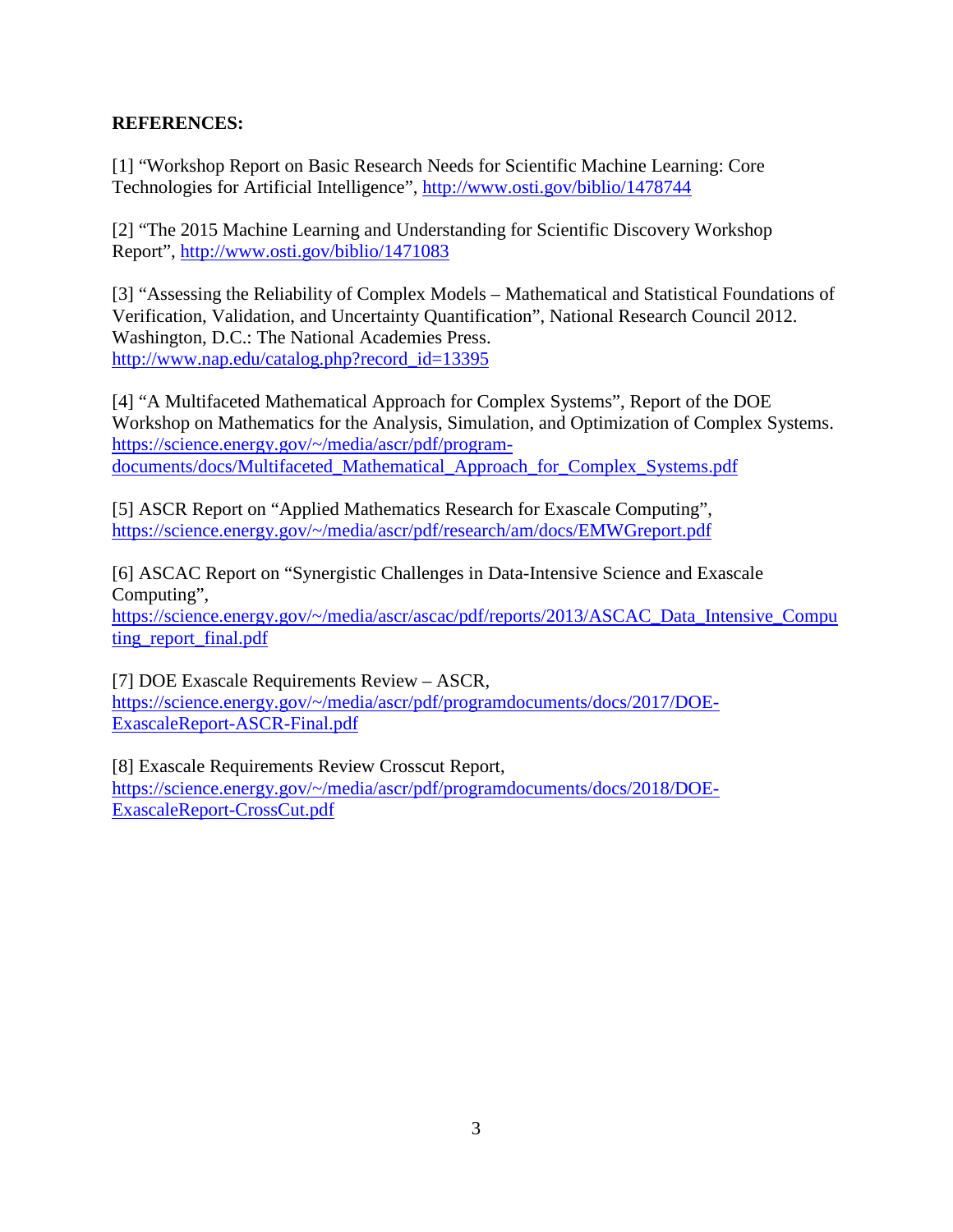# **Section II – AWARD INFORMATION**

### <span id="page-8-1"></span><span id="page-8-0"></span>**A. TYPE OF AWARD INSTRUMENT**

DOE anticipates awarding financial assistance grants under this FOA.

DOE will **not** consider funding multi-institution collaborations under this FOA.

# <span id="page-8-2"></span>**B. ESTIMATED FUNDING**

It is anticipated that approximately \$2 million in total will be available to support all years of all awards resulting from this FOA and its companion Program Announcement to the DOE National Laboratories (LAB 19-2122), contingent on satisfactory peer review and the availability of appropriated funds. The funding is expected to be approximately \$1 million per year for a period of two years. Applicants should request project support for two years. Following the first year award, out-year support will be contingent on the availability of appropriated funds, progress of the research, and programmatic needs. Awards are expected to begin in fiscal year 2019.

DOE is under no obligation to pay for any costs associated with the preparation or submission of an application. DOE reserves the right to fund, in whole or in part, any, all, or none of the applications submitted in response to this FOA.

# <span id="page-8-3"></span>**C. MAXIMUM AND MINIMUM AWARD SIZE**

(See B. [Estimated](#page-8-2) Funding above.)

**Ceiling**

\$150,000 per year

**Floor**

\$150,000 per year

# <span id="page-8-4"></span>**D. EXPECTED NUMBER OF AWARDS**

(See B. [Estimated](#page-8-2) Funding above.)

Approximately 2-6 awards are expected.

The exact number of awards will depend on the number of meritorious applications and the availability of appropriated funds.

# <span id="page-8-5"></span>**E. ANTICIPATED AWARD SIZE**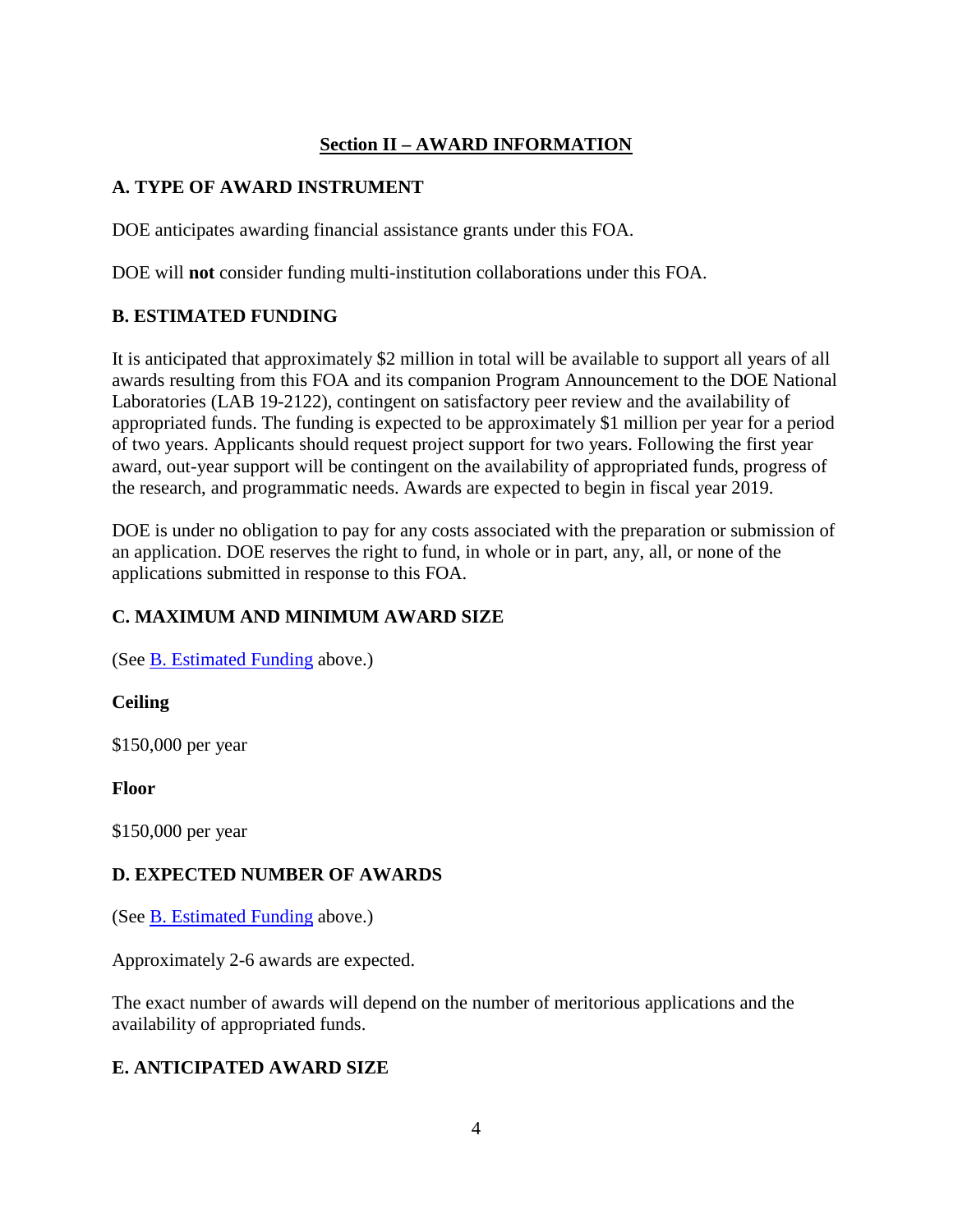Awards will be made for \$150,000 per year.

# <span id="page-9-0"></span>**F. PERIOD OF PERFORMANCE**

(See B. [Estimated](#page-8-2) Funding above.)

DOE anticipates making awards with a project period of two years.

Continuation funding (funding for the second budget period) is contingent on: (1) availability of funds appropriated by Congress and future year budget authority; (2) progress towards meeting the objectives of the approved application; (3) submission of required reports; and (4) compliance with the terms and conditions of the award.

# <span id="page-9-1"></span>**G. TYPE OF APPLICATION**

DOE will accept new applications under this FOA.

### <span id="page-9-2"></span>**H. VALUE/FUNDING FOR DOE/NNSA NATIONAL LABORATORY CONTRACTORS AND NON-DOE/NNSA FFRDC CONTRACTORS**

For grant awards, the value of, and funding for, a DOE/National Nuclear Security Administration (NNSA) National Laboratory contractor, a non-DOE/NNSA Federally Funded Research and Development Center (FFRDC) contractor, or another Federal agency's portion of the work will not be included in the award to the successful applicant. DOE will fund a DOE/NNSA National Laboratory contractor through the DOE field work authorization system or other appropriate process and will fund non-DOE/NNSA FFRDC contractors and other Federal agencies through an interagency agreement in accordance with the Economy Act, 31 USC 1535, or other statutory authority.

# <span id="page-9-3"></span>**I. RESPONSIBILITY**

The successful prime applicant/awardee (lead organization) will be the responsible authority regarding the settlement and satisfaction of all contractual and administrative issues, including but not limited to, disputes and claims arising out of any agreement between the applicant and any team member, and/or subawardee.

If an award is made to another Federal agency or its FFRDC contractor, all Disputes and Claims will be resolved in accordance with the terms and conditions of the interagency agreement in consultation between DOE and the prime awardee.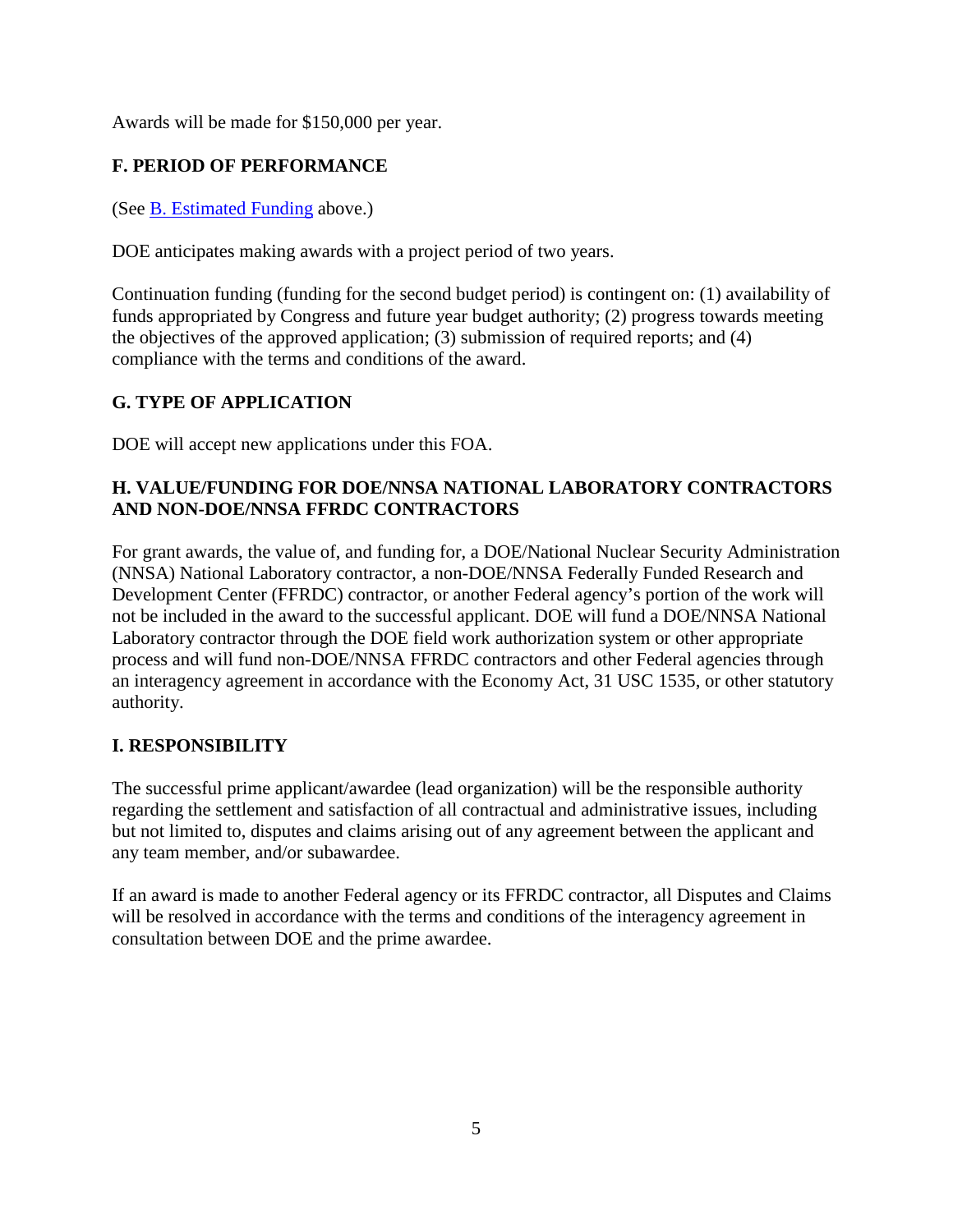### **Section III – ELIGIBILITY INFORMATION**

### <span id="page-10-1"></span><span id="page-10-0"></span>**A. ELIGIBLE APPLICANTS**

All types of applicants are eligible to apply, except Federally Funded Research and Development Center (FFRDC) Contractors, and nonprofit organizations described in section 501(c)(4) of the Internal Revenue Code of 1986 that engaged in lobbying activities after December 31, 1995.

Other Federal agencies are not eligible to receive financial assistance awards and are therefore ineligible both to submit applications and to be proposed as subawardees. Other Federal agency's FFRDCs are not eligible to submit applications or to be proposed as subawardees.

DOE National Laboratories are directed to submit their applications in response to Program Announcement LAB 19-2122 in the PAMS website at [https://www.pamspublic.science.energy.gov.](https://www.pamspublic.science.energy.gov/)

Applicants that are not domestic organizations should be advised that:

- Individual applicants are unlikely to possess the skills, abilities, and resources to successfully accomplish the objectives of this FOA. Individual applicants are encouraged to address this concern in their applications and to demonstrate how they will accomplish the objectives of this FOA.
- Non-domestic applicants are advised that successful applications from non-domestic applicants include a detailed demonstration of how the applicant possesses skills, resources, and abilities that do not exist among potential domestic applicants.

**DOE cannot support an applicant's commercial activity through its financial assistance research programs**. Applications from for-profit organizations that propose a scientific scope of work related to current business activity or applications are considered to be commercial activity and will be declined. Applications containing a scientific scope of work that is or has been supported by or proposed to a Federal Small Business Innovative Research or Small Business Technology Transfer (SBIR / STTR) program are considered to be commercial activity and may be declined without merit review. All for-profit applicants must include a description, not to exceed 200 words, of how their proposed work will advance scientific understanding of a basic and fundamental nature as an appendix to the research narrative.

#### UNINCORPORATED CONSORTIA

Unincorporated consortia (team arrangements), which may include domestic and foreign entities, must designate one member of the consortium to serve as the prime recipient/consortium representative (lead organization). The prime recipient/consortium representative must be incorporated (or otherwise formed) under the laws of a State or territory of the United States.

Upon request, unincorporated consortia must provide the DOE contracting officer with a collaboration agreement, commonly referred to as the articles of collaboration, which sets out the rights and responsibilities of each consortium member. This agreement binds the individual consortium members together and should discuss, among other things, the consortium's: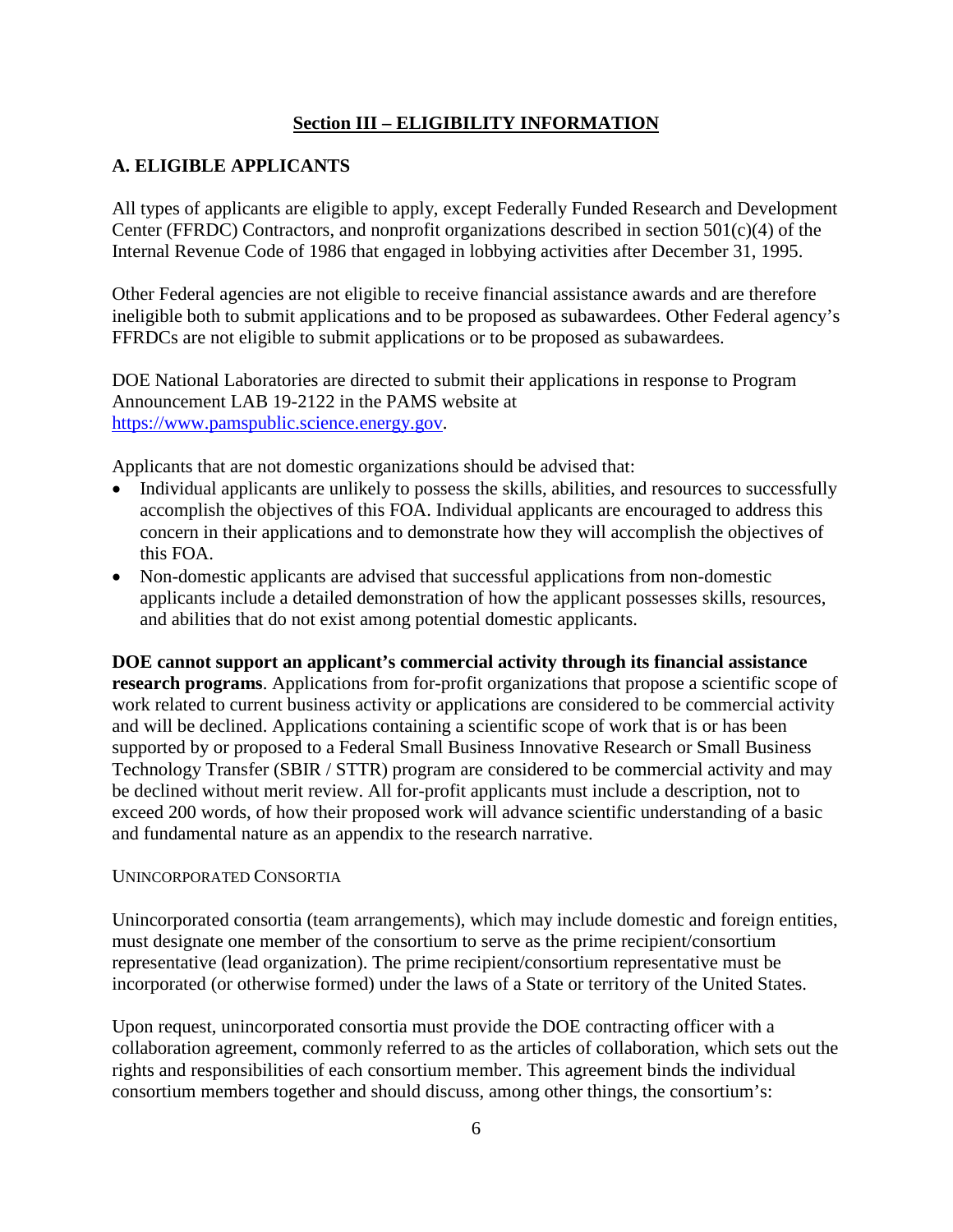- Management structure;
- Method of making payments to consortium members;
- Means of ensuring and overseeing members' efforts on the project;
- Provisions for members' cost sharing contributions; and
- Provisions for ownership and rights in intellectual property developed previously or under the agreement.

Note that a consortium is applied for in one application and results in one award with subawards to consortia members. Collaborations are applied for separately with identical applications and result in multiple awards to the collaborating institutions.

### <span id="page-11-0"></span>**B. COST SHARING**

Cost sharing is not required.

# <span id="page-11-1"></span>**C. ELIGIBLE INDIVIDUALS**

Individuals with the skills, knowledge, and resources necessary to carry out the proposed research as a Principal Investigator (PI) are invited to work with their organizations to develop an application for assistance. Individuals from underrepresented groups as well as individuals with disabilities are always encouraged to apply for assistance.

# <span id="page-11-2"></span>**D. LIMITATIONS ON SUBMISSIONS**

**Limitation on the Number of Applications**: An individual may participate in no more than **two** applications. If the same individual is a project member on more than two applications, the most recently received applications that match a qualified Letter of Interest (LOI) (as described in Section IV B. below) will be accepted and all other applications may be declined without merit review.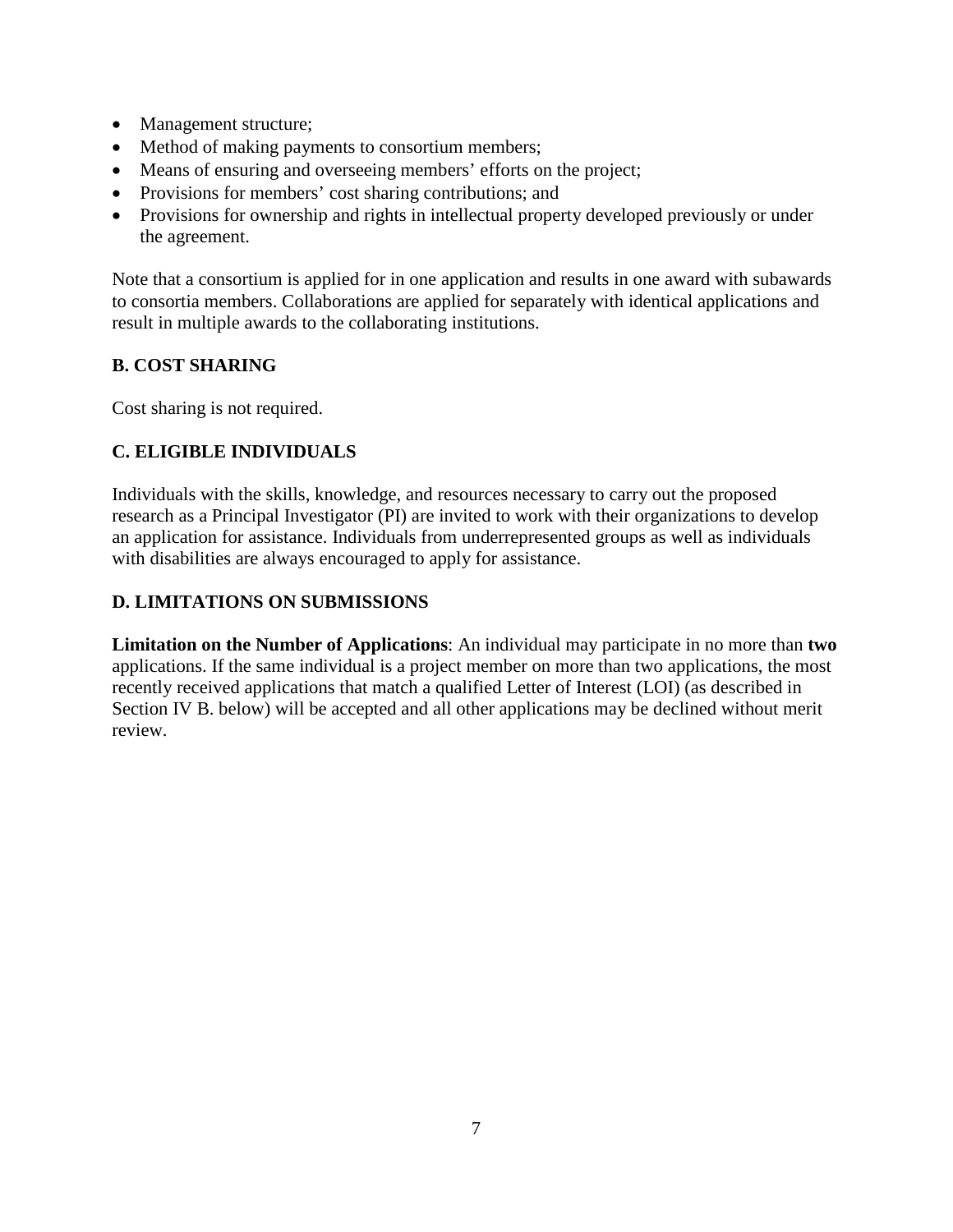### **Section IV – APPLICATION AND SUBMISSION INFORMATION**

### <span id="page-12-1"></span><span id="page-12-0"></span>**A. ADDRESS TO REQUEST APPLICATION PACKAGE**

Application forms and instructions are available at Grants.gov. To access these materials, go to [https://www.Grants.gov,](https://www.grants.gov/) select "Apply for Grants", and then select "Download Application Package." Enter the CFDA number (81.049) and/or the FOA number (DE-FOA-0002122) shown on the cover of this FOA and then follow the prompts to download the application package.

Applications submitted through [www.FedConnect.net](https://www.fedconnect.net/) will not be accepted.

# <span id="page-12-2"></span>**B. LETTER OF INTENT AND PRE-APPLICATION**

#### **1. Letter of Intent**

LETTER OF INTENT DUE DATE

### See [Section](#page-32-3) IV, Part E.

A Letter of Intent is required and must be submitted by the deadline in [Section](#page-32-3) IV, Part E.

The LOI is to help in planning the review and the selection of potential reviewers for the application. For this purpose, the LOI must include the following:

• A cover sheet containing the name and mailing address of the sponsoring institution; the planned title of the research application; the name, e-mail address, and telephone number of the PI, additional Senior Investigator(s), and Senior/Key personnel expected to be involved in the planned application.

At the top of the first page, provide the following information: Title of Letter of Intent Principal Investigator Name, Job Title **Institution** PI Phone Number, PI Email Address FOA Number: **DE-FOA-0002122**

This information should be followed by a clear and concise description of the objectives and technical approach of the proposed research. The LOI may not exceed two pages, with a minimum text font size of 11 point and margins no smaller than one inch on all sides. Figures and references, if included, must fit within the two-page limit.

The LOI must also include a list of the names and institutional affiliations of all participating investigators, including collaborators and consultants on the proposed project. For each funded investigator, provide a list of collaborative co-investigators including co-authors of the past 48 months, co-editors of the past 24-months, graduate and postdoctoral advisors/advisees, and close associations.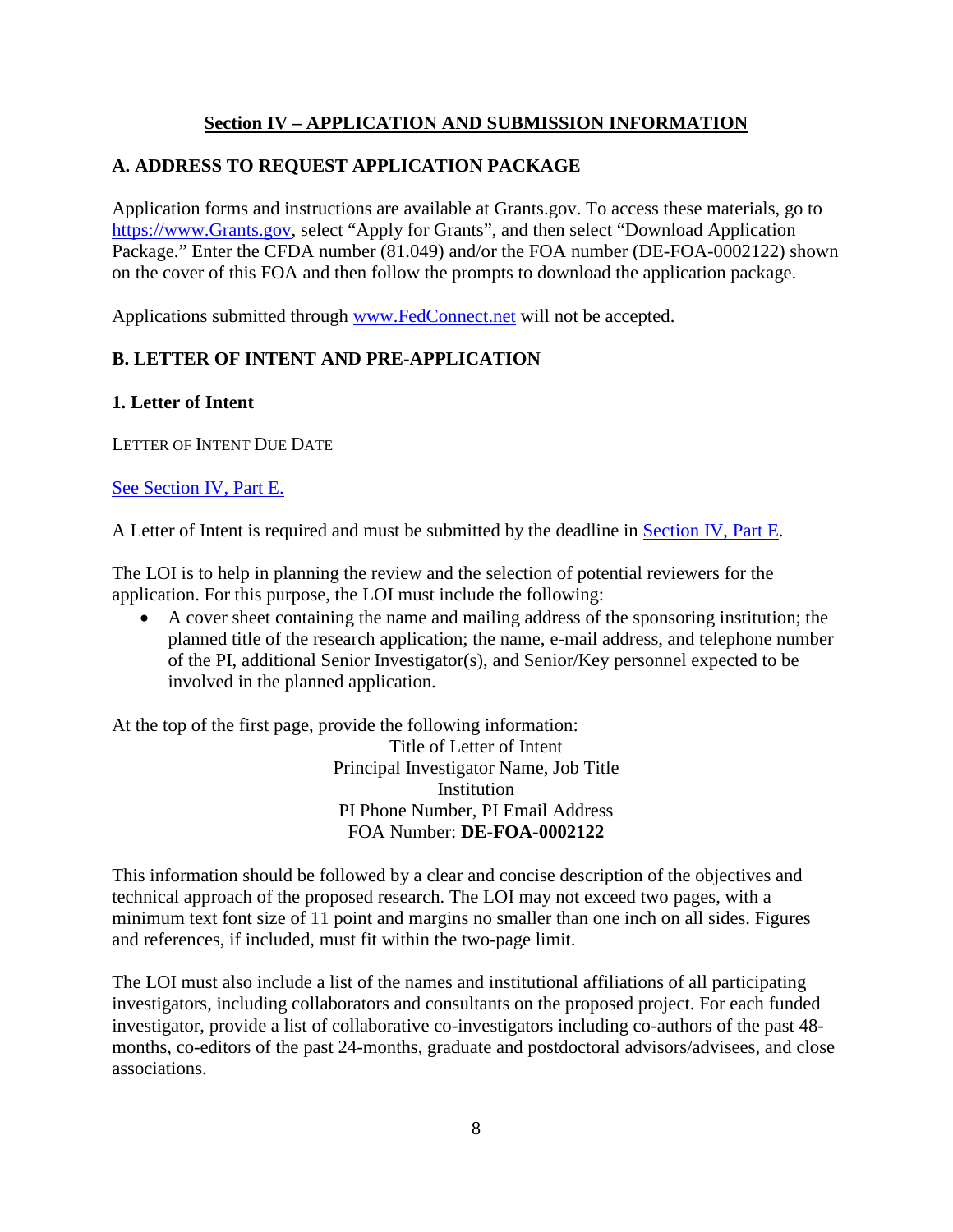The LOI must be submitted electronically through the DOE SC Portfolio Analysis and Management System (PAMS) website [https://pamspublic.science.energy.gov/.](https://pamspublic.science.energy.gov/) It is important that the LOI be a single file with extension .pdf, .docx, or .doc. The filename must not exceed 50 characters. The PI and anyone submitting on behalf of the PI must register for an account in PAMS before it will be possible to submit a letter of intent. **All PIs and those submitting LOIs on behalf of PIs are encouraged to establish PAMS accounts as soon as possible to avoid submission delays.**

You may use the Internet Explorer, Firefox, Google Chrome, or Safari browsers to access PAMS.

**Please see [Section IV, Part I, 4., DOE SC Portfolio Analysis and Management System](#page-34-0)  [\(PAMS\), below,](#page-34-0) for instructions about how to register in PAMS.**

### **Submit Your Letter of Intent:**

- Create your letter of intent outside the system and save it as a file with extension .docx, .doc, or .pdf. Make a note of the location of the file on your computer so you can browse for it later from within PAMS.
- Log into PAMS and click the Proposals tab. Click the "View / Respond to Funding" Opportunity Announcements" link and find the current announcement in the list. Click the "Actions/Views" link in the Options column next to this announcement to obtain a dropdown menu. Select "Submit Letter of Intent" from the dropdown.
- On the Submit Letter of Intent page, select the institution from which you are submitting this LOI from the Institution dropdown. If you are associated with only one institution in the system, there will only be one institution in the dropdown.
- Note that you must select one and only one PI per LOI; to do so, click the "Select PI" button on the far right side of the screen. Find the appropriate PI from the list of all registered users from your institution returned by PAMS. (Hint: You may have to sort, filter, or search through the list if it has multiple pages.) Click the "Actions" link in the Options column next to the appropriate PI to obtain a dropdown menu. From the dropdown, choose "Select PI."
- If the PI for whom you are submitting does not appear on the list, it means he or she has not yet registered in PAMS. For your convenience, you may have PAMS send an email invitation to the PI to register in PAMS. To do so, click the "Invite PI" link at the top left of the "Select PI" screen. You can enter an optional personal message to the PI in the "Comments" box, and it will be included in the email sent by PAMS to the PI. You must wait until the PI registers before you can submit the LOI. Save the LOI for later work by clicking the "Save" button at the bottom of the screen. It will be stored in "My Letters of Intent" for later editing.
- Enter a title for your letter of intent.
- Select the appropriate technical contact from the Program Manager dropdown.
- To upload the LOI file into PAMS, click the "Attach File" button at the far right side of the screen. Click the "Browse" (or "Choose File" depending on your browser) button to search for your file. You may enter an optional description of the file you are attaching. Click the "Upload" button to upload the file.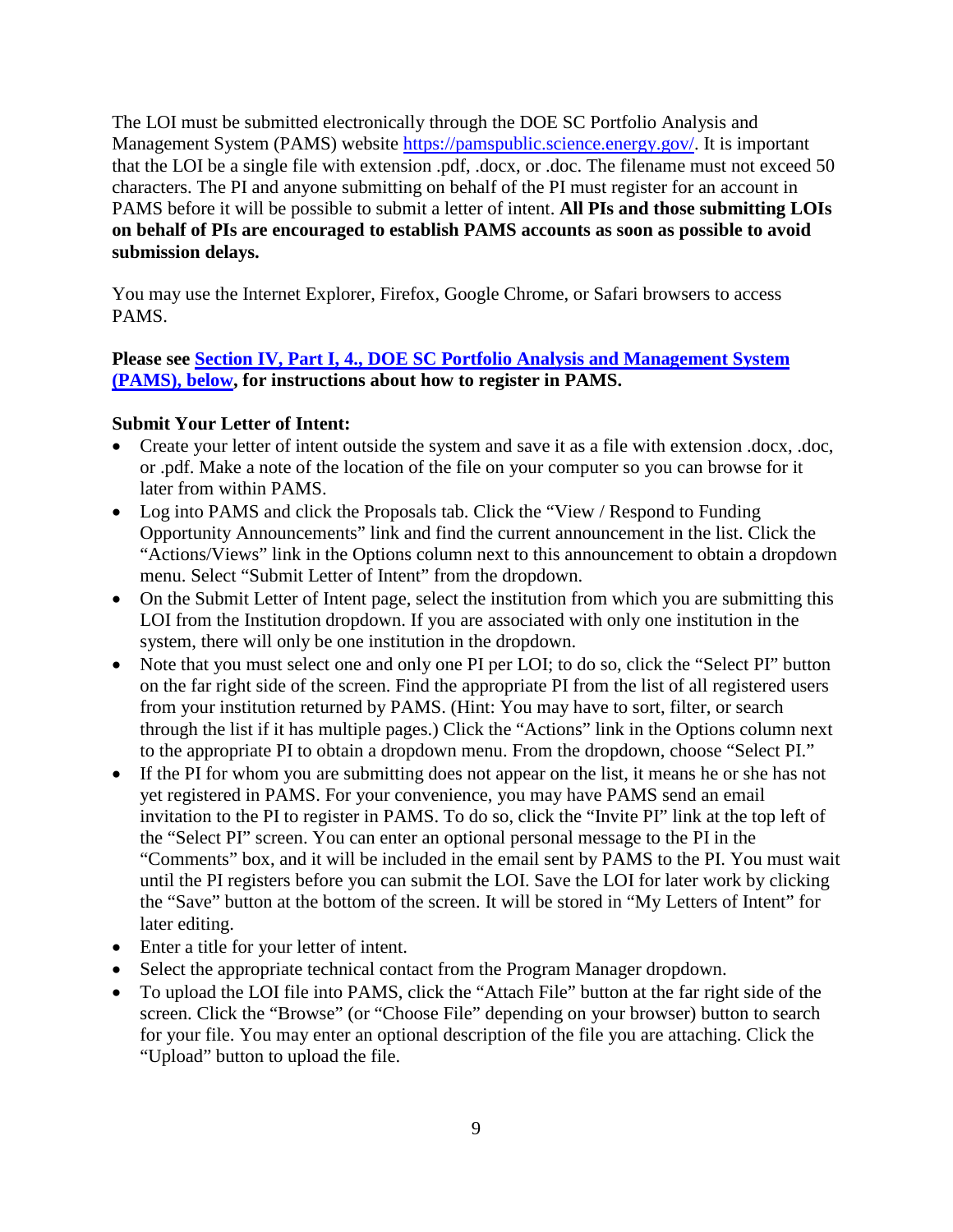- At the bottom of the screen, click the "Submit to DOE" button to save and submit the LOI to DOE.
- Upon submission, the PI will receive an email from the PAMS system [<PAMS.Autoreply@science.doe.gov>](mailto:PAMS.Autoreply@science.doe.gov) acknowledging receipt of the LOI.

You are encouraged to register for an account in PAMS at least a week in advance of the LOI submission deadline so that there will be no delays with your submission.

**WARNING**: The PAMS website at<https://pamspublic.science.energy.gov/> will permit you to edit a previously submitted LOI in the time between your submission and the deadline. If you choose to edit, doing so will remove your previously submitted version from consideration. If you are still editing at the time of the deadline, you will not have a valid submission. Please pay attention to the deadline.

For help with PAMS, click the "External User Guide" link on the PAMS website, [https://pamspublic.science.energy.gov/.](https://pamspublic.science.energy.gov/) You may also contact the PAMS Help Desk, which can be reached Monday through Friday, 9AM – 5:30 PM Eastern Time. Telephone: (855) 818-1846 (toll free) or (301) 903-9610, email: [sc.pams-helpdesk@science.doe.gov.](mailto:sc.pams-helpdesk@science.doe.gov) All submission and inquiries about this FOA should reference DE-FOA-0002122.

### **2. Pre-application**

Not applicable.

# <span id="page-14-0"></span>**C. GRANTS.GOV APPLICATION SUBMISSION AND RECEIPT PROCEDURES**

This section provides the application submission and receipt instructions for applications to SC. Please read the following instructions carefully and completely.

### **1. Electronic Delivery**

SC is participating in the Grants.gov initiative to provide the grant community with a single site to find and apply for grant funding opportunities. SC requires applicants to submit their applications online through Grants.gov.

### **2. How to Register to Apply through Grants.gov**

a. Instructions: Read the instructions below about registering to apply for SC funds. Applicants should read the registration instructions carefully and prepare the information requested before beginning the registration process. Reviewing and assembling the required information before beginning the registration process will alleviate last-minute searches for required information.

Organizations must have a Data Universal Numbering System (DUNS) Number, active System for Award Management (SAM) registration, and Grants.gov account to apply for grants. If individual applicants are eligible to apply for this FOA, then you may begin with step 3, Create a Grants.gov Account, listed below.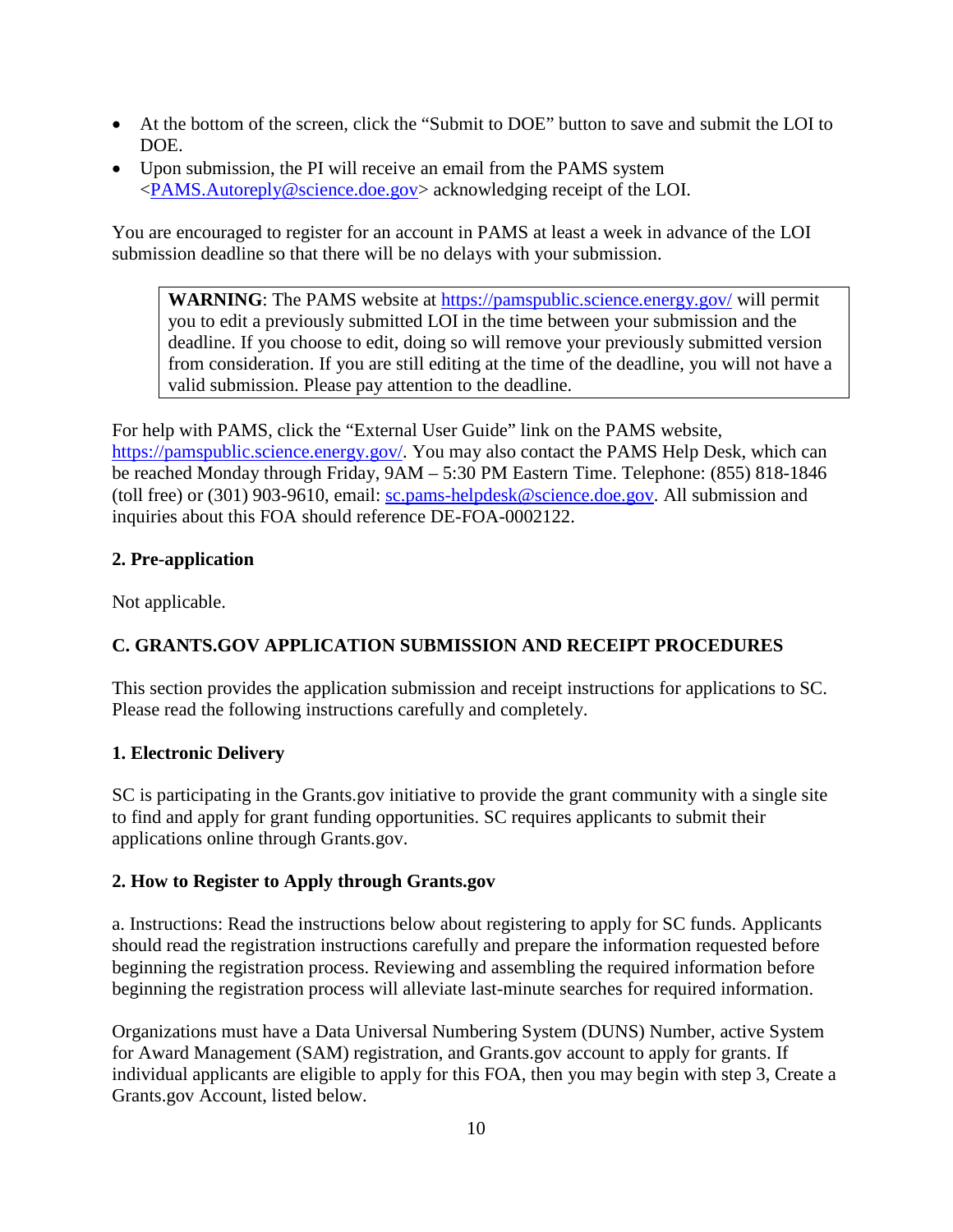Creating a Grants.gov account can be completed online in minutes, but DUNS and SAM registrations may take several weeks. Therefore, an organization's registration should be done in sufficient time to ensure it does not impact the entity's ability to meet required application submission deadlines.

Complete organization instructions can be found on Grants.gov here: [https://www.Grants.gov/web/grants/applicants/organization-registration.html](https://www.grants.gov/web/grants/applicants/organization-registration.html)

1) *Obtain a DUNS Number*: All entities applying for funding, including renewal funding, must have a DUNS Number from Dun & Bradstreet (D&B). Applicants must enter the DUNS Number in the data entry field labeled "Organizational DUNS" on the SF-424 form. For more detailed instructions for obtaining a DUNS Number, refer to: [https://www.Grants.gov/web/grants/applicants/organization-registration/step-1-obtain](https://www.grants.gov/web/grants/applicants/organization-registration/step-1-obtain-duns-number.html)[duns-number.html](https://www.grants.gov/web/grants/applicants/organization-registration/step-1-obtain-duns-number.html)

2) *Register with SAM*: All organizations applying online through Grants.gov must register with SAM at [https://www.sam.gov.](https://www.sam.gov/) Failure to register with SAM will prevent your organization from applying through Grants.gov. SAM registration must be renewed annually. For more detailed instructions for registering with SAM, refer to: [https://www.Grants.gov/web/grants/applicants/organization-registration/step-2-register](https://www.grants.gov/web/grants/applicants/organization-registration/step-2-register-with-sam.html)[with-sam.html](https://www.grants.gov/web/grants/applicants/organization-registration/step-2-register-with-sam.html)

3) *Create a Grants.gov Account*: The next step is to register an account with Grants.gov. Follow the on-screen instructions or refer to the detailed instructions here: [https://www.Grants.gov/web/grants/applicants/registration.html](https://www.grants.gov/web/grants/applicants/registration.html)

4) *Add a Profile to a Grants.gov Account*: A profile in Grants.gov corresponds to a single applicant organization the user represents (i.e., an applicant) or an individual applicant. If you work for or consult with multiple organizations and have a profile for each, you may log in to one Grants.gov account to access all of your grant applications. To add an organizational profile to your Grants.gov account, enter the DUNS Number for the organization in the DUNS field while adding a profile. For more detailed instructions about creating a profile on Grants.gov, refer to:

[https://www.Grants.gov/web/grants/applicants/registration/add-profile.html](https://www.grants.gov/web/grants/applicants/registration/add-profile.html)

5) *EBiz POC Authorized Profile Roles*: After you register with Grants.gov and create an Organization Applicant Profile, the organization applicant's request for Grants.gov roles and access is sent to the EBiz POC. The EBiz POC will then log in to Grants.gov and authorize the appropriate roles, which may include the AOR role, thereby giving you permission to complete and submit applications on behalf of the organization. You will be able to submit your application online any time after you have been assigned the AOR role. For more detailed instructions about creating a profile on Grants.gov, refer to: [https://www.Grants.gov/web/grants/applicants/registration/authorize-roles.html](https://www.grants.gov/web/grants/applicants/registration/authorize-roles.html)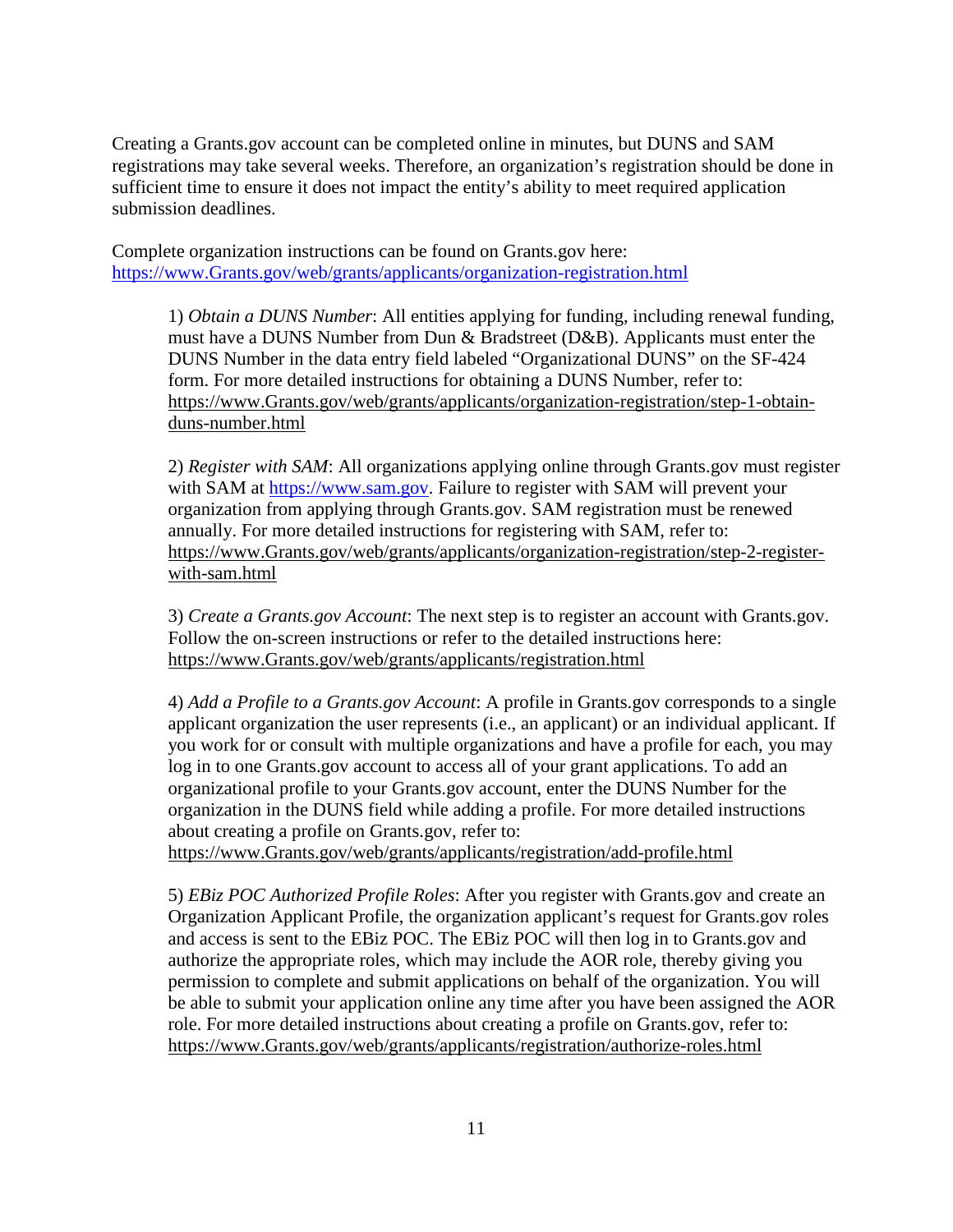6) *Track Role Status*: To track your role request, refer to: [https://www.Grants.gov/web/grants/applicants/registration/track-role-status.html](https://www.grants.gov/web/grants/applicants/registration/track-role-status.html)

b. *Electronic Signature*: When applications are submitted through Grants.gov, the name of the organization applicant with the AOR role that submitted the application is inserted into the signature line of the application, serving as the electronic signature. The EBiz POC **must** authorize people who are able to make legally binding commitments on behalf of the organization as a user with the AOR role; **this step is often missed and it is crucial for valid and timely submissions.**

#### **3. How to Submit an Application to SC via Grants.gov**

Grants.gov applicants can apply online using Workspace. Workspace is a shared, online environment where members of a grant team may simultaneously access and edit different webforms within an application. For each FOA, you can create individual instances of a workspace.

Below is an overview of applying on Grants.gov. For access to complete instructions on how to apply for opportunities, refer to: [https://www.Grants.gov/web/grants/applicants/apply-for-grants.html](https://www.grants.gov/web/grants/applicants/apply-for-grants.html)

1) Create a Workspace: Creating a workspace allows you to complete it online and route it through your organization for review before submitting.

2) Complete a Workspace: Add participants to the workspace, complete all the required forms, and check for errors before submission.

a. Adobe Reader: If you decide not to apply by filling out webforms you can download individual PDF forms in Workspace so that they will appear similar to other Standard forms. The individual PDF forms can be downloaded and saved to your local device storage, network drive(s), or external drives, then accessed through Adobe Reader.

NOTE: Visit the Adobe Software Compatibility page on Grants.gov to download the appropriate version of the software at: [https://www.Grants.gov/web/grants/applicants/adobe-software-compatibility.html](https://www.grants.gov/web/grants/applicants/adobe-software-compatibility.html)

b. Mandatory Fields in Forms: In the forms, you will note fields marked with an asterisk and a different background color. These fields are mandatory fields that must be completed to successfully submit your application.

c. Complete SF-424 Fields First: The forms are designed to fill in common required fields across other forms, such as the applicant name, address, and DUNS number. To trigger this feature, an applicant must complete the SF-424 information first. Once it is completed, the information will transfer to the other forms.

3) Submit a Workspace: An application may be submitted through workspace by clicking the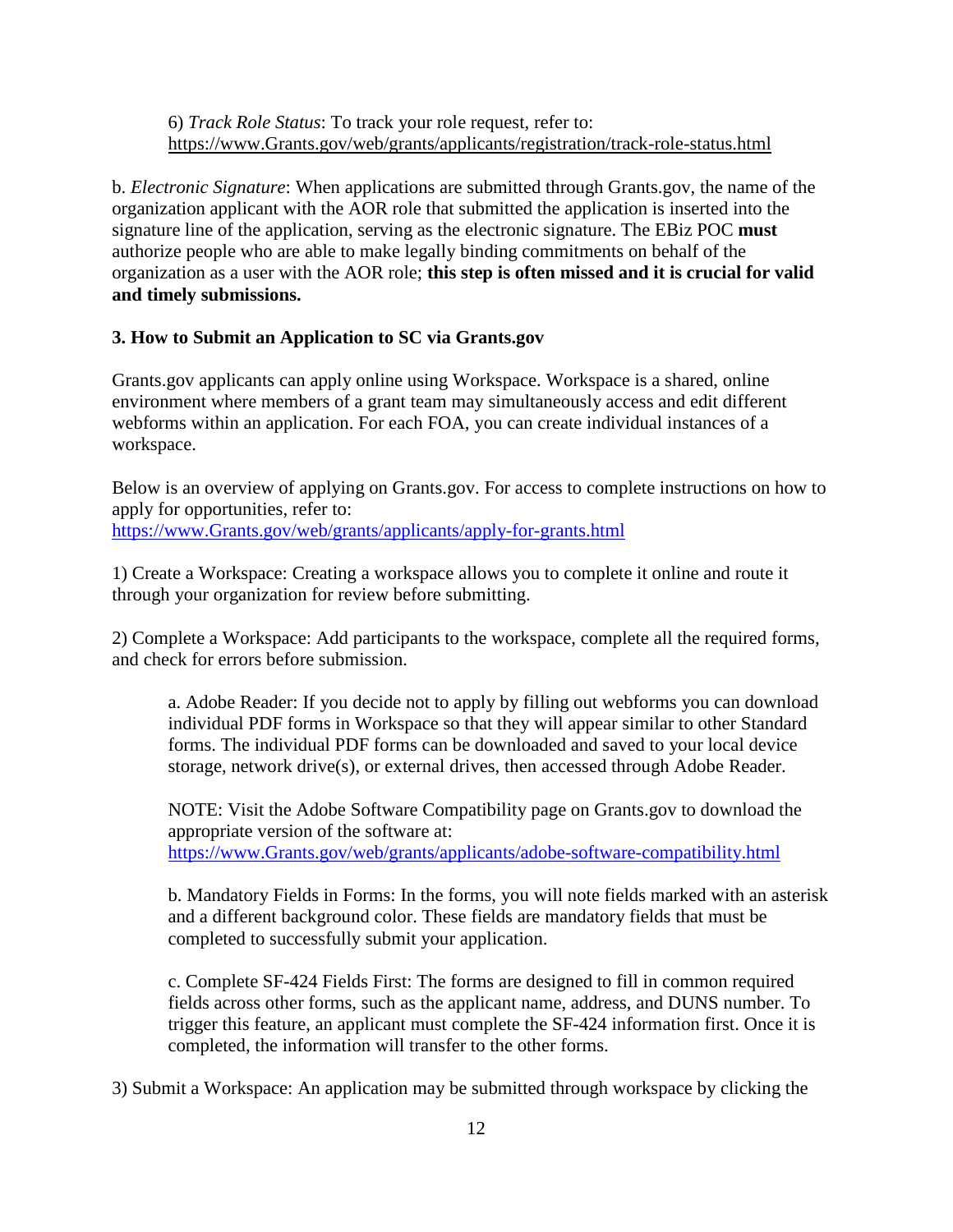Sign and Submit button on the Manage Workspace page, under the Forms tab. Grants.gov recommends submitting your application package at least 24-48 hours prior to the close date to provide you with time to correct any potential technical issues that may disrupt the application submission.

4) Track a Workspace: After successfully submitting a workspace package, a Grants.gov Tracking Number (GRANTXXXXXXXX) is automatically assigned to the package. The number will be listed on the Confirmation page that is generated after submission.

For additional training resources, including video tutorials, refer to: [https://www.Grants.gov/web/grants/applicants/applicant-training.html](https://www.grants.gov/web/grants/applicants/applicant-training.html)

Applicant Support: Grants.gov provides applicants 24/7 support via the toll-free number 1-800- 518-4726 and email at support@Grants.gov. For questions related to the specific grant opportunity, contact the number listed in the application package of the grant you are applying for.

If you are experiencing difficulties with your submission, it is best to call the Grants.gov Support Center and get a ticket number. The Support Center ticket number will assist SC with tracking your issue and understanding background information on the issue.

#### **4. Timely Receipt Requirements and Proof of Timely Submission**

Proof of timely submission is automatically recorded by Grants.gov. An electronic date/time stamp is generated within the system when the application is successfully received by Grants.gov. The applicant AOR will receive an acknowledgement of receipt and a tracking number (GRANTXXXXXXXX) from Grants.gov with the successful transmission of their application. Applicant AORs will also receive the official date/time stamp and Grants.gov Tracking number in an email serving as proof of their timely submission.

When SC successfully retrieves the application from Grants.gov, and acknowledges the download of submissions, Grants.gov will provide an electronic acknowledgment of receipt of the application to the email address of the applicant with the AOR role. Again, proof of timely submission shall be the official date and time that Grants.gov receives your application. Applications received by Grants.gov after the established due date for the program will be considered late and may not be considered for funding by SC.

Applicants using slow internet, such as dial-up connections, should be aware that transmission can take some time before Grants.gov receives your application. Again, Grants.gov will provide either an error or a successfully received transmission in the form of an email sent to the applicant with the AOR role. The Grants.gov Support Center reports that some applicants end the transmission because they think that nothing is occurring during the transmission process. Please be patient and give the system time to process the application.

#### <span id="page-17-0"></span>**D. CONTENT AND APPLICATION FORMS**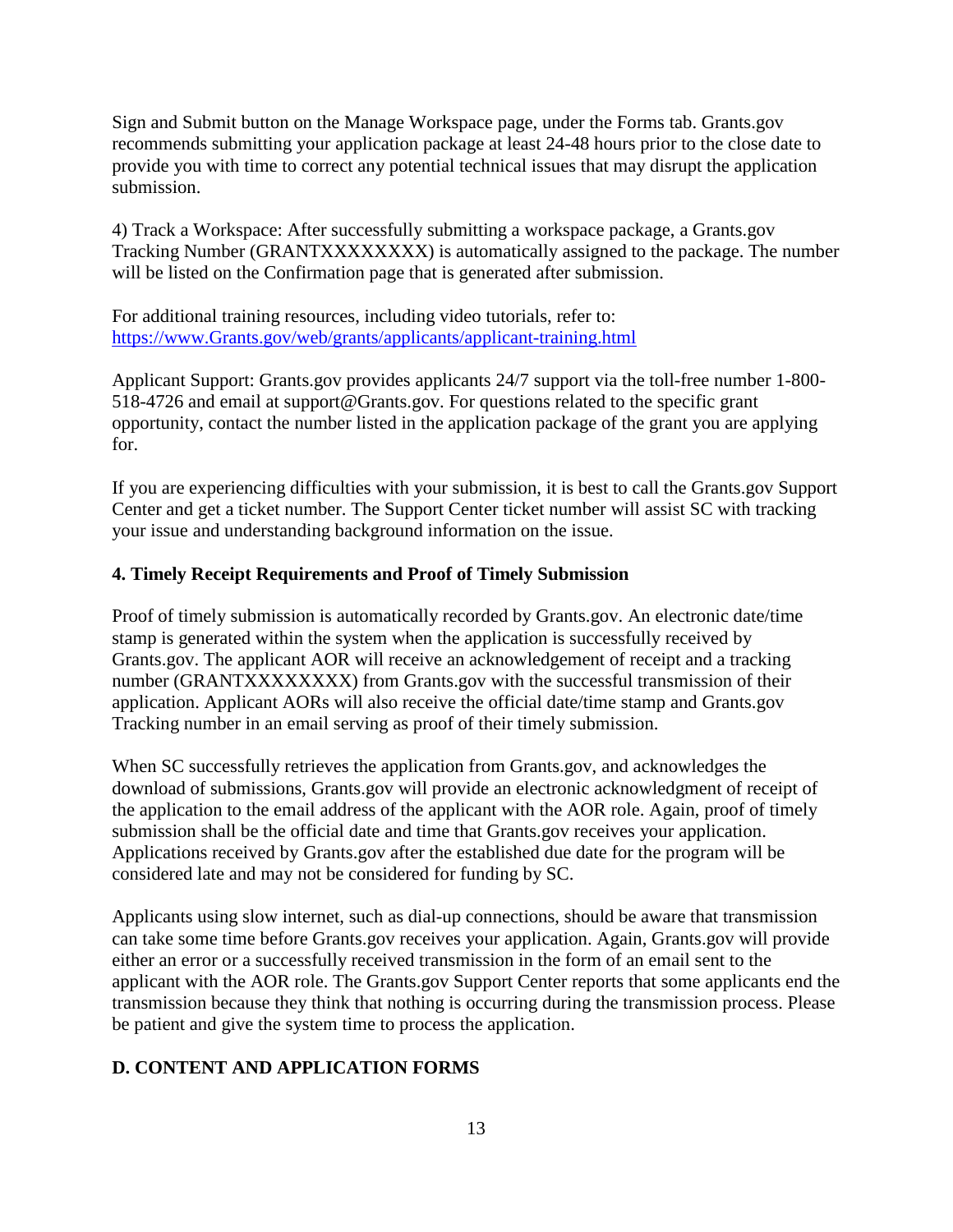#### APPLICATION PREPARATION

You must submit the application through Grants.gov at [https://www.Grants.gov/,](https://www.grants.gov/) using either the online webforms or downloaded forms. (Additional instructions are provided in [Section](#page-14-0) IV, Part [C](#page-14-0) of this FOA.)

You are required to use the compatible version of Adobe Reader software to complete a [Grants.gov](https://www.grants.gov/) Adobe application package. To ensure you have the [Grants.gov](https://www.grants.gov/) compatible version of Adobe Reader, visit the software compatability page at [https://www.Grants.gov/web/grants/applicants/adobe-software-compatibility.html.](http://www.grants.gov/web/grants/applicants/adobe-software-compatibility.html)

You must complete the mandatory forms and any applicable optional forms (e.g., Disclosure of Lobbying Activities (SF-LLL)) in accordance with the instructions on the forms and the additional instructions below.

Files that are attached to the forms must be PDF files unless otherwise specified in this FOA. Attached PDF files must be plain files consisting of text, numbers, and images without editable fields, signatures, passwords, redactions, or other advanced features available in some PDFcompatible software. Do not use PDF portfolios or binders.

Please note the following restrictions that apply to the names of all files attached to your application:

- Please limit file names to 50 or fewer characters
- Do not attach any documents with the same name. All attachments must have a unique name.
- Please use only the following characters when naming your attachments: A-Z, a-z, 0-9, underscore, hyphen, space, period, parenthesis, curly braces, square brackets, ampersand, tilde, exclamation point, comma, semi colon, apostrophe, at sign, number sign, dollar sign, percent sign, plus sign, and equal sign. Attachments that do not follow this rule may cause the entire application to be rejected or cause issues during processing.

#### **LETTERS**

Do not submit letters of support or endorsement as these are not used in making funding decisions and can interfere with the selection of peer reviewers.

#### RESUBMISSION OF APPLICATIONS

Applications submitted under this FOA may be withdrawn from consideration by using the PAMS website at [https://pamspublic.science.energy.gov.](https://pamspublic.science.energy.gov/) Applications may be withdrawn at any time between when the applicant submits the application and when DOE makes the application available to merit reviewers. Such withdrawals take effect immediately and cannot be reversed. Please exercise due caution. After the application is made available to merit reviewers, the applicant may contact the DOE program office identified in this FOA to request that it be withdrawn.

After an application is withdrawn, it may be resubmitted, if this FOA is still open for the submission of applications. Such resubmissions will only count as one submission if this FOA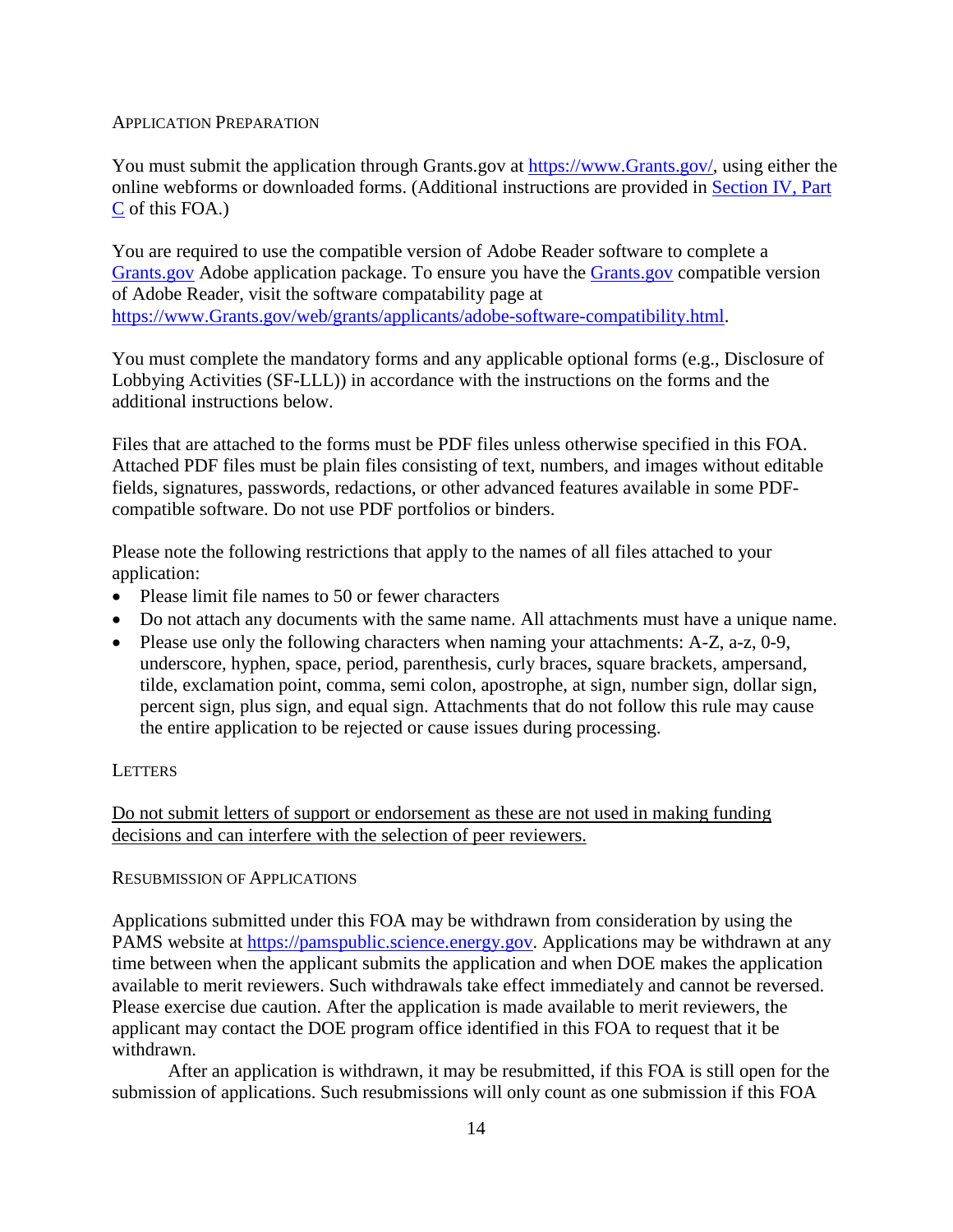restricts the number of applications from an applicant.

Note that there may be a delay between the application's submission in Grants.gov and when it is available to be withdrawn in PAMS. SC will usually consider the last submission, according to its Grants.gov timestamp, to be the intended version. Please consult with your DOE program manager to resolve any confusion about which version of an application should be considered.

#### IMPROPER CONTENTS OF APPLICATIONS

Applications submitted under this FOA will be stored in controlled-access systems, but they may be made publicly available if an award is made. As such, it is critical that applicants follow these guidelines:

- Do not include information subject to any legal restriction on its open distribution, whether classified, export control, or unclassified controlled nuclear information.
- Do not include sensitive and protected personally identifiable information, including social security numbers, birthdates, citizenship, marital status, or home addresses. Pay particular attention to the content of biographical sketches and curriculum vitae.
- Do not include letters of support from Federal officials.
- Do not include letters of support on Federal letterhead. Letters that are not letters of support (such as letters confirming access to sites, facilities, equipment, or data; or letters from cognizant contracting officers) may be on Federal letterhead.
- Clearly mark all proprietary or trade-secret information.

#### CHANGE OF AWARDEE INSTITUTION

If an awardee chooses to relinquish an award made under this FOA to permit the transfer of the award to a new institution, the new institution must submit an application under the thenavailable SC "annual" or "open" FOA.

#### **1. SF-424 (R&R)**

Complete this form first to populate data in other forms. Complete all the required fields in accordance with the pop-up instructions on the form. The list of certifications and assurances referenced in Field 17 is available on the DOE Financial Assistance Forms Page at [https://energy.gov/management/office-management/operational-management/financial](https://energy.gov/management/office-management/operational-management/financial-assistance/financial-assistance-forms)[assistance/financial-assistance-forms](https://energy.gov/management/office-management/operational-management/financial-assistance/financial-assistance-forms) under Certifications and Assurances.

Applicants that have updated or started their registrations in [https://www.SAM.gov](https://www.sam.gov/) on or after February 2, 2019, will also be bound by their representations and certifications in SAM.gov.

#### DUNS AND EIN NUMBERS (FIELDS 5 AND 6)

The DUNS and Employer Identification Number (EIN) fields on the SF-424 (R&R) form are used in PAMS to confirm the identity of the individual or organization submitting an application.

- Enter each number as a nine-digit number.
- Do not use hyphens or dashes.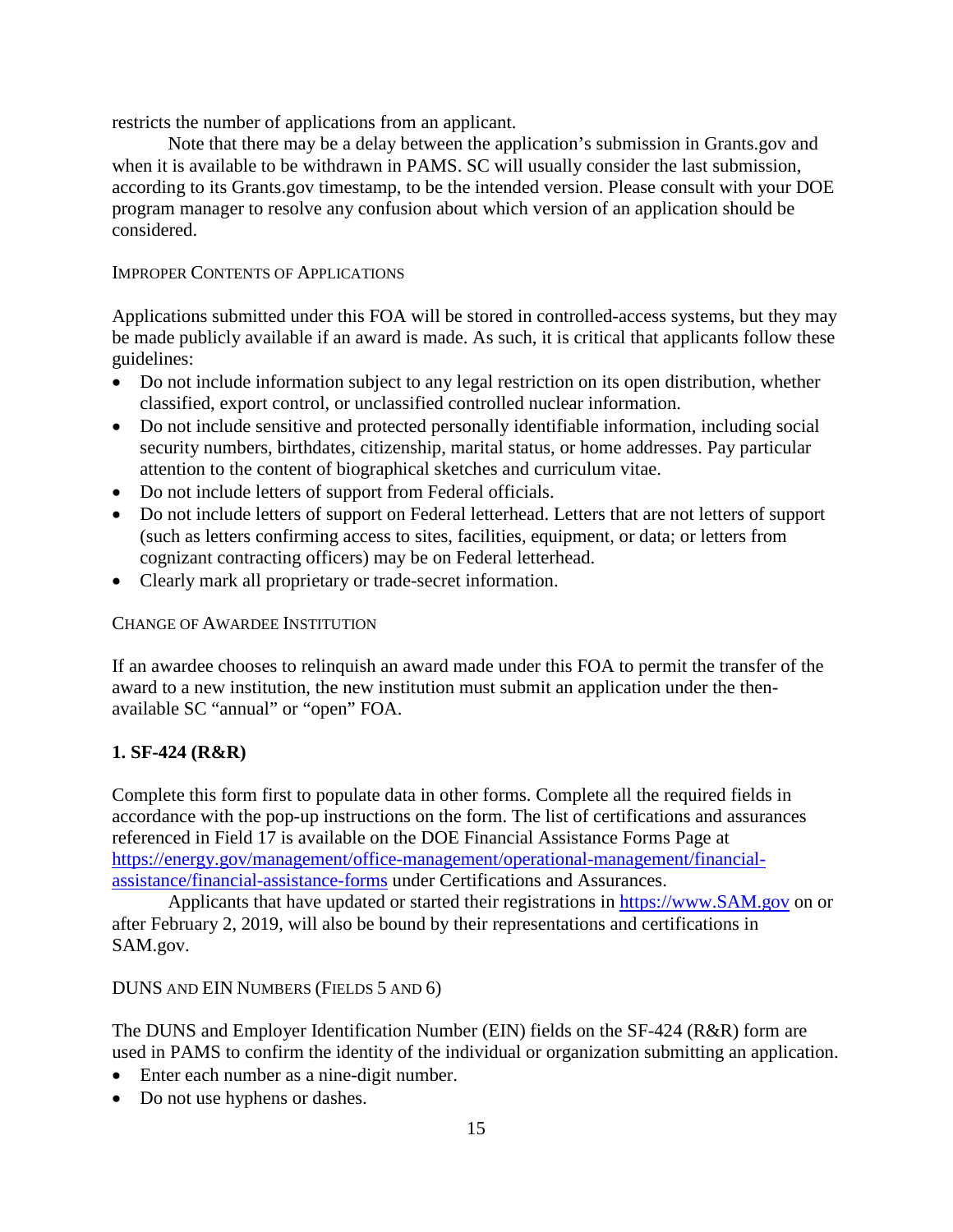- SC does not use the twelve-digit EIN format required by some other agencies.
- SC does not use the DUNS+4 format.

TYPE OF APPLICATION (FIELD 8)

A **new** application is one in which DOE support for the proposed research is being requested for the first time. A **renewal** application requests additional funding for a period of time following a current award. If the application requests a significant change in the scope of work, please consult with the Program contact identified in this FOA to determine if the application should be considered new or a renewal.

SC does not make use of the Resubmission or Continuation options.

Applications for supplemental support of an existing award should be marked as "Revision."

Please answer "yes" to the question "Is this application being submitted to other agencies?" if substantially similar, identical, or closely related research objectives are being submitted to another Federal agency. Indicate the agency or agencies to which the similar objectives have been submitted.

### **2. Research and Related Other Project Information**

Complete questions in fields 1 through 6 of the SF-424 Research and Related Other Project Information form.

### **Note regarding question 4.a. and 4.b.:**

If any environmental impact, positive or negative, is anticipated, indicate "yes" in response to question 4.a., "potential impact – positive or negative - on the environment." Disclosure of the impact should be provided in response to question 4.b. First indicate whether the impact is positive or negative and then identify the area of concern (e.g., air, water, exposure to radiation, etc.). Should the applicant have any uncertainty, they should check "yes."

DOE understands the phrase in field 4.a., "potential impact ... negative" to apply if the work described in the application could potentially have any of the impacts listed in (1) through (5) of 10 CFR 1021, Appendix B, Conditions that Are Integral Elements of the Classes of Action in Appendix B. (http://www.ecfr.gov)

Additionally, for actions which could have any other adverse impacts to the environment or have any possibility for adverse impacts to human health (e.g., use of human subjects, Biosafety Level 3-4 laboratory construction/operation, manufacture or use of certain nanoscale materials which are known to impact human health, or any activities involving transuranic or high level radioactive waste, or use of or exposure to any radioactive materials beyond de minimis levels), applicants should indicate a "negative" impact on the environment.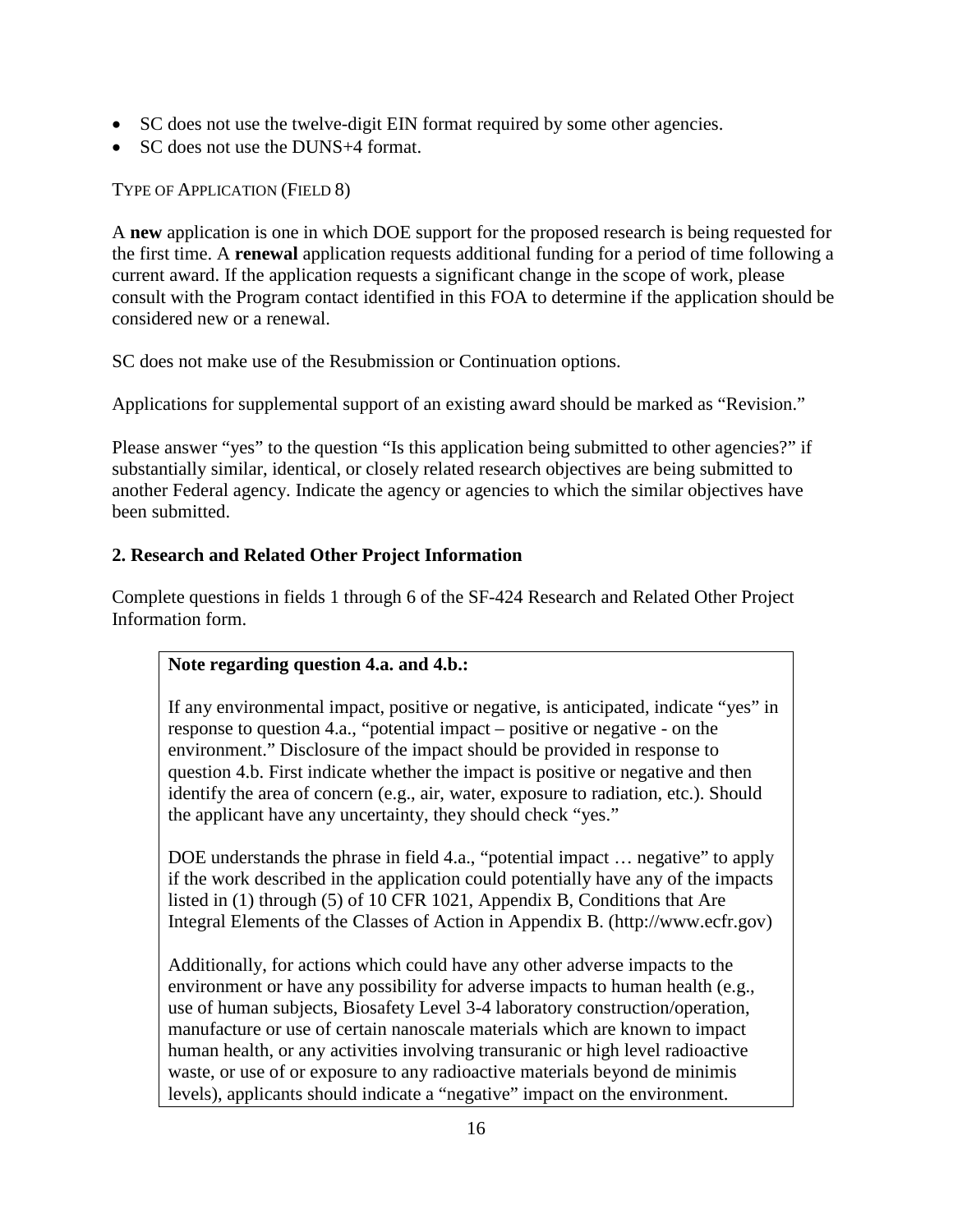Lastly, 1) if there would be extraordinary circumstances (i.e., scientific or public controversy) related to the significance of environmental effects (10 CFR  $1021.410$  (b)(2)), 2) if the work is connected to other actions with potentially significant impacts (10 CFR 1021.410 (b)(3), or 3) if the work is related to other nearby actions with the potential for cumulatively significant impacts (10 CFR 1021.410 (b)(3)), applicants should indicate a "negative" impact on the environment.

The bulk of your application will consist of files attached to the Research and Related Other Project Information form. The files must comply with the following instructions:

PROJECT SUMMARY/ABSTRACT (FIELD 7 ON THE FORM)

The project summary/abstract must contain a summary of the proposed activity suitable for dissemination to the public. It should be a self-contained document that identifies the name of the applicant, the PI, the project title, the objectives of the project, a description of the project, including methods to be employed, the potential impact of the project (i.e., benefits, outcomes). This document must not include any proprietary or sensitive business information as the Department may make it available to the public. The project summary must not exceed one (1) page when printed using standard 8.5" by 11" paper with 1" margins (top, bottom, left and right) with font not smaller than 11 point. The one-page project summary/abstract should be placed in a separate, single pdf document and attached to Field 7.

The abstract may be used to prepare publicly accessible reports about DOE-supported research.

If an application is recommended for award, the project summary will be used in preparing a public abstract about the award. Award abstracts and titles form a Government document that describes the project and justifies the expenditure of Federal funds in light of the DOE and SC mission statements at <https://energy.gov/mission> and [https://science.energy.gov/about/.](https://science.energy.gov/about/)

- Do not include any proprietary or sensitive business information.
- DOE may use the abstract may to prepare public reports about supported research.

#### DOE COVER PAGE (PART OF PROJECT NARRATIVE ATTACHED TO FIELD 8 ON THE FORM)

The application narrative must begin with a cover page that will not count toward the project narrative page limitation. The cover page must include the following items:

- The project title
- Applicant/Institution:
- Street Address/City/State/Zip:
- Postal Address:
- Lead PI name, telephone number, email:
- Administrative Point of Contact name, telephone number, email: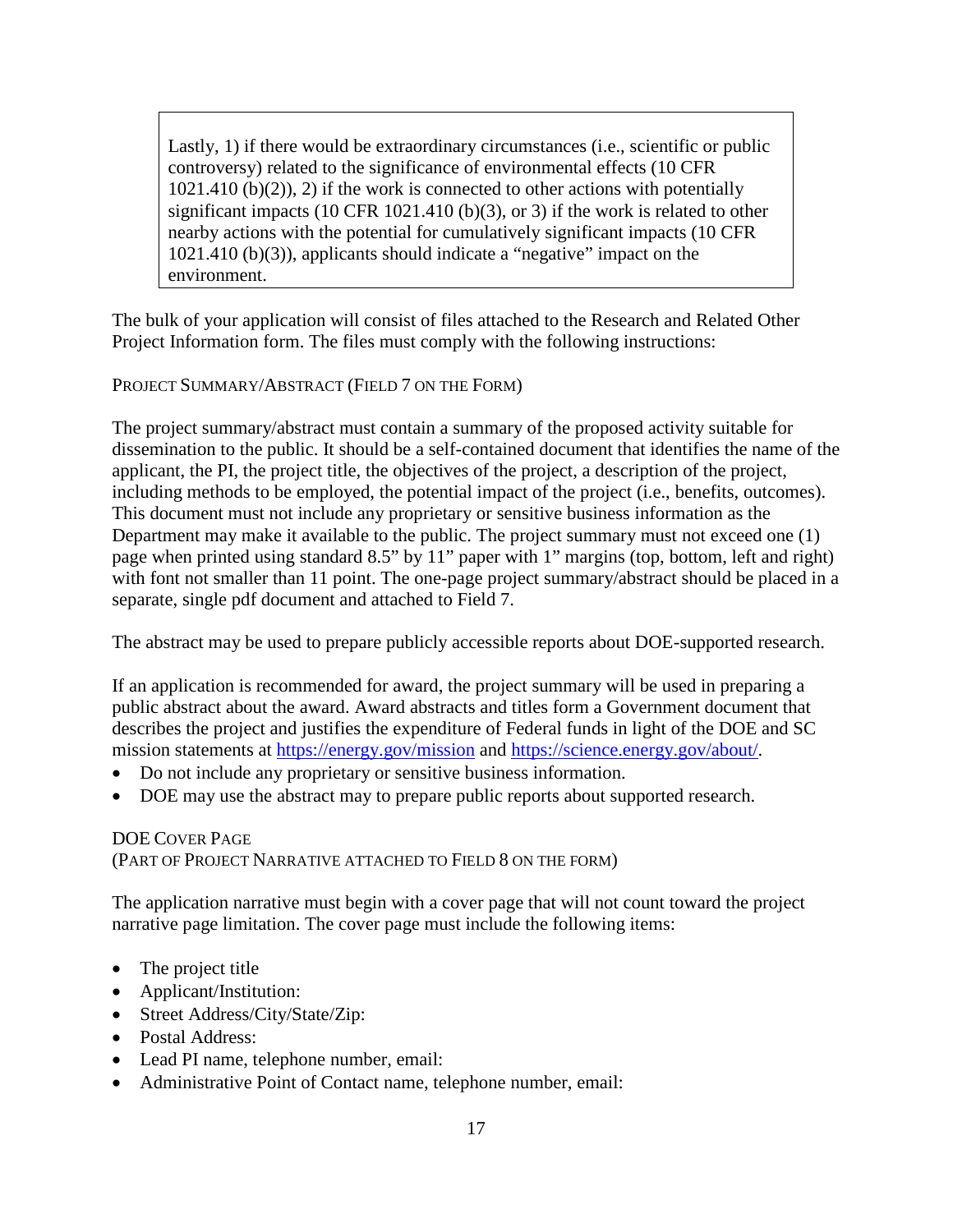- FOA Number: DE-FOA-0002122
- DOE/SC Program Office: ASCR
- DOE/SC Program Office Technical Contact: Dr. Steven L. Lee
- PAMS Letter of Intent tracking number (if applicable):

#### **Important Instructions to the Sponsored Research Office of Submitting Institutions**: SC

requires that you create one single PDF file that contains the DOE Cover Page, project narrative, biographical sketch, current and pending support, bibliography and references cited, facilities and other resources, equipment, data management plan, and other attachments. This single PDF file must be attached in Field 8 on the Grants.gov form. Do not attach any of the items listed in this paragraph separately in any other field in Grants.gov. If you do, these additional attachments will not become part of the application in PAMS.

PROJECT NARRATIVE (FIELD 8 ON THE FORM)

The project narrative **must not exceed 10 pages** of technical information, including charts, graphs, maps, photographs, and other pictorial presentations, when printed using standard 8.5" by 11" paper with 1 inch margins (top, bottom, left, and right). The font must not be smaller than 11 point. Merit reviewers will only consider the number of pages specified in the first sentence of this paragraph. This page limit does not apply to the Cover Page, Budget Page(s), Budget Justification, biographical material, publications and references, and appendices, each of which may have its own page limit.

Do not include any Internet addresses (URLs) that provide supplementary or additional information that constitutes a part of the application. Merit reviewers are not required to access Internet sites; however, Internet publications in a list of references will be treated identically to print publications. See Section [VIII, D.](#page-48-4) for instructions on how to mark proprietary application information. To attach a Project Narrative, click "Add Attachment."

**Background/Introduction**: Explanation of the importance and relevance of the proposed work as well as a review of the relevant literature.

**Proposed Research and Methods**: Identify the hypotheses to be tested (if any) and details of the methods to be used including the integration of experiments with theoretical and computational research efforts.

**Timetable of Activities**: Include a timeline for all major activities in the proposed research, including any applicable milestones and/or deliverables.

**Project Objectives:** This section should provide a clear, concise statement of the specific objectives/aims of the proposed project.

The Project Narrative comprises the research plan for the project. It should contain enough background material in the Introduction, including review of the relevant literature, to demonstrate sufficient knowledge of the state of the science. The major part of the narrative should be devoted to a description and justification of the proposed project, including details of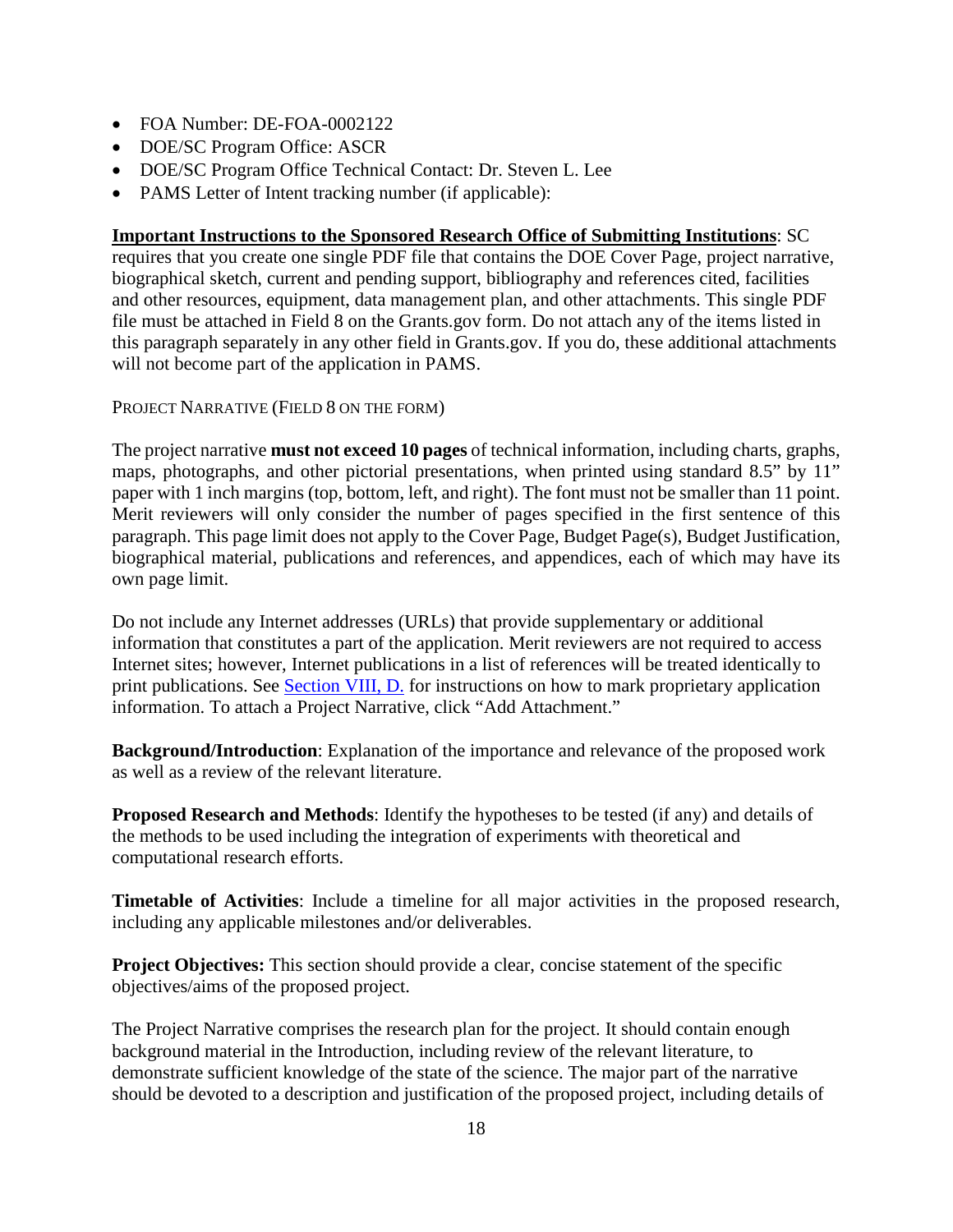the method to be used. It should also include a timeline for the major activities of the proposed project, and should indicate which project personnel will be responsible for which activities. There should be no ambiguity about which personnel will perform particular parts of the project, and the time at which these activities will take place.

### **Do not attach any of the requested appendices described below as files for fields 9, 10, 11, and 12 in Grants.gov. Follow the below instructions to include the information as appendices in the single, bundled project narrative file.**

#### APPENDIX 1: BIOGRAPHICAL SKETCH

Provide a biographical sketch for the PI and each senior/key person listed in Section A on the R&R Budget form.

As part of the sketch, provide information that can be used by reviewers to evaluate the PI's potential for leadership within the scientific community. Examples of information of interest are invited and/or public lectures, awards received, scientific program committees, conference or workshop organization, professional society activities, special international or industrial partnerships, reviewing or editorship activities, or other scientific leadership experiences.

- Provide the biographical sketch information as an appendix to your project narrative.
- Do not attach a separate file.
- The biographical sketch appendix will not count in the project narrative page limitation.
- The biographical information (curriculum vitae) for each person must not exceed two (2) pages when printed on 8.5" by 11" paper with 1 inch margins (top, bottom, left, and right) with font not smaller than 11 point and must include:

The biographical information (curriculum vitae) must include the following items within its page limit:

- **Education and Training**: Undergraduate, graduate and postdoctoral training, provide institution, major/area, degree and year.
- **Research and Professional Experience**: Beginning with the current position list, in chronological order, professional/academic positions with a brief description.
- **Publications**: Provide a list of up to 10 publications most closely related to the proposed project. For each publication, identify the names of all authors (in the same sequence in which they appear in the publication), the article title, book or journal title, volume number, page numbers, year of publication, and website address if available electronically. Patents, copyrights and software systems developed may be provided in addition to or substituted for publications. An abbreviated style such as the Physical Review Letters (PRL) convention for citations (list only the first author) may be used for publications with more than 10 authors.
- **Synergistic Activities**: List no more than 5 professional and scholarly activities related to the effort proposed.

In addition, the biographical sketch must include information to permit DOE to identify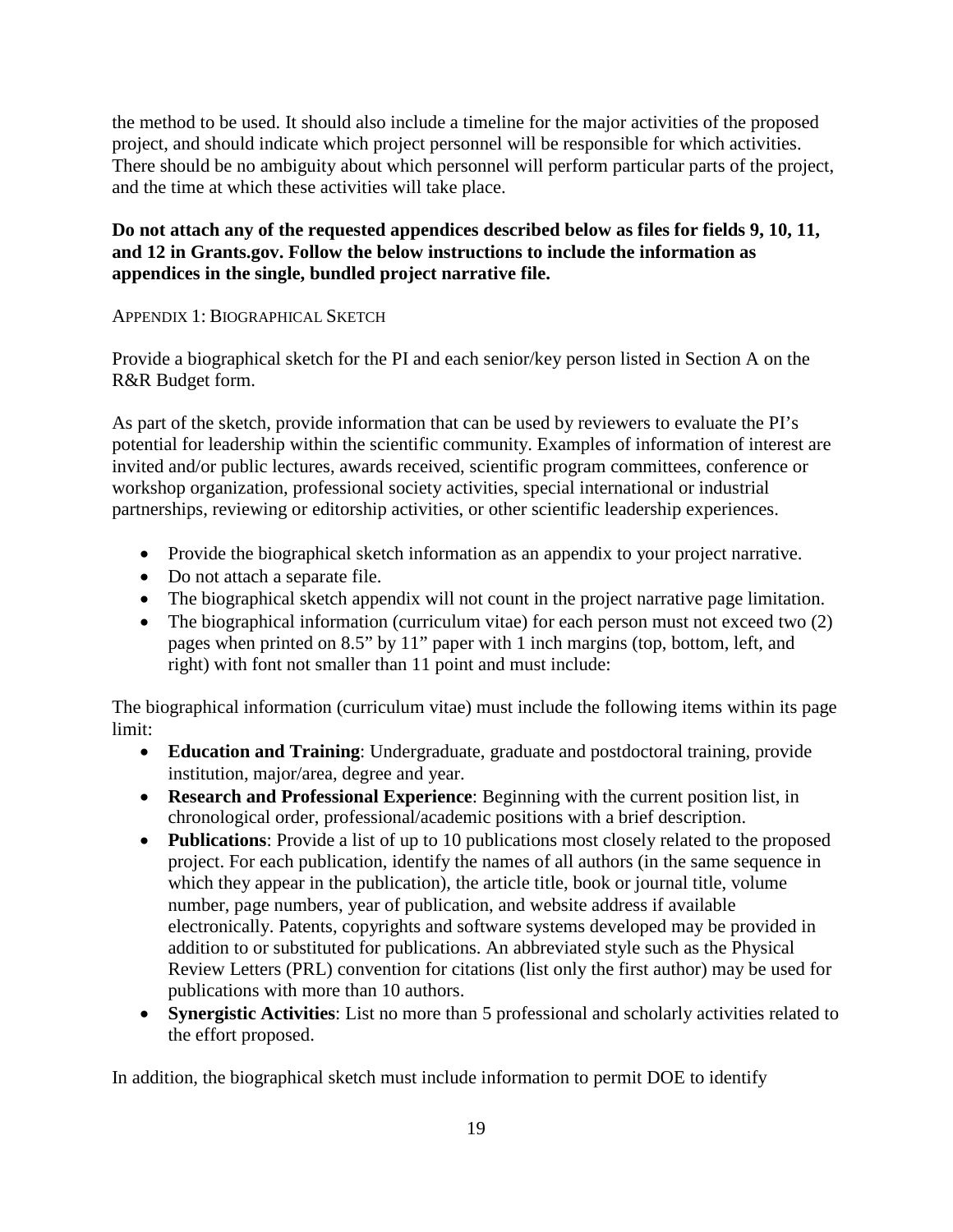individuals who are conflicted with or potentially biased (favorably or unfavorably) against the investigator. Include a section entitled "**Identification of Potential Conflicts of Interest or Bias in Selection of Reviewers**" that will not count in a page limit. Provide the following information in this section:

- **Collaborators and Co-editors**: List in alphabetical order all persons, including their current organizational affiliation, who are, or who have been, collaborators or co-authors with you on a research project, book or book article, report, abstract, or paper during the 48-months preceding the submission of this application. For publications or collaborations with more than 10 authors or participants, only list those individuals in the core group with whom the PI interacted on a regular basis while the research was being done. Also, list any individuals who are currently, or have been, co-editors with you on a special issue of a journal, compendium, or conference proceedings during the 24-months preceding the submission of this application. If there are no collaborators or co-editors to report, state "None."
- **Graduate and Postdoctoral Advisors and Advisees**: List the names and current organizational affiliations of your graduate advisor(s) and principal postdoctoral sponsor(s). Also, list the names and current organizational affiliations of your graduate students and postdoctoral associates.

**Personally Identifiable Information**: Do not include sensitive and protected personally identifiable information including social security numbers, birthdates, citizenship, marital status, or home addresses. Do not include information that a merit reviewer should not make use of.

APPENDIX 2: CURRENT AND PENDING SUPPORT

Provide a list of all current and pending support (both Federal and non-Federal) for the PI and senior/key persons, including subawardees, for ongoing projects and pending applications. List all sponsored activities or awards requiring a measurable commitment of effort, whether paid or unpaid.

For every activity, list the following items:

- The sponsor of the activity or the source of funding
- The award or other identifying number
- The title of the award or activity
- The total cost or value of the award or activity, including direct and indirect costs. For pending proposals, provide the total amount of requested funding.
- The award period (start date end date).
- The person-months of effort per year being dedicated to the award or activity
- Briefly describe the research being performed and explicitly identify any overlaps or synergies with the proposed research.

Provide the Current and Pending Support as an appendix to your project narrative. Concurrent submission of an application to other organizations for simultaneous consideration will not prejudice its review.

- Do not attach a separate file.
- This appendix will not count in the project narrative page limitation.

APPENDIX 3: BIBLIOGRAPHY & REFERENCES CITED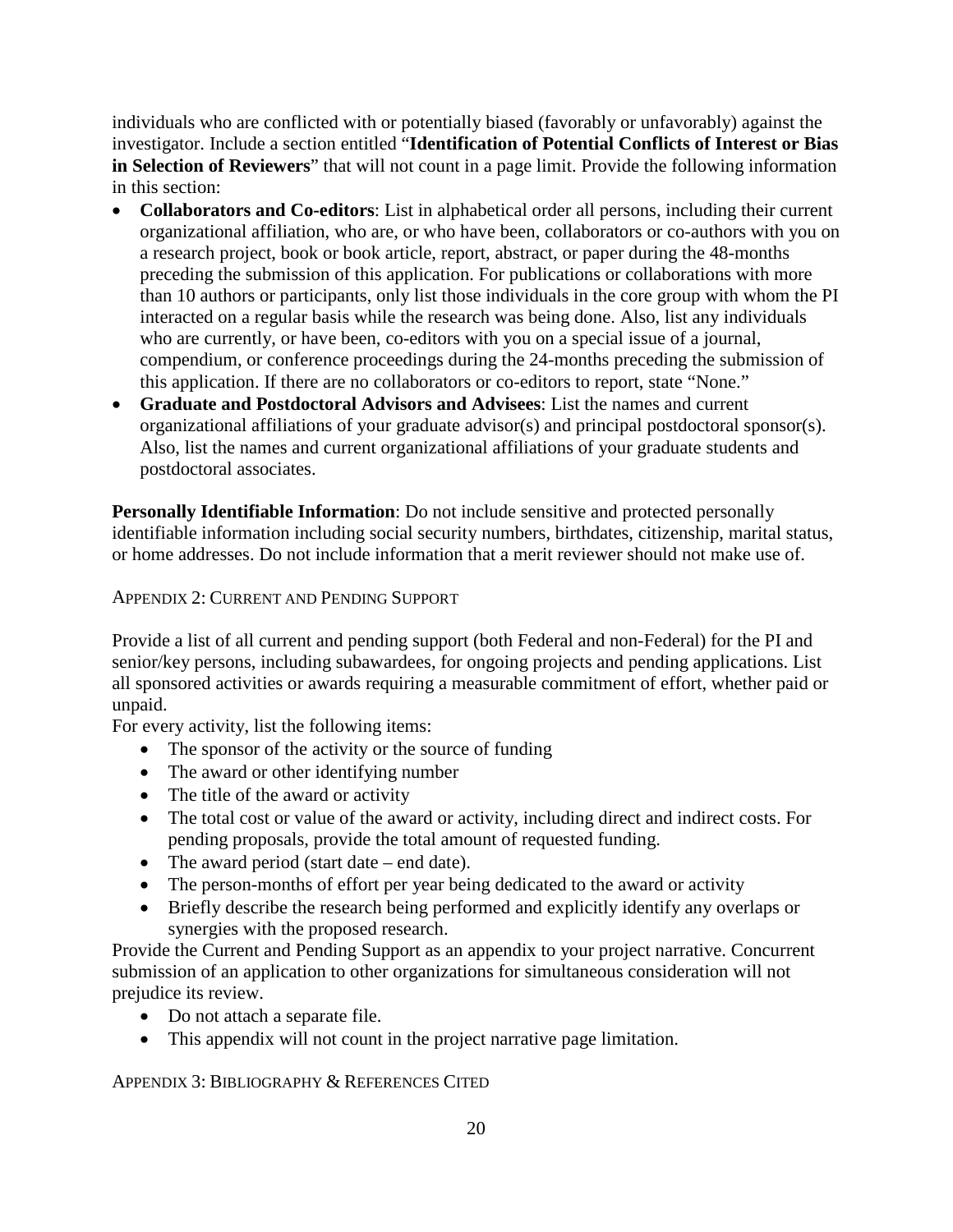Provide a bibliography of any references cited in the Project Narrative. Each reference must include the names of all authors (in the same sequence in which they appear in the publication), the article and journal title, book title, volume number, page numbers, and year of publication. For research areas where there are routinely more than ten coauthors of archival publications, you may use an abbreviated style such as the Physical Review Letters (PRL) convention for citations (listing only the first author). For example, your paper may be listed as, "A Really Important New Result," A. Aardvark et. al. (MONGO Collaboration), PRL 999. Include only bibliographic citations. Applicants should be especially careful to follow scholarly practices in providing citations for source materials relied upon when preparing any section of the application. Provide the Bibliography and References Cited information as an appendix to your project narrative.

- Do not attach a separate file.
- This appendix will not count in the project narrative page limitation.

#### APPENDIX 4: FACILITIES & OTHER RESOURCES

This information is used to assess the capability of the organizational resources, including subawardee resources, available to perform the effort proposed. Identify the facilities to be used (Laboratory, Animal, Computer, Office, Clinical and Other). If appropriate, indicate their capacities, pertinent capabilities, relative proximity, and extent of availability to the project. Describe only those resources that are directly applicable to the proposed work. Describe other resources available to the project (e.g., machine shop, electronic shop) and the extent to which they would be available to the project. For proposed investigations requiring access to experimental user facilities maintained by institutions other than the applicant, please provide a document from the facility manager confirming that the researchers will have access to the facility. Please provide the Facility and Other Resource information as an appendix to your project narrative.

- Do not attach a separate file.
- This appendix will not count in the project narrative page limitation.

#### APPENDIX 5: EQUIPMENT

List major items of equipment already available for this project and, if appropriate identify location and pertinent capabilities. Provide the Equipment information as an appendix to your project narrative.

- Do not attach a separate file.
- This appendix will not count in the project narrative page limitation.

#### APPENDIX 6: DATA MANAGEMENT PLAN

Provide a Data Management Plan (DMP) that addresses the following requirements:

1. DMPs should describe whether and how data generated in the course of the proposed research will be [shared](https://cms1.sc.osti.gov/funding-opportunities/digital-data-management/#Sharing) and [preserved.](https://cms1.sc.osti.gov/funding-opportunities/digital-data-management/#Preservation) If the plan is not to share and/or preserve certain data, then the plan must explain the basis of the decision (for example, cost/benefit considerations, other parameters of feasibility, scientific appropriateness, or limitations discussed in #4). At a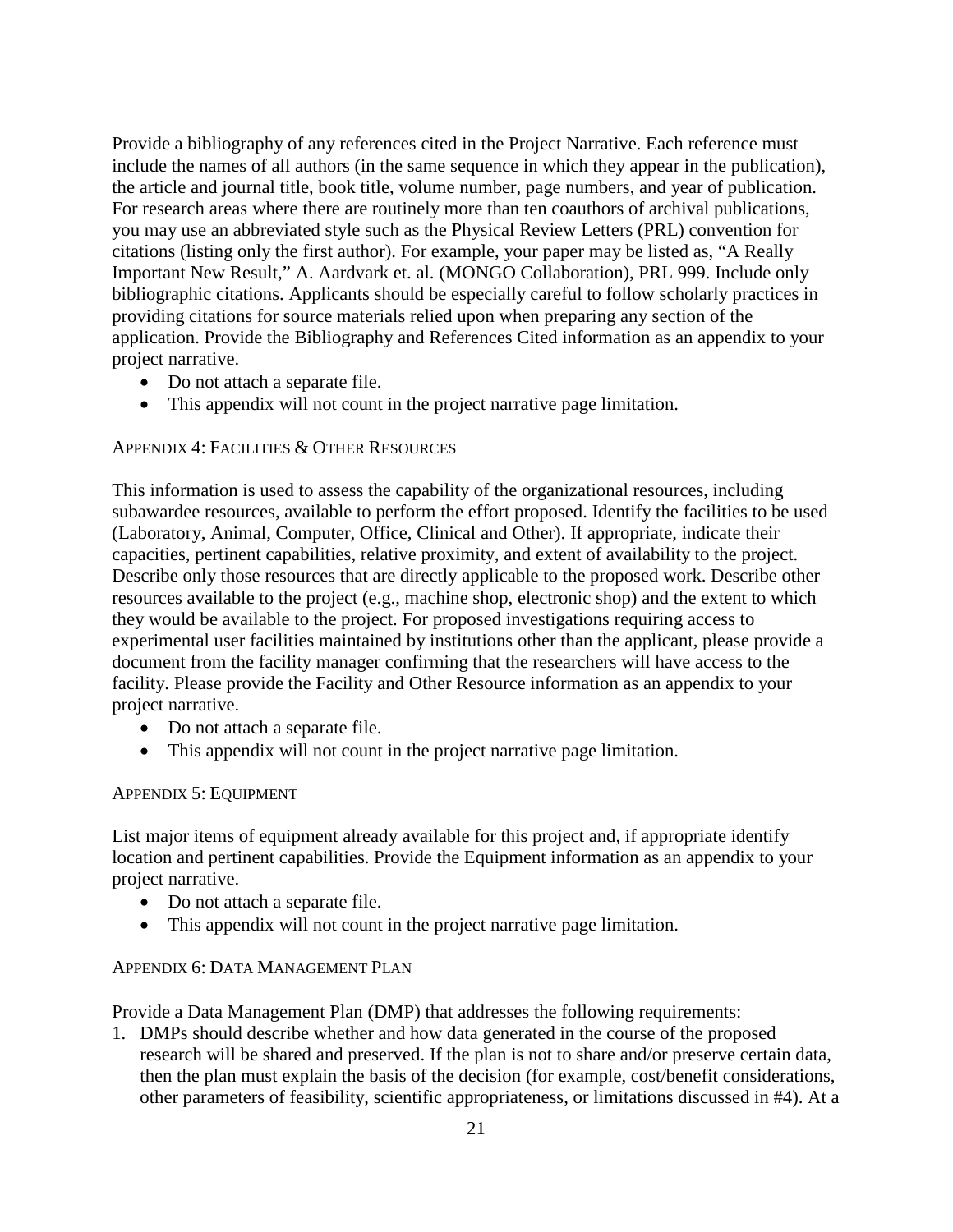minimum, DMPs must describe how data sharing and preservation will enable [validation](https://cms1.sc.osti.gov/funding-opportunities/digital-data-management/#Validate) of results, or how results could be validated if data are not shared or preserved.

2. DMPs should provide a plan for making all research data displayed in publications resulting from the proposed research open, machine-readable, and digitally accessible to the public at the time of publication. This includes data that are displayed in charts, figures, images, etc. In addition, the underlying digital research data used to generate the displayed data should be made as accessible as possible to the public in accordance with the principles stated in the Office of Science Statement on Digital Data Management [\(https://science.energy.gov/funding-opportunities/digital-data-management.](https://science.energy.gov/funding-opportunities/digital-data-management) This requirement

could be met by including the data as supplementary information to the published article, or through other means. The published article should indicate how these data can be accessed.

- 3. DMPs should consult and reference available information about data management resources to be used in the course of the proposed research. In particular, DMPs that explicitly or implicitly commit data management resources at a facility beyond what is conventionally made available to approved users should be accompanied by written approval from that facility. In determining the resources available for data management at Office of Science User Facilities, researchers should consult the published description of data management resources and practices at that facility and reference it in the DMP. Information about other Office of Science facilities can be found at [https://science.energy.gov/user-facilities/.](https://science.energy.gov/user-facilities/)
- 4. DMPs must protect confidentiality, personal privacy, Personally Identifiable [Information,](https://cms1.sc.osti.gov/funding-opportunities/digital-data-management/faqs/#HSRFAQ) and U.S. national, homeland, and economic security; recognize proprietary interests, business confidential information, and intellectual property rights; avoid significant negative impact on innovation, and U.S. competitiveness; and otherwise be consistent with all applicable laws, and regulations. There is no requirement to share proprietary data.

DMPs will be reviewed as part of the overall SC research proposal merit review process. Applicants are encouraged to consult the SC website for further information and suggestions for how to structure a DMP: [https://science.energy.gov/funding-opportunities/digital-data](https://science.energy.gov/funding-opportunities/digital-data-management)[management](https://science.energy.gov/funding-opportunities/digital-data-management)

- This appendix should not exceed 3 pages including charts, graphs, maps, photographs, and other pictorial presentations, when printed using standard 8.5" by 11" paper with 1 inch margins (top, bottom, left, and right)
- Do not attach a separate file.
- This appendix will not count in the project narrative page limitation.

### APPENDIX 7: OTHER ATTACHMENT

If you need to elaborate on your responses to questions 1-6 on the "Other Project Information" document, please provide the Other Attachment information as an appendix to your project narrative. Information not easily accessible to a reviewer may be included in this appendix, but do not use this appendix to circumvent the page limitations of the application. Reviewers are not required to consider information in this appendix.

- Do not attach a separate file.
- This appendix will not count in the project narrative page limitation.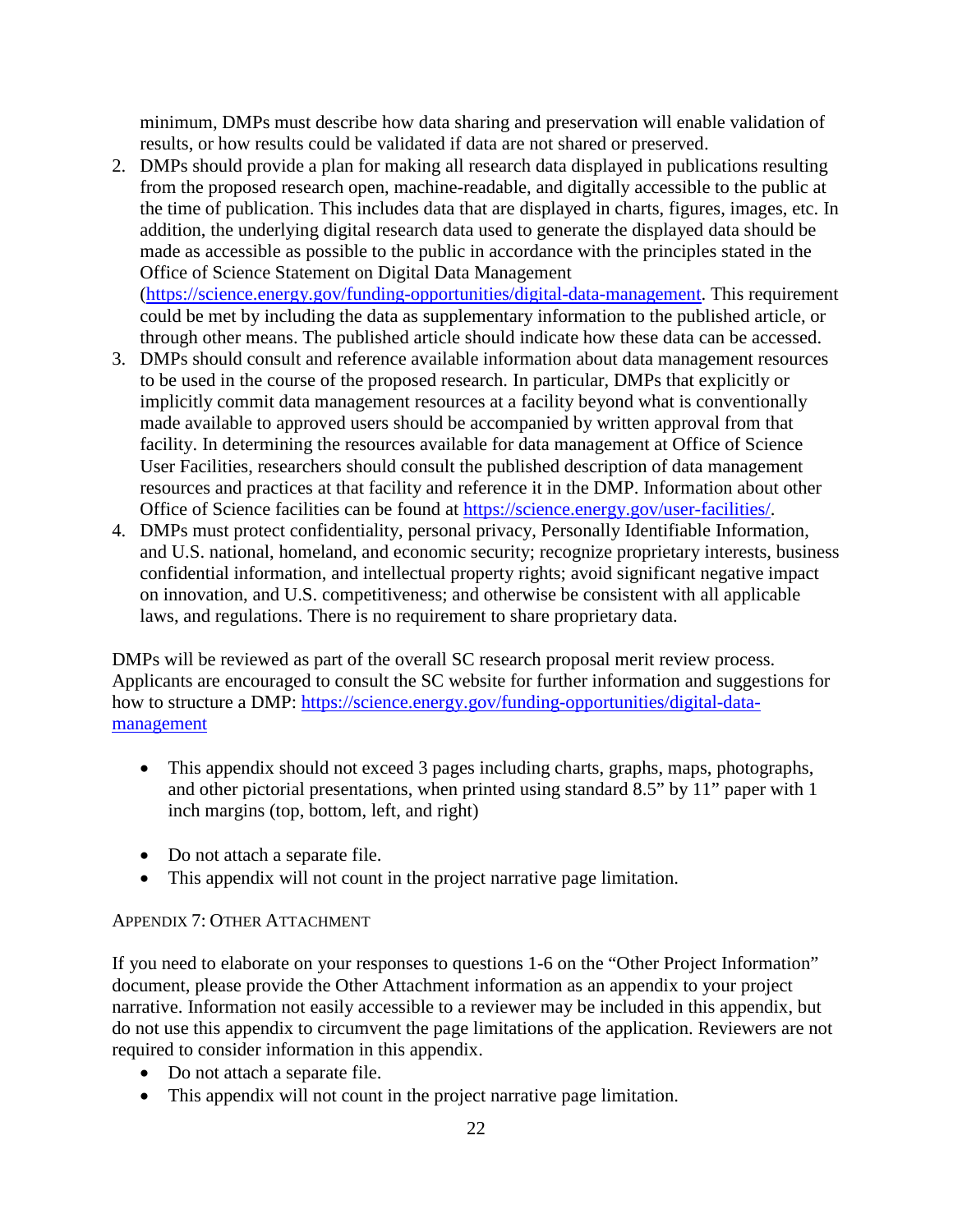- **Follow the above instructions to include the information as appendices to the project narrative file.**
- **These appendices will not count toward the project narrative's page limitation.**
- **Do not attach any files to fields 9, 10, 11, or 12.**

### **3. Research And Related Budget**

Complete the Research and Related Budget form in accordance with the instructions on the form (Activate Help Mode to see instructions) and the following instructions. You must complete a separate budget for each year of support requested. The form will generate a cumulative budget for the total project period. You must complete all the mandatory information on the form before the NEXT PERIOD button is activated. You may request funds under any of the categories listed as long as the item and amount are necessary to perform the proposed work, meet all the criteria for allowability under the applicable Federal cost principles, and are not prohibited by the funding restrictions in this FOA (See [Section IV, Part H\)](#page-32-2).

The following advice will improve the accuracy of your budget request:

- Funds requested for personnel (senior, key, and other) must be justified as the product of their effort on the project and their institutional base salary.
- Funds requested for fringe benefits must be calculated as the product of the requested salary and, if present, the negotiated fringe benefit rate contained in an institution's negotiated indirect cost rate agreement.
- Funds requested for indirect costs must be calculated using the correct indirect cost base and the negotiated indirect cost rate.
- You are encouraged to include the rate agreement used in preparing a budget as a part of the budget justification.

If you are proposing indirect costs and do not already have an Indirect Cost Rate Agreement with your Cognizant Federal Agency or documentation of rates accepted for estimating purposes by DOE or another Federal agency, it is recommended that you begin preparing an Indirect Cost Rate Proposal to be submitted, upon request, to the DOE contract specialist/grants management specialist who will evaluate your application if you are selected for award.

For your convenience in preparing an Indirect Cost Rate proposal, a link to applicant resources, including indirect rate model templates, has been provided below: [https://science.energy.gov/sbir/applicant-resources/grant-application/.](https://science.energy.gov/sbir/applicant-resources/grant-application/)

Budget Fields

| Section A         | For each Senior/Key Person, enter the requested information. List          |
|-------------------|----------------------------------------------------------------------------|
| Senior/Key Person | personnel, base salary, the number of months that person will be           |
|                   | allocated to the project, requested salary, fringe benefits, and the total |
|                   | funds requested for each person. The requested salary must be the          |
|                   | product of the base salary and the effort.                                 |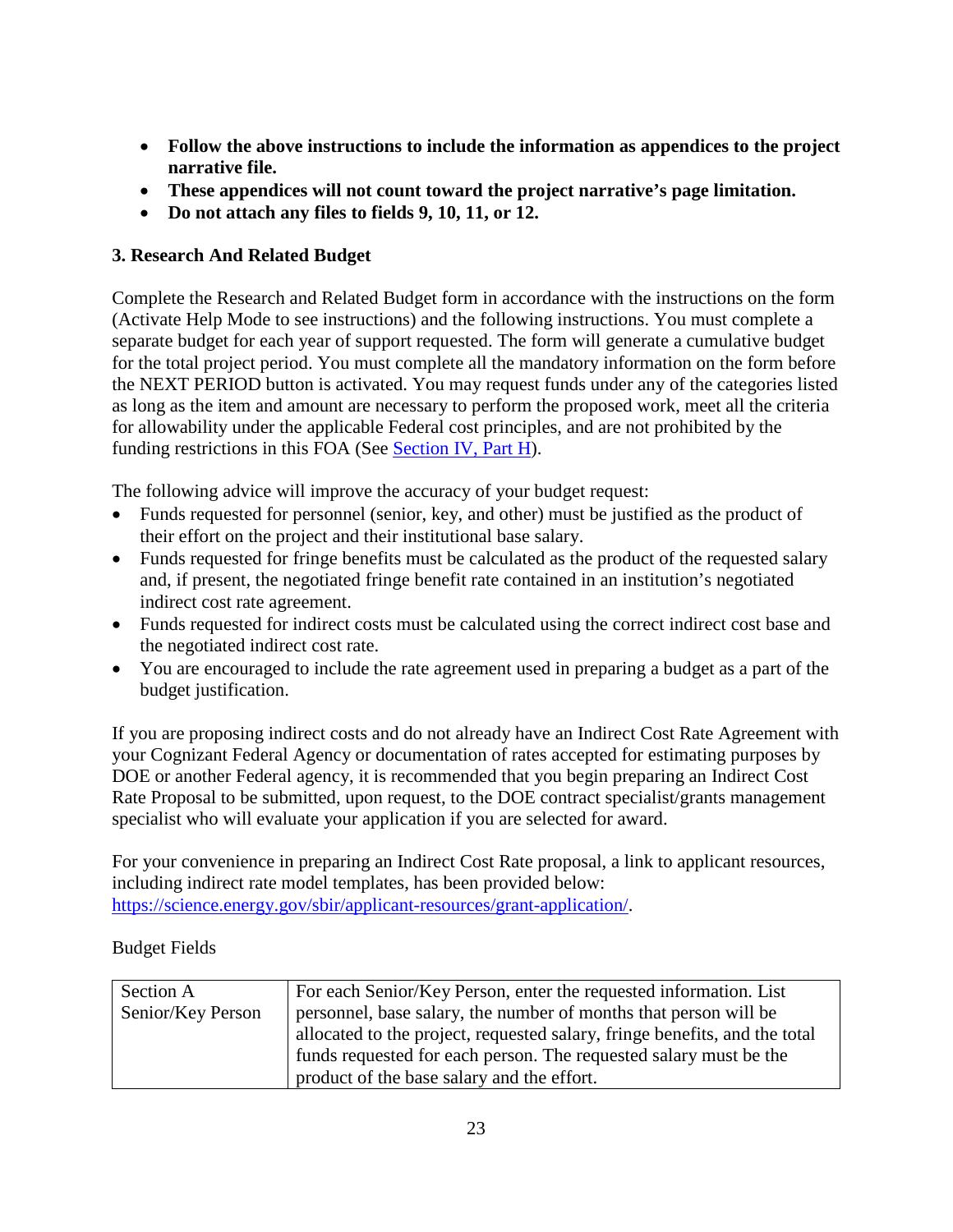|                           | Include a written narrative in the budget justification that justifies the            |
|---------------------------|---------------------------------------------------------------------------------------|
|                           | need for requested personnel.                                                         |
| <b>Section B</b>          | List personnel, the number of months that person will be allocated to                 |
| <b>Other Personnel</b>    | the project, requested salary fringe benefits, and the total funds                    |
|                           | requested for each person.                                                            |
|                           | Include a written narrative in the budget justification that fully justifies          |
|                           | the need for requested personnel.                                                     |
| Section C                 | For the purpose of this budget, equipment is designated as an item of                 |
| Equipment                 | property that has an acquisition cost of \$5,000 or more and an expected              |
|                           | service life of more than one year. (Note that this designation applies               |
|                           | for proposal budgeting only and differs from the DOE definition of                    |
|                           | capital equipment.) List each item of equipment separately and justify                |
|                           | each in the budget justification section. Do not aggregate items of                   |
|                           | equipment. Allowable items ordinarily will be limited to research                     |
|                           | equipment and apparatus not already available for the conduct of the                  |
|                           | work. General-purpose office equipment is not eligible for support                    |
|                           | unless primarily or exclusively used in the actual conduct of scientific<br>research. |
| <b>Section D</b>          | For purposes of this section only, travel to Canada or to Mexico is                   |
| Travel                    | considered domestic travel. In the budget justification, list each trip's             |
|                           | destination, dates, estimated costs including transportation and                      |
|                           | subsistence, number of staff traveling, the purpose of the travel, and                |
|                           | how it relates to the project. Indicate the basis for the cost estimate               |
|                           | (quotes from vendors or suppliers, past experience of similar items, or               |
|                           | some other basis). To qualify for support, attendance at meetings or                  |
|                           | conferences must enhance the investigator's capability to perform the                 |
|                           | research, plan extensions of it, or disseminate its results. Domestic                 |
|                           | travel is to be justified separately from foreign travel.                             |
| Section E                 | If applicable, submit training support costs. Educational projects that               |
| Participant/Trainee       | intend to support trainees (precollege, college, graduate and post                    |
| <b>Support Costs</b>      | graduate) must list each trainee cost that includes stipend levels and                |
|                           | amounts, cost of tuition for each trainee, cost of any travel (provide the            |
|                           | same information as needed under the regular travel category), and                    |
|                           | costs for any related training expenses. Participant costs are those costs            |
|                           | associated with conferences, workshops, symposia or institutes and                    |
|                           | breakout items should indicate the number of participants, cost for each              |
|                           | participant, purpose of the conference, dates and places of meetings and              |
|                           | any related administrative expenses.                                                  |
|                           | Indicate the basis for the cost estimate (quotes from vendors or                      |
|                           | suppliers, past experience of similar items, or some other basis).                    |
| Section F                 | <b>Materials and Supplies:</b> Enter total funds requested for                        |
| <b>Other Direct Costs</b> | materials and supplies in the appropriate fields. In the budget                       |
|                           | justification, indicate general categories such as glassware, and                     |
|                           | chemicals, including an amount for each category (items not                           |
|                           | identified under "Equipment"). Categories less than \$1,000 are                       |
|                           | not required to be itemized. Indicate the basis for the cost                          |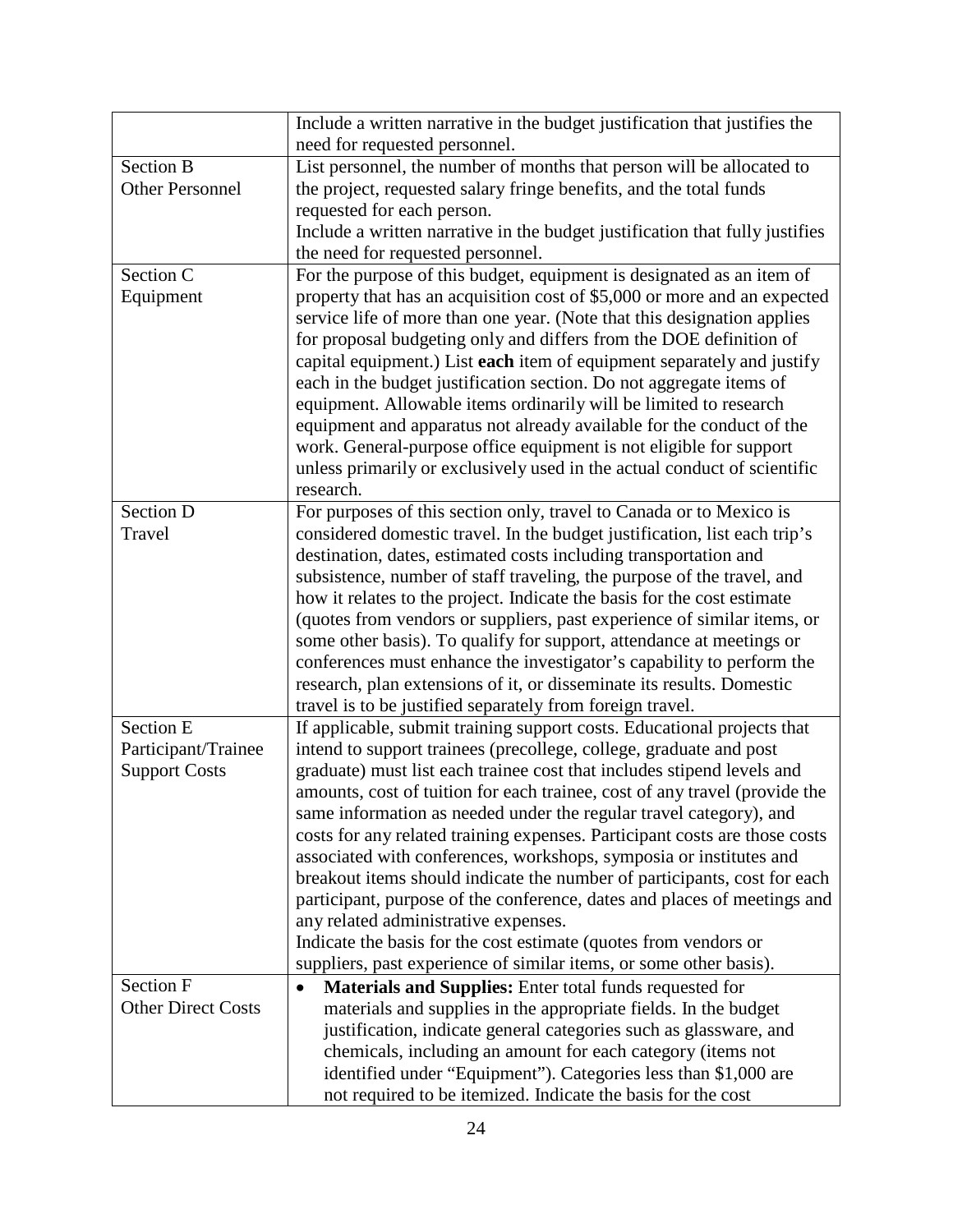|                     | estimate (quotes from vendors or suppliers, past experience of<br>similar items, or some other basis).<br>Publication Costs: Enter the total publication funds requested.<br>The proposal budget may request funds for the costs of                                                                                                                                                             |
|---------------------|-------------------------------------------------------------------------------------------------------------------------------------------------------------------------------------------------------------------------------------------------------------------------------------------------------------------------------------------------------------------------------------------------|
|                     | documenting, preparing, publishing or otherwise making<br>available to others the findings and products of the work<br>conducted under the award. In the budget justification, include<br>supporting information. Indicate the basis for the cost estimate<br>(quotes from vendors or suppliers, past experience of similar<br>items, or some other basis).                                     |
|                     | <b>Consultant Services:</b> Enter total funds requested for all<br>consultant services. In the budget justification, identify each<br>consultant, the services he/she will perform, total number of days,<br>travel costs, and total estimated costs. Indicate the basis for the<br>cost estimate (quotes from vendors or suppliers, past experience<br>of similar items, or some other basis). |
|                     | ADP/Computer Services: Enter total funds requested for<br>ADP/Computer Services. The cost of computer services,<br>including computer-based retrieval of scientific, technical and<br>education information may be requested. In the budget<br>justification, include the established computer service rates at the                                                                             |
|                     | proposing organization if applicable. Indicate the basis for the<br>cost estimate (quotes from vendors or suppliers, past experience<br>of similar items, or some other basis).                                                                                                                                                                                                                 |
|                     | Subawards/Consortium/Contractual Costs: Enter total costs<br>for all subawards/consortium organizations and other contractual<br>costs proposed for the project. In the budget justification, justify<br>the details.                                                                                                                                                                           |
|                     | <b>Equipment or Facility Rental/User Fees: Enter total funds</b><br>$\bullet$<br>requested for Equipment or Facility Rental/User Fees. In the budget<br>justification, identify each rental/user fee and justify. Indicate the<br>basis for the cost estimate (quotes from vendors or suppliers, past<br>experience of similar items, or some other basis).                                     |
|                     | Alterations and Renovations: Enter total funds requested for<br>Alterations and Renovations. In the budget justification, itemize by<br>category and justify the costs of alterations and renovations,<br>including repairs, painting, removal or installation of partitions,<br>shielding, or air conditioning. Where applicable, provide the square                                           |
|                     | footage and costs.<br><b>Other:</b> Add text to describe any other Direct Costs not<br>requested above. Enter costs associated with "Other" item(s).<br>Use the budget justification to further itemize and justify.                                                                                                                                                                            |
| Section G           | This represents Total Direct Costs (Sections A through F)                                                                                                                                                                                                                                                                                                                                       |
| <b>Direct Costs</b> |                                                                                                                                                                                                                                                                                                                                                                                                 |
| Section H           | Enter the Indirect Cost information for each field. Only four general                                                                                                                                                                                                                                                                                                                           |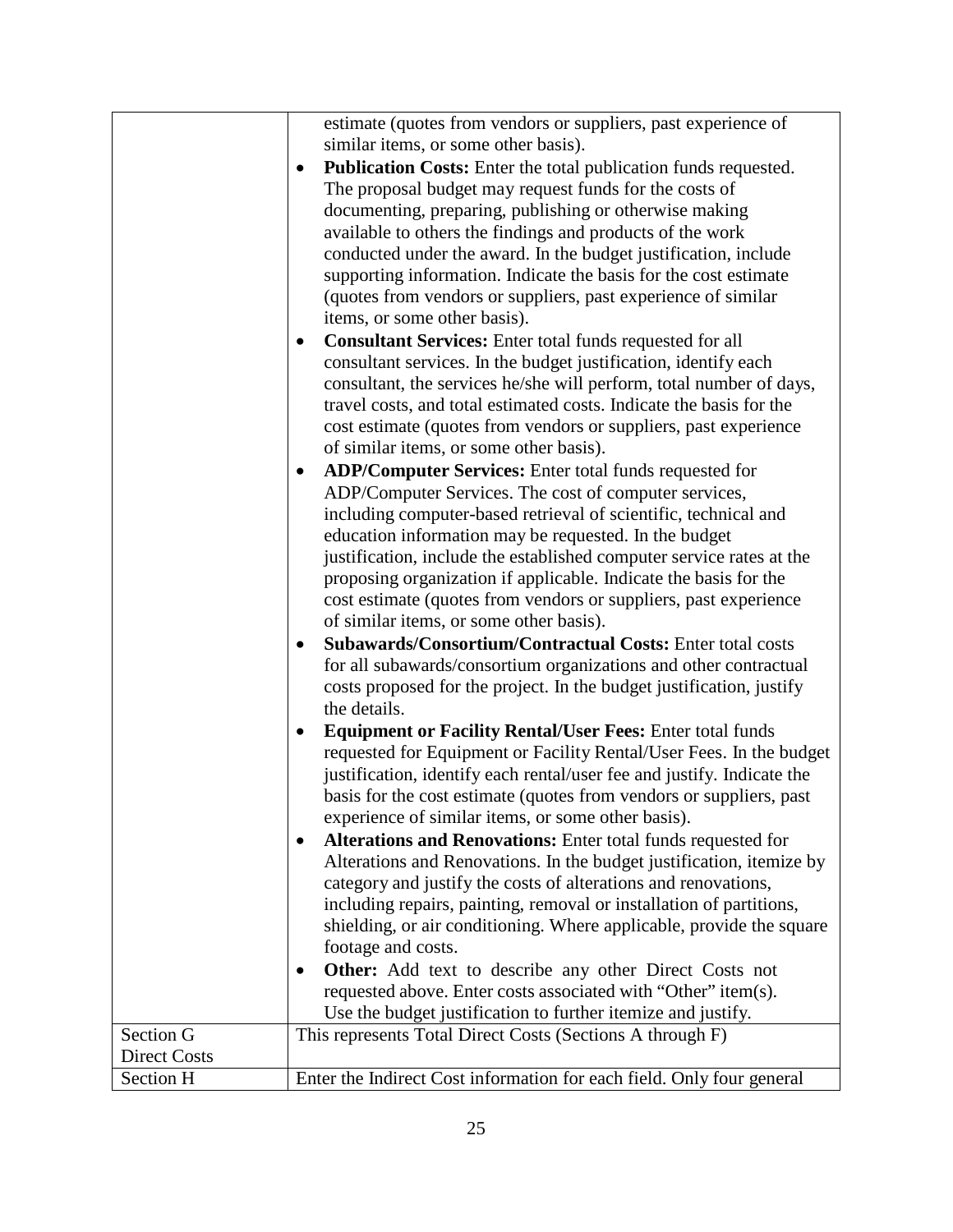| <b>Other Indirect Costs</b> | categories of indirect costs are allowed/requested on this form, so    |
|-----------------------------|------------------------------------------------------------------------|
|                             | please consolidate if needed. Include the cognizant Federal agency and |
|                             | contact information if using a negotiated rate agreement.              |
| Section I                   | This is the total of Sections G and H                                  |
| Total Direct and            |                                                                        |
| <b>Indirect Costs</b>       |                                                                        |

BUDGET JUSTIFICATION (FIELD L ON THE FORM)

Provide the required supporting information for the following costs (See R&R Budget instructions): equipment; domestic and foreign travel; participant/trainees; materials and supplies; publication; consultant services; ADP/computer services;

subaward/consortium/contractual; equipment or facility rental/user fees; alterations and renovations; and indirect cost type. Provide any other information you wish to submit to justify your budget request. **Attach a single budget justification file for the entire project period in field L.** The file automatically carries over to each budget year.

You may wish to include the indirect cost rate agreement as a part of the budget justification.

#### **4. R&R Subaward Budget Attachment(s) Form**

**Budgets for Subawardees**: You must provide a separate R&R budget for each subawardee. Download the R&R Budget Attachment from the R&R SUBAWARD BUDGET ATTACHMENT(S) FORM and either e-mail it to each subawardee that is required to submit a separate budget or use the collaborative features of Workspace. After the subawardee has either e-mailed its completed budget back to you or completed it within Workspace, attach it to one of the blocks provided on the form. Use up to 10 letters of the subawardee's name (plus.pdf) as the file name (e.g., ucla.pdf or energyres.pdf). Filenames must not exceed 50 characters.

If the project involves more subawardees than there are places in the SUBAWARD BUDGET ATTACHMENT(S) FORM, the additional subaward budgets may be saved as PDF files and appended to the Budget Justification attached to Field L.

Applicants should consult their local information technology ("IT") support resources for any necessary assistance in converting the forms downloaded from Grants.gov into plain PDF files that can be combined into one non-Portfolio PDF file (the Budget Justification).

Ensure that any files received from subawardees are the PDF files extracted from the SUBAWARD BUDGET ATTACHMENT(S) FORM. Errors will be created if a subawardee sends a prime applicant a budget form that was not extracted from the application package.

Note: If an application proposes subawards to a DOE National Laboratory, a Federal agency, or another Federal agency's FFRDC, the value of such proposed subawards will be deducted from any resulting award: Those classes of organizations must be paid directly by SC. However, the details of such proposed budgets are an essential for understanding and analyzing the proposed research.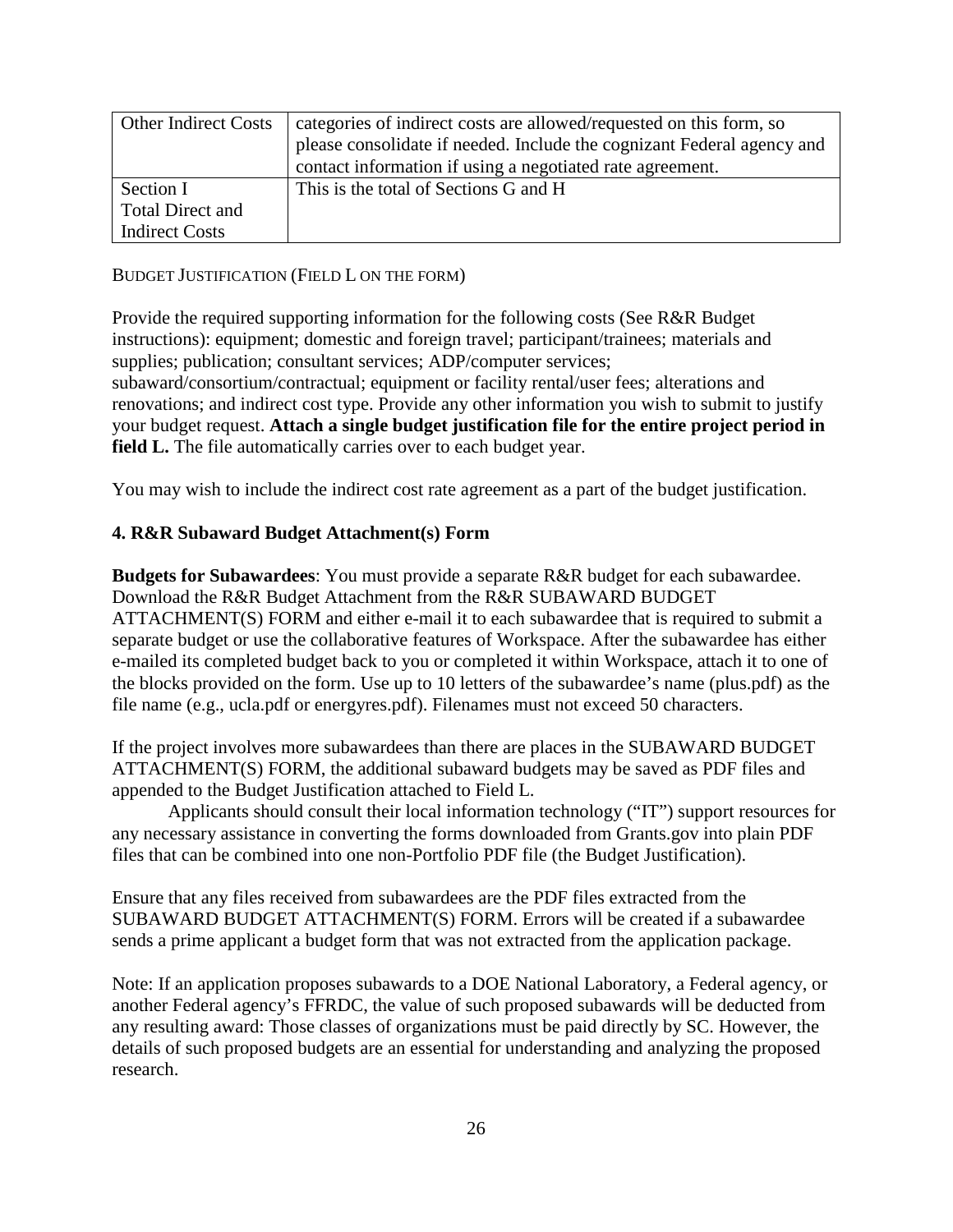#### **5. Project/Performance Site Location(s)**

Indicate the primary site where the work will be performed. If a portion of the project will be performed at any other site(s), identify the site location(s) in the blocks provided.

Note that the Project/Performance Site Congressional District is entered in the format of the 2 digit state code followed by a dash and a 3 digit Congressional district code, for example VA-001. Hover over this field for additional instructions.

Use the Next Site button to expand the form to add additional Project/Performance Site Locations.

### **6. Disclosure of Lobbying Activities (SF-LLL)**

If any funds other than Federal appropriated funds have been paid or will be paid to any person for influencing or attempting to influence an officer or employee of any agency, a Member of Congress, an officer or employee of Congress, or an employee of a Member of Congress in connection with the grant/cooperative agreement, you must complete and submit Standard Form - LLL, "Disclosure Form to Report Lobbying."

#### **7. Summary of Required Forms/Files**

| <b>Name of Document</b>                                                   | Format     | <b>Attach to</b> |
|---------------------------------------------------------------------------|------------|------------------|
| <b>SF 424 (R&amp;R)</b>                                                   | Form       | N/A              |
| <b>RESEARCH AND RELATED Other</b><br><b>Project Information</b>           | Form       | N/A              |
| Project Summary/Abstract                                                  | <b>PDF</b> | Field 7          |
| Project Narrative, including required<br>appendices                       | <b>PDF</b> | Field 8          |
| <b>RESEARCH &amp; RELATED BUDGET</b>                                      | Form       | N/A              |
| <b>Budget Justification</b>                                               | <b>PDF</b> | Field L          |
| PROJECT/PERFORMANCE SITE<br><b>LOCATION(S)</b>                            | Form       | N/A              |
| <b>SF-LLL Disclosure of Lobbying</b><br><b>Activities</b> , if applicable | Form       | N/A              |

Your application must include the following items:

#### <span id="page-31-0"></span>**E. SUBMISSIONS FROM SUCCESSFUL APPLICANTS**

If selected for award, DOE reserves the right to request additional or clarifying information for any reason deemed necessary, including, but not limited to:

- Indirect cost information
- Other budget information
- Name and phone number of the Designated Responsible Employee for complying with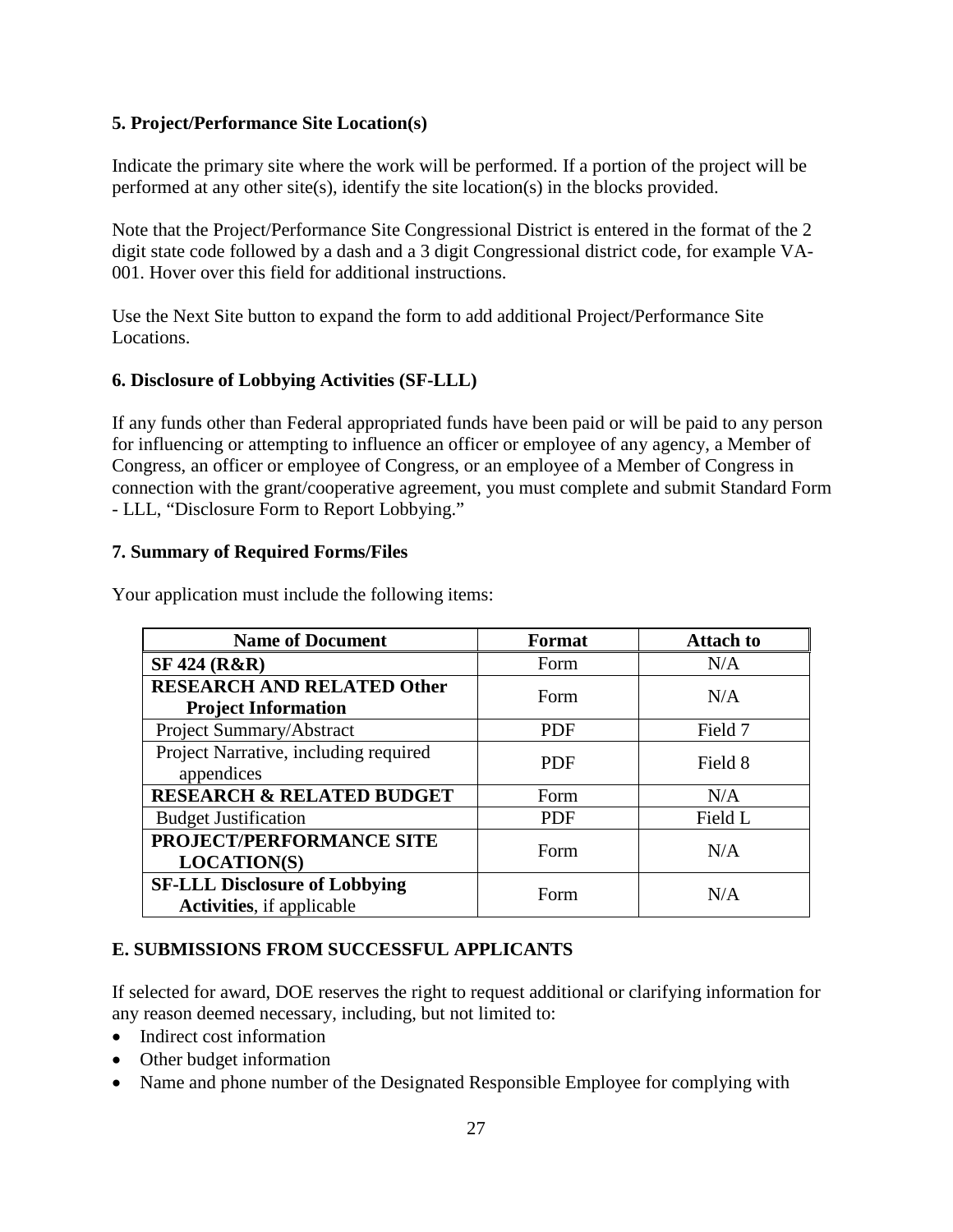national policies prohibiting discrimination (See 10 CFR 1040.5)

- Representation of Limited Rights Data and Restricted Software, if applicable
- Commitment Letter from Third Parties Contributing to Cost Sharing, if applicable
- Environmental Information

Applicants that are not institutions of higher education, that request indirect costs, and that do not already have an Indirect Cost Rate Agreement with their Cognizant Federal Agency or documentation of rates accepted for estimating purposes by DOE or another Federal agency, are advised to begin preparing an Indirect Cost Rate Proposal for submission, upon request, to the DOE contract specialist/grants management specialist who will evaluate your application if you are selected for award.

### <span id="page-32-0"></span>**F. SUBMISSION DATES AND TIMES**

### <span id="page-32-3"></span>**1. Letter of Intent Due Date**

May 8, 2019, at 5:00 PM Eastern Time

You are encouraged to submit your Letter of Intent well before the deadline. LOIs may be submitted at any time between the publication of this FOA and the stated deadline.

#### **2. Pre-application Due Date**

 $N/A$ 

### **3. Application Due Date**

May 31, 2019, at 5:00 PM Eastern Time

You are encouraged to transmit your application well before the deadline. Applications may be submitted at any time between the publication of this FOA and the stated deadline.

#### **4. Late Submissions**

Applications received after the deadline will not be reviewed or considered for award.

### <span id="page-32-1"></span>**G. INTERGOVERNMENTAL REVIEW**

This program is not subject to Executive Order 12372 Intergovernmental Review of Federal Programs.

### <span id="page-32-2"></span>**H. FUNDING RESTRICTIONS**

Funding for all awards and future budget periods are contingent upon the availability of funds appropriated by Congress for the purpose of this program and the availability of future-year budget authority.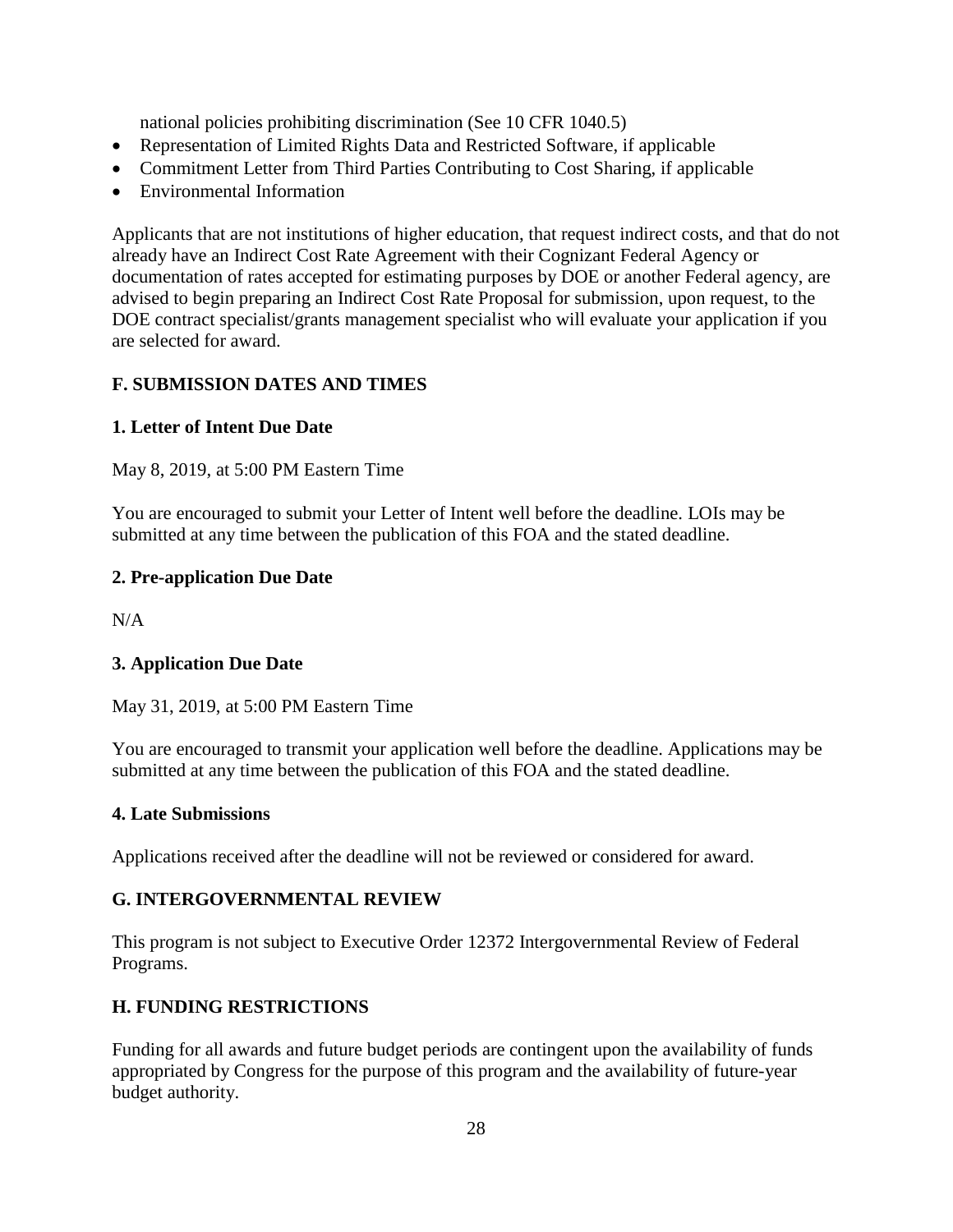**Cost Principles**: Costs must be allowable, allocable and reasonable in accordance with the applicable Federal cost principles referenced in 2 CFR 200 as modified by 2 CFR 910 (DOE Financial Assistance Regulation).

**Pre-award Costs**: Recipients may charge to an award resulting from this FOA pre-award costs that were incurred within the ninety (90) calendar day period immediately preceding the effective date of the award, if the costs are allowable in accordance with the applicable Federal cost principles referenced in 2 CFR 200 as modified by 2 CFR 910 (DOE Financial Assistance Regulation). Recipients must obtain the prior approval of the contracting officer for any preaward costs that are for periods greater than this 90-day calendar period.

Pre-award costs are incurred at the applicant's risk. DOE is under no obligation to reimburse such costs if for any reason the applicant does not receive an award or if the award is made for a lesser amount than the applicant expected.

# <span id="page-33-0"></span>**I. OTHER SUBMISSION AND REGISTRATION REQUIREMENTS**

### **1. Systems to Register In**

Applicants must complete a series of registrations and enrollments to submit applications in response to this FOA. Applicants not currently registered with SAM and Grants.gov should allow **at least 4 weeks** to complete these requirements.

You should start the process as soon as possible.

You may not be able to use your preferred Internet browser: Each system has its own requirements.

Applicants must obtain a DUNS number at [https://fedgov.dnb.com/webform.](https://fedgov.dnb.com/webform)

Applicants must register with SAM at [https://www.sam.gov/.](https://www.sam.gov/) If you had an active registration in the Central Contractor Registry (CCR), you should have an active registration in SAM. More information about SAM registration for applicants is found at [https://www.sam.gov/sam/transcript/Quick\\_Guide\\_for\\_Grants\\_Registrations.pdf.](https://www.sam.gov/sam/transcript/Quick_Guide_for_Grants_Registrations.pdf) SAM maintains a complete user guide at [https://www.sam.gov/sam/SAM\\_Guide/SAM\\_User\\_Guide.htm.](https://www.sam.gov/sam/SAM_Guide/SAM_User_Guide.htm)

Applicants must provide a Taxpayer Identification Number (TIN) to complete their registration in [www.SAM.gov.](https://www.sam.gov/) An applicant's TIN is an EIN assigned by the Internal Revenue Service (IRS). In limited circumstances, a Social Security Number (SSN) assigned by the Social Security Administration (SSA) may be used as a TIN. You may obtain an EIN from the IRS at [https://www.irs.gov/businesses/small-businesses-self-employed/apply-for-an-employer](https://www.irs.gov/businesses/small-businesses-self-employed/apply-for-an-employer-identification-number-ein-online)[identification-number-ein-online.](https://www.irs.gov/businesses/small-businesses-self-employed/apply-for-an-employer-identification-number-ein-online)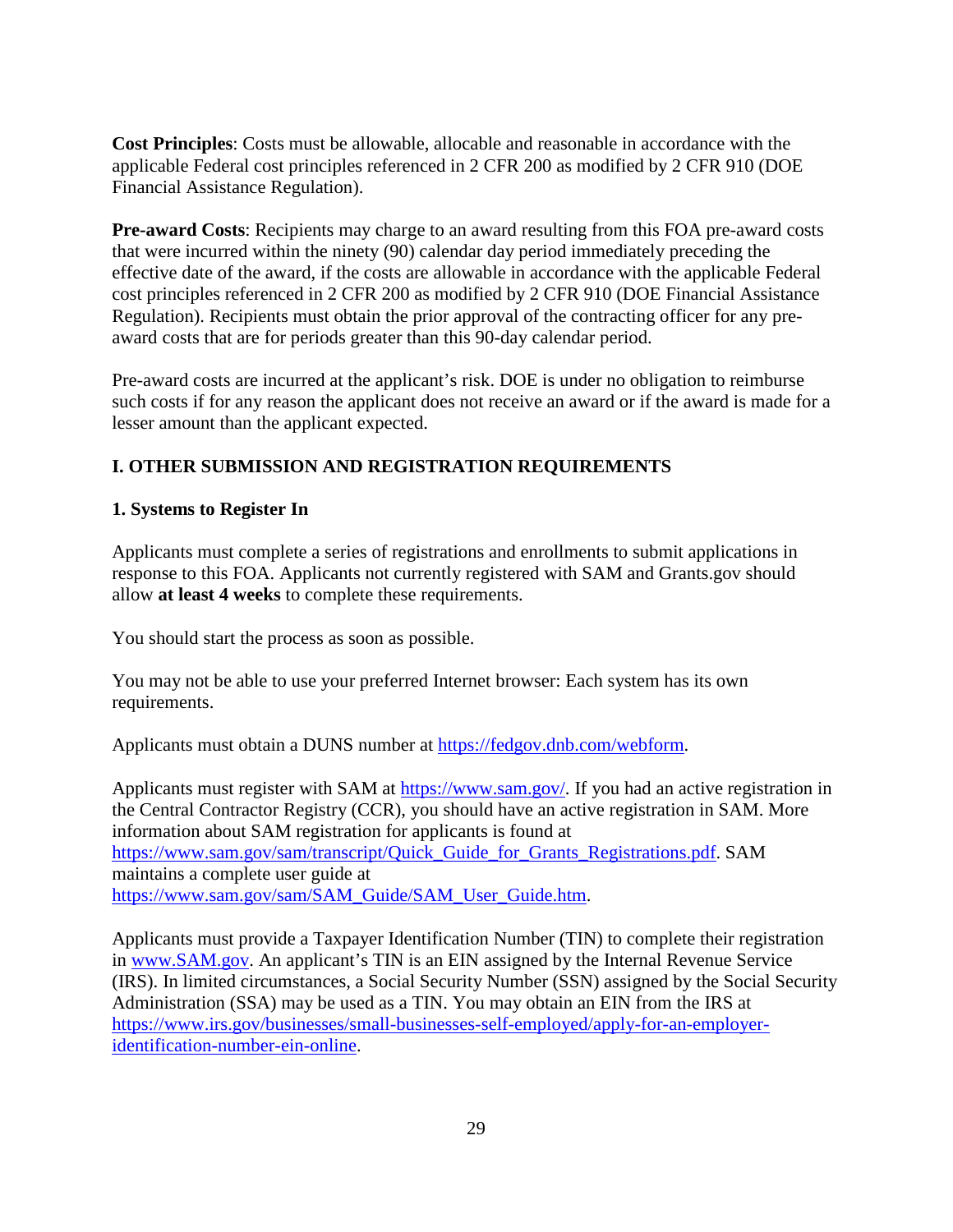DOE discourages the use of a SSN as a TIN. You are encouraged to obtain a TIN from the IRS using the website listed above.

Applicants must register with FedConnect at [www.FedConnect.net.](https://www.fedconnect.net/) The full, binding version of assistance agreements will be posted to FedConnect.

Recipients must register with the Federal Funding Accountability and Transparency Act Subaward Reporting System at [https://www.fsrs.gov.](https://www.fsrs.gov/) This registration must be completed before an award may be made: you are advised to register while preparing your application.

#### **2. Registering in Grants.gov**

Applicants must register with Grants.gov, following the instructions at [https://www.Grants.gov/web/grants/applicants/registration.html.](https://www.grants.gov/web/grants/applicants/registration.html)

#### **3. Where to Submit an Application**

You must submit the application through Grants.gov at [www.Grants.gov,](https://www.grants.gov/) using either the online webforms or downloaded forms. (Additional instructions are provided in [Section IV, Part A](#page-12-1) of this FOA.)

Submit electronic applications through the "Apply for Grants" function at [www.Grants.gov.](https://www.grants.gov/) If you have problems completing the registration process or submitting your application, call Grants.gov at 1-800-518-4726 or send an email to [support@Grants.gov.](mailto:support@grants.gov)

Please ensure that you have read the applicable instructions, guides, help notices, frequently asked questions, and other forms of technical support on Grants.gov.

#### <span id="page-34-0"></span>**4. DOE SC Portfolio Analysis and Management System (PAMS)**

After you submit your application through Grants.gov, the application will automatically transfer into the Portfolio Analysis and Management System (PAMS) for processing by the DOE SC. Many functions for grants and cooperative agreements can be done in PAMS, which is available at [https://pamspublic.science.energy.gov.](https://pamspublic.science.energy.gov/)

You will want to "register to" your application: a process of linking yourself to the application after it has been submitted through Grants.gov and processed by DOE.

You must register in PAMS to submit a pre-application or a letter of intent.

You may use the Internet Explorer, Firefox, Google Chrome, or Safari browsers to access PAMS.

Notifications sent from the PAMS system will come from the PAMS email address [<PAMS.Autoreply@science.doe.gov>](mailto:PAMS.Autoreply@science.doe.gov). Please make sure your email server/software allows delivery of emails from the PAMS email address to yours.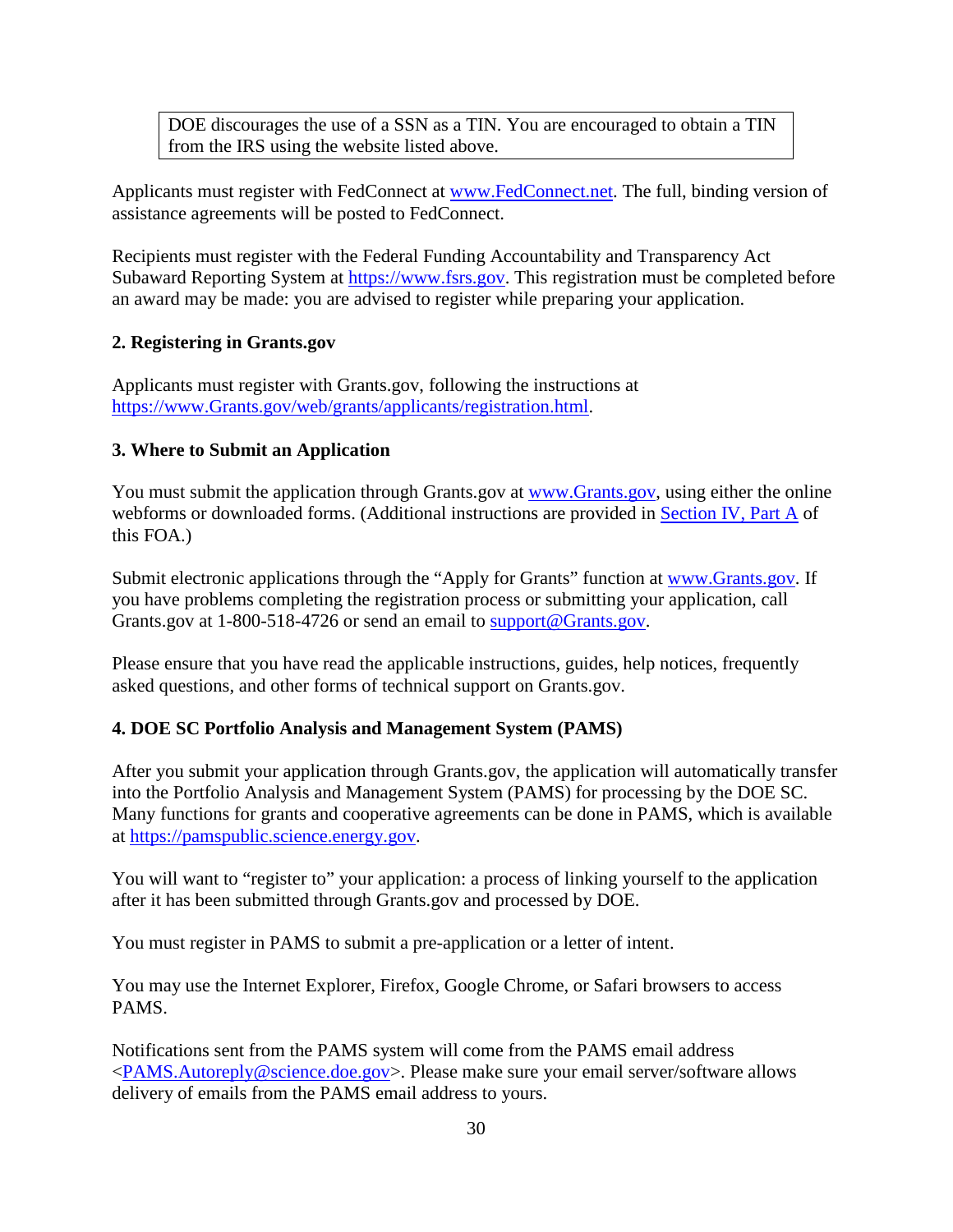Registering to PAMS is a two-step process; once you create an individual account, you must associate yourself with ("register to") your institution. Detailed steps are listed below.

#### 1. CREATE PAMS ACCOUNT:

To register, click the "Create New PAMS Account" link on the website [https://pamspublic.science.energy.gov/.](https://pamspublic.science.energy.gov/)

- Click the "No, I have never had an account" link and then the "Create Account" button.
- You will be prompted to enter your name and email address, create a username and password, and select a security question and answer. Once you have done this, click the "Save and Continue" button.
- On the next page, enter the required information (at least one phone number and your mailing address) and any optional information you wish to provide (e.g., FAX number, website, mailstop code, additional email addresses or phone numbers, Division/Department). Click the "Create Account" button.
- Read the user agreement and click the "Accept" button to indicate that you understand your responsibilities and agree to comply with the rules of behavior for PAMS.
- PAMS will take you to the "Having Trouble Logging In?" page. (If you have been an SC merit reviewer or if you have previously submitted an application, you may already be linked to an institution in PAMS. If this happens, you will be taken to the PAMS home page.)

#### 2. REGISTER TO YOUR INSTITUTION:

- Click the link labeled "Option 2: I know my institution and I am here to register to the institution." (Note: If you previously created a PAMS account but did not register to an institution at that time, you must click the Institutions tab and click the "Register to Institution" link.)
- PAMS will take you to the "Register to Institution" page.
- Type a word or phrase from your institution name in the field labeled, "Institution Name like," choose the radio button next to the item that best describes your role in the system, and click the "Search" button. A "like" search in PAMS returns results that contain the word or phrase you enter; you do not need to enter the exact name of the institution, but you should enter a word or phrase contained within the institution name. (If your institution has a frequently used acronym, such as ANL for Argonne National Laboratory or UCLA for the Regents of the University of California, Los Angeles, you may find it easiest to search for the acronym under "Institution Name like." Many institutions with acronyms are listed in PAMS with their acronyms in parentheses after their names.)
- Find your institution in the list that is returned by the search and click the "Actions" link in the Options column next to the institution name to obtain a dropdown list. Select "Add me to this institution" from the dropdown. PAMS will take you to the "Institutions – List" page.
- If you do not see your institution in the initial search results, you can search again by clicking the "Cancel" button, clicking the Option 2 link, and repeating the search.
- If, after searching, you think your institution is not currently in the database, click the "Cannot Find My Institution" button and enter the requested institution information into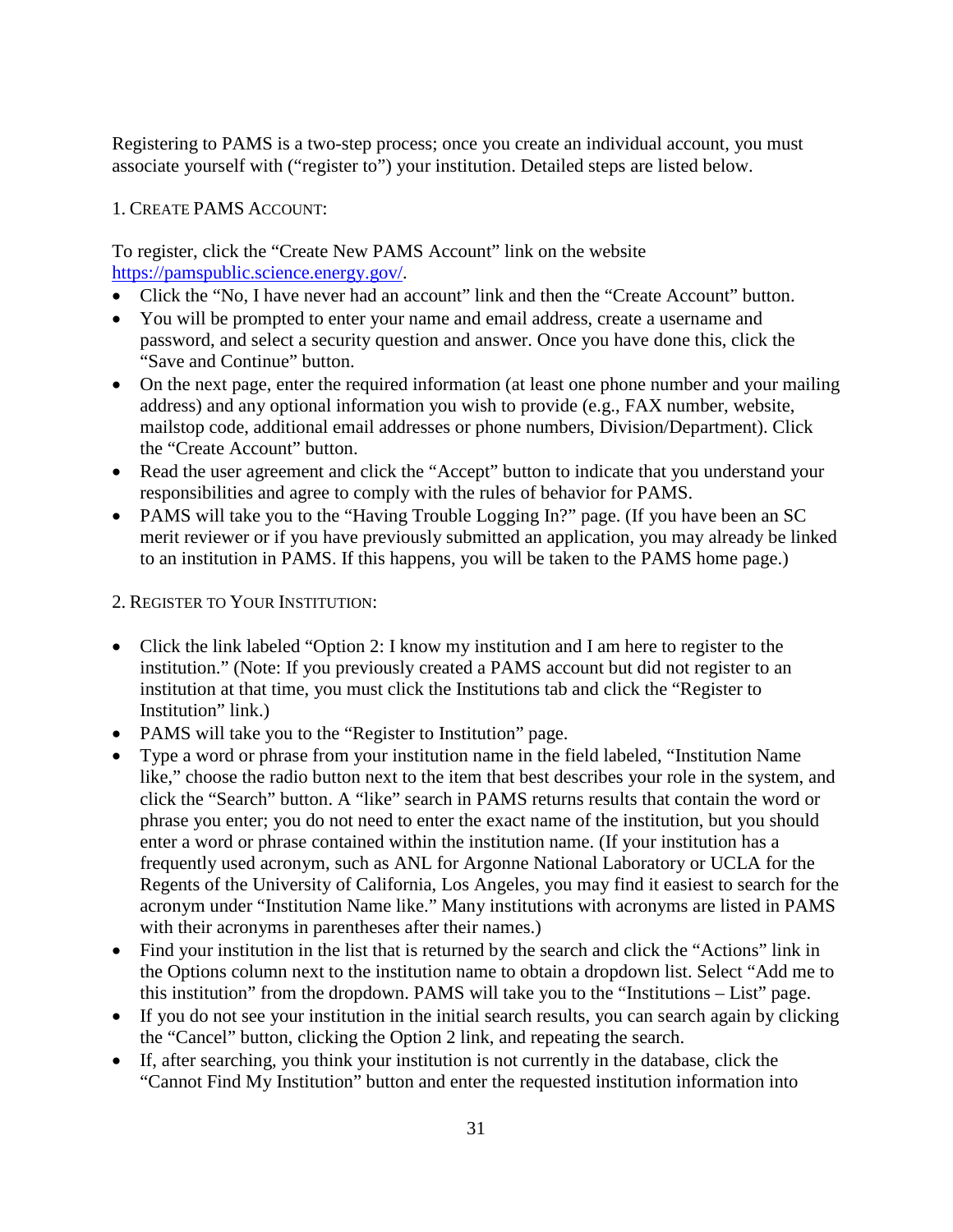PAMS. Click the "Create Institution" button. PAMS will add the institution to the system, associate your profile with the new institution, and return you to the "Institutions – List" page when you are finished.

For help with PAMS, click the "External User Guide" link on the PAMS website, **<https://pamspublic.science.energy.gov/>**. You may also contact the PAMS Help Desk, which can be reached Monday through Friday, 9AM – 5:30 PM Eastern Time. Telephone: (855) 818- 1846 (toll free) or (301) 903-9610, email: **[sc.pams-helpdesk@science.doe.gov](mailto:sc.pams-helpdesk@science.doe.gov)**. All submission and inquiries about this FOA should reference **DE-FOA-0002122**.

#### **5. Viewing Submitted Applications**

Each Grants.gov application submitted to the DOE SC automatically transfers into PAMS and is subsequently assigned to a program manager. At the time of program manager assignment, the three people listed on the SF-424 (R&R) cover page will receive an email with the subject line, "Receipt of Proposal 0000xxxxxx by the DOE Office of Science." These three people are the PI (Block 14), Authorized Representative (Block 19), and Point of Contact (Block 5). In PAMS notation, applications are known as proposals, the PI is known as the PI, the Authorized Representative is known as the Sponsored Research Officer/Business Officer/Administrative Officer (SRO/BO/AO), and the Point of Contact is known as the POC.

There will be a period of time between the application's receipt at Grants.gov and its assignment to a DOE SC program manager. Program managers are typically assigned two weeks after applications are due at Grants.gov: please refrain from attempting to view the proposal in PAMS until you receive an email providing the assignment of a program manager.

Once the email is sent, the PI, SRO/BO/PO, and POC will each be able to view the submitted proposal in PAMS. Viewing the proposal is optional.

You may use the Internet Explorer, Firefox, Google Chrome, or Safari browsers to access PAMS.

Following are two sets of instructions for viewing the submitted proposal, one for individuals who already have PAMS accounts and one for those who do not.

If you already have a PAMS account, follow these instructions:

- 1. Log in to PAMS at [https://pamspublic.science.energy.gov/.](https://pamspublic.science.energy.gov/)
- 2. Click the "Proposals" tab and click "Access Previously Submitted Grants.gov Proposal."
- 3. Enter the following information:
	- Proposal ID: Enter the ten-digit PAMS proposal ID, including the leading zeros (e.g., 00002xxxxx). Do not use the Grants.gov proposal number. Use the PAMS number previously sent to you in the email with subject line, "Receipt of Proposal …".
	- Email (as entered in Grants.gov application): Enter your email address as it appears on the SF424(R&R) Cover Page.
	- Choose Role: Select the radio button in front of the role corresponding to the SF-424 (R&R) cover page. If your name appears in block 19 of the SF-424 (R&R) cover page as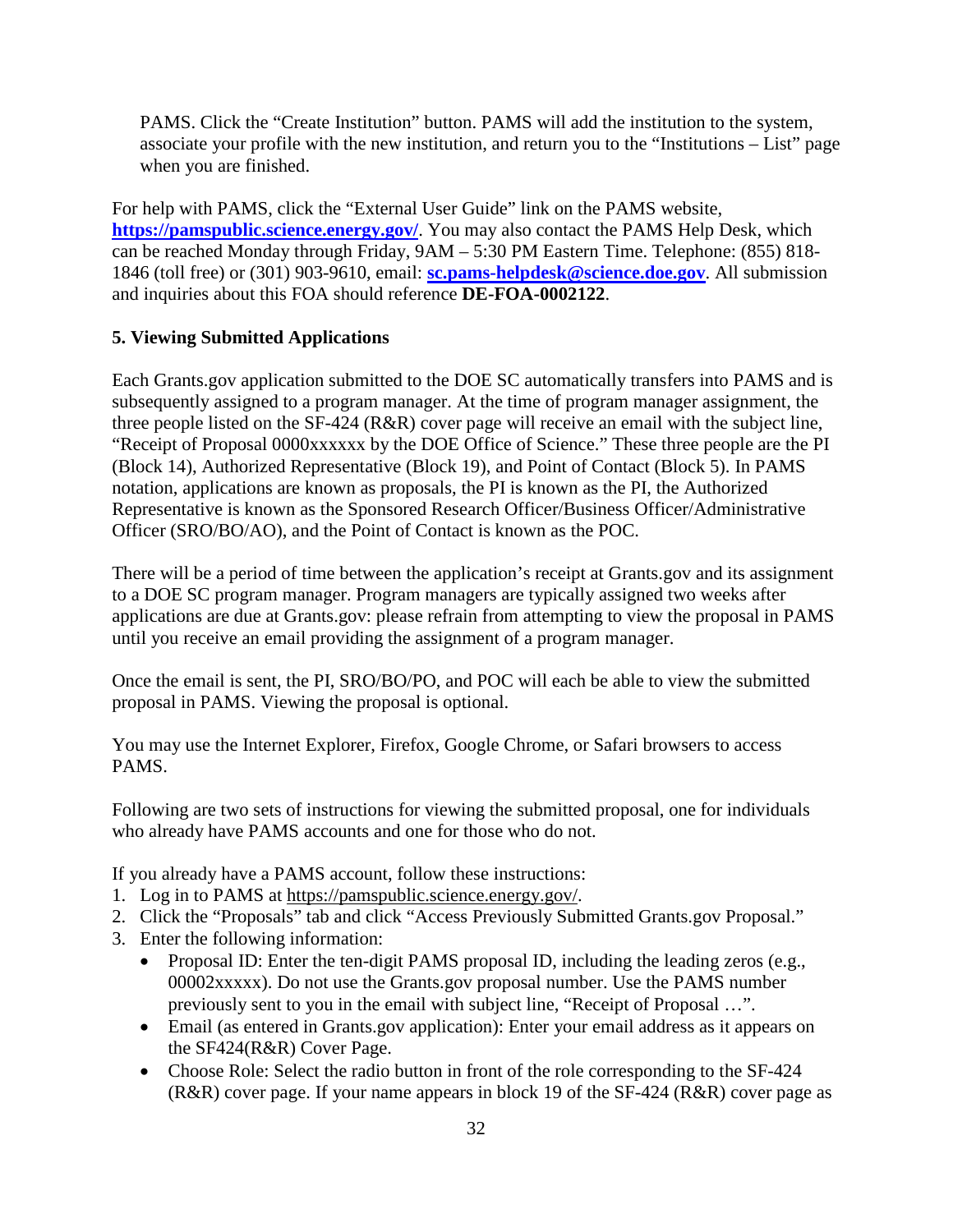the authorizing representative, select "SRO/BO/AO (Sponsored Research Officer/Business Officer/Administrative Officer)." If your name appears in block 14 of the SF424 R&R cover page as the PI, select "Principal Investigator (PI)." If your name appears in block 5 of the SF424 R&R as the point of contact, select "Other (POC)."

4. Click the "Save and Continue" button. You will be taken to your "My Proposals" page. The Grants.gov proposal will now appear in your list of proposals. Click the "Actions/Views" link in the options column next to this proposal to obtain a dropdown list. Select "Proposal" from the dropdown to see the proposal. Note that the steps above will work only for proposals submitted to the DOE SC since May 2012.

If you do not already have a PAMS account, follow these instructions:

- 1. To register, click the "Create New PAMS Account" link on the website [https://pamspublic.science.energy.gov/.](https://pamspublic.science.energy.gov/)
- 2. Click the "No, I have never had an account" link and then the "Create Account" button.
- 3. You will be prompted to enter your name and email address, create a username and password, and select a security question and answer. Once you have done this, click the "Save and Continue" button.
- 4. On the next page, enter the required information (at least one phone number and your mailing address) and any optional information you wish to provide (e.g., FAX number, website, mailstop code, additional email addresses or phone numbers, Division/Department). Click the "Create Account" button.
- 5. Read the user agreement and click the "Accept" button to indicate that you understand your responsibilities and agree to comply with the rules of behavior for PAMS.
- 6. You will be taken to the Register to Institution page. Select the link labeled, "Option 1: My institution has submitted a proposal in Grants.gov. I am here to register as an SRO, PI, or POC (Sponsored Research Officer, Principal Investigator, or Point of Contact)."
- 7. Enter the following information:
	- Proposal ID: Enter the ten-digit PAMS proposal ID, including the leading zeros (e.g., 00002xxxxx). Do not use the Grants.gov proposal number. Use the PAMS number previously sent to you in the email with subject line, "Receipt of Proposal …".
	- Email (as entered in Grants.gov proposal): Enter your email address as it appears on the SF424(R&R) Cover Page.
	- Choose Role: Select the radio button in front of the role corresponding to the SF-424 (R&R) cover page. If your name appears in block 19 of the SF-424 (R&R) cover page as the authorizing representative, select "SRO/BO/AO (Sponsored Research Officer/Business Officer/Administrative Officer)." If your name appears in block 14 of the SF424 R&R cover page as the PI, select "Principal Investigator (PI)." If your name appears in block 5 of the SF424 R&R as the point of contact, select "Other (POC)."
- 8. Click the "Save and Continue" button. You will be taken to your "My Proposals" page. The Grants.gov proposal will now appear in your list of proposals. Click the "Actions/Views" link in the options column next to this proposal to obtain a dropdown list. Select "Proposal" from the dropdown to see the proposal.

If you were listed as the PI on a prior submission but you have not previously created an account, you may already be listed in PAMS. If this is the case, you will be taken to the PAMS home page after agreeing to the Rules of Behavior. If that happens, follow the instructions listed above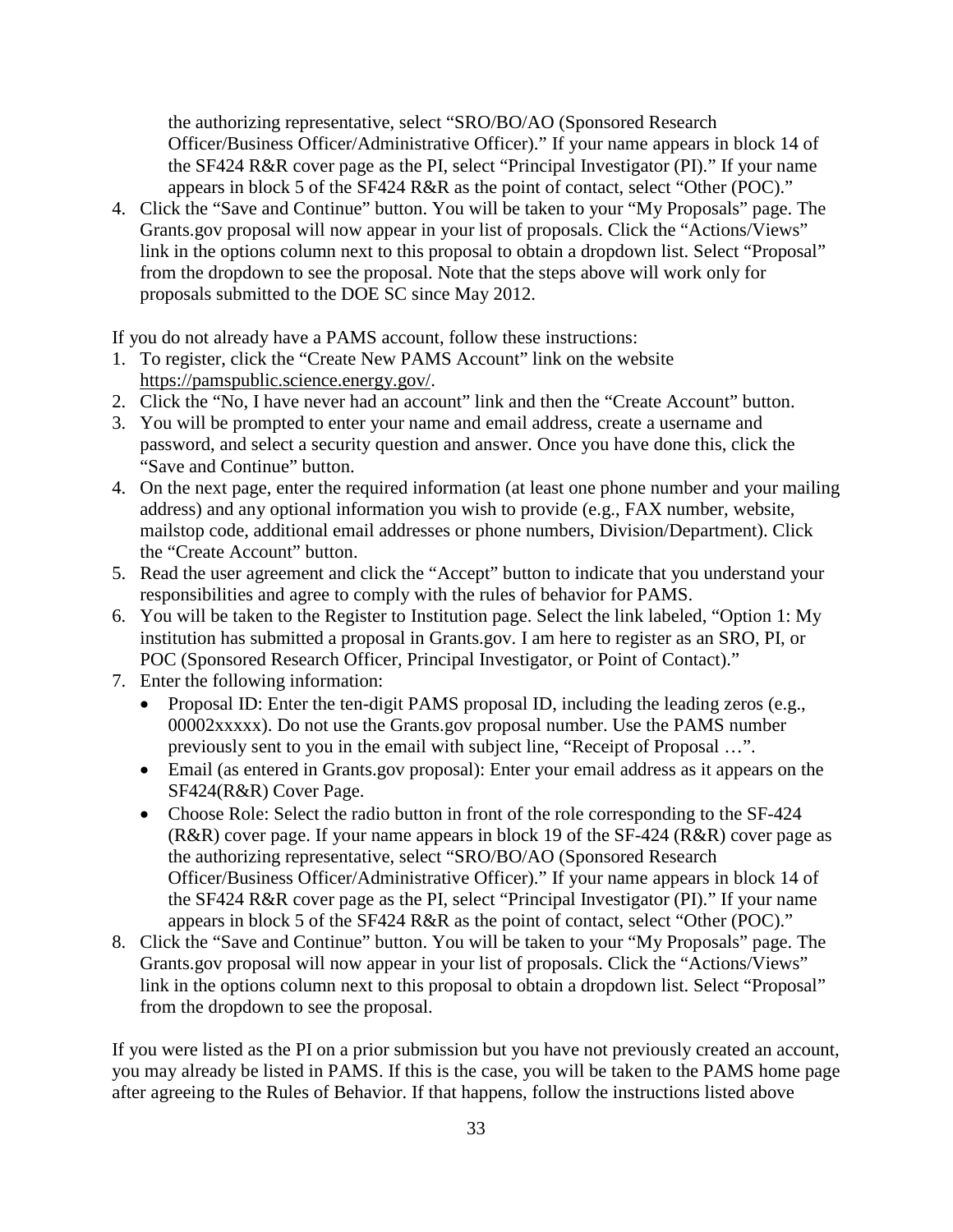under "If you already have a PAMS account…" to access your Grants.gov proposal.

The steps above will work only for proposals submitted to the DOE SC since May 2012.

For help with PAMS, click the "External User Guide" link on the PAMS website, [https://pamspublic.science.energy.gov/.](https://pamspublic.science.energy.gov/) You may also contact the PAMS Help Desk, which can be reached Monday through Friday, 9 AM – 5:30 PM Eastern Time. Telephone: (855) 818-1846 (toll free) or (301) 903-9610, Email: [sc.pams-helpdesk@science.doe.gov.](mailto:sc.pams-helpdesk@science.doe.gov) All submissions and inquiries about this FOA should reference **DE-FOA-0002122**.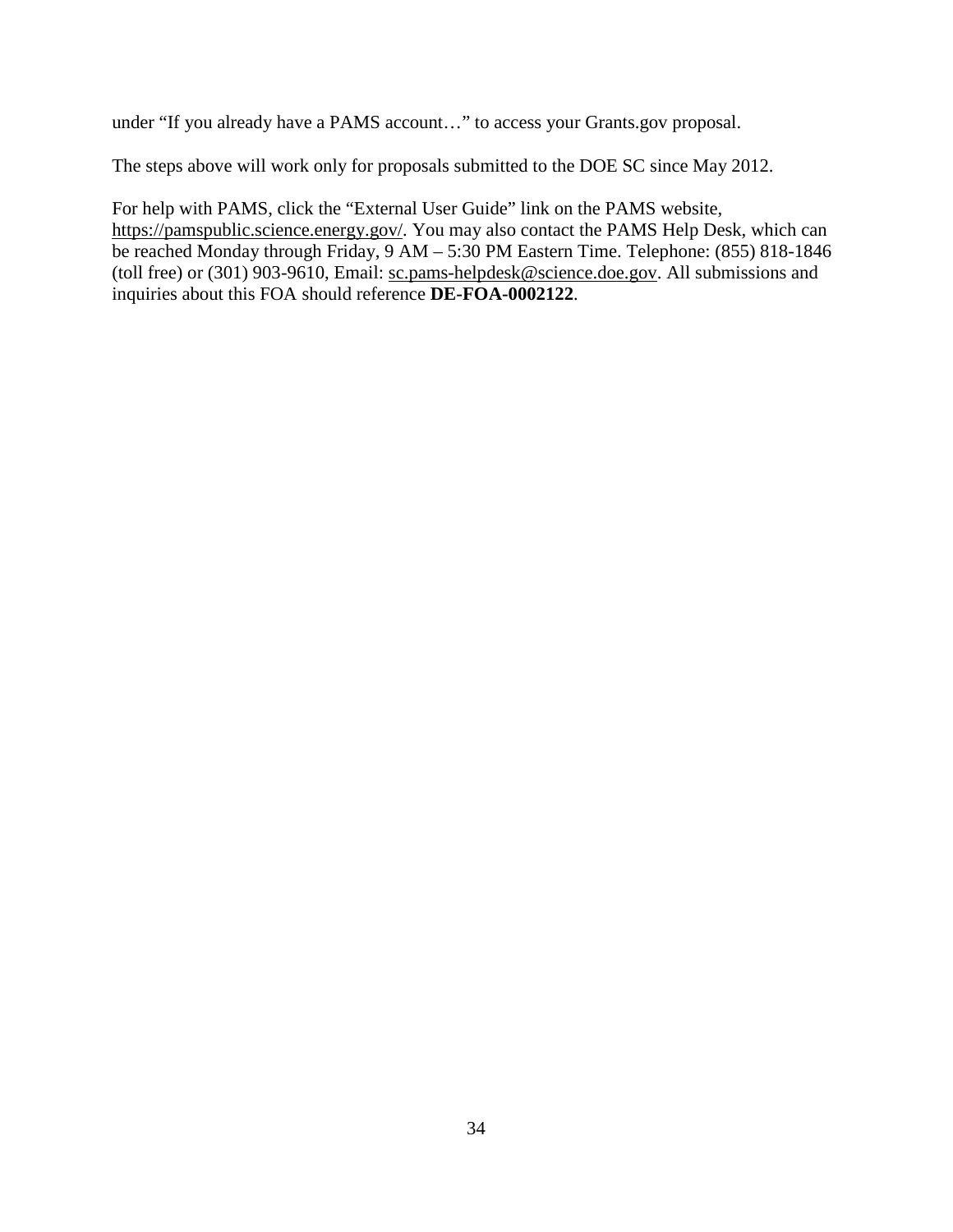### **Section V - APPLICATION REVIEW INFORMATION**

### <span id="page-39-1"></span><span id="page-39-0"></span>**A. CRITERIA**

#### **1. Initial Review Criteria**

Prior to a comprehensive merit evaluation, DOE will perform an initial review in accordance with 10 CFR 605.10(b) to determine that (1) the applicant is eligible for the award; (2) the information required by the FOA has been submitted; (3) all mandatory requirements are satisfied; (4) the proposed project is responsive to the objectives of the FOA, and (5) the proposed project is not duplicative of programmatic work. Applications that fail to pass the initial review will not be forwarded for merit review and will be eliminated from further consideration.

### **2. Merit Review Criteria**

Applications will be subjected to scientific merit review (peer review) and will be evaluated against the following criteria as found in 10 CFR 605.10 (d), the Office of Science Financial Assistance Program Rule.

- Scientific and/or Technical Merit of the Project;
- Appropriateness of the Proposed Method or Approach;
- Competency of Applicant's Personnel and Adequacy of Proposed Resources; and
- Reasonableness and Appropriateness of the Proposed Budget.

Note that external peer reviewers are selected with regard to both their scientific expertise and the absence of conflict-of-interest issues. Both Federal and non-Federal reviewers may be used, and submission of an application constitutes agreement that this is acceptable to the investigator(s) and the submitting institution.

The questions below are provided to the merit reviewers to elaborate the criteria established by regulation:

SCIENTIFIC AND/OR TECHNICAL MERIT OF THE PROPOSED RESEARCH

- What is the scientific innovation of proposed effort?
- How does the proposed work compare with other efforts in its field, both in terms of scientific and/or technical merit and originality?
- How might the results of the proposed work impact the direction, progress, and thinking in relevant scientific fields of research?
- What is the likelihood of achieving influential results?
- Is the Data Management Plan suitable for the proposed research and to what extent does it support the validation of research results?

APPROPRIATENESS OF THE PROPOSED METHOD OR APPROACH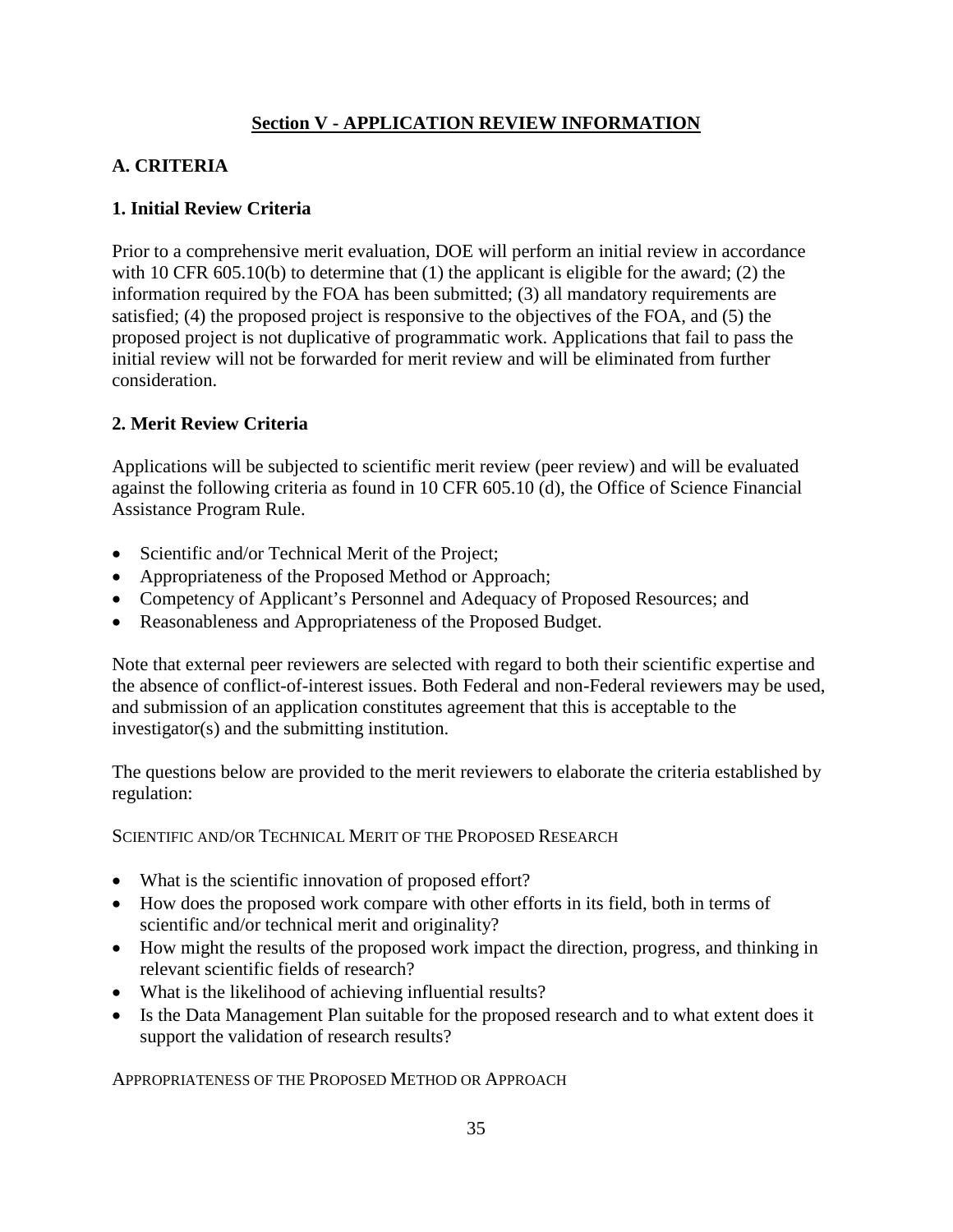- Does the proposed effort employ innovative concepts or methods?
- How logical and feasible are the approaches?
- Are the conceptual framework, methods, and analyses well justified, adequately developed, and likely to lead to scientifically valid conclusions?
- Does the applicant recognize significant potential problems and consider alternative strategies?

COMPETENCY OF APPLICANT'S PERSONNEL AND ADEQUACY OF PROPOSED RESOURCES

- Does the proposed work take advantage of unique facilities and capabilities?
- What is the past performance of the team?
- How well qualified is the team to carry out the proposed work?
- Are the environment and facilities adequate for performing the proposed effort?

REASONABLENESS AND APPROPRIATENESS OF THE PROPOSED BUDGET

- Are the proposed budget and staffing levels adequate to carry out the proposed research?
- Is the budget reasonable and appropriate for the scope?

### <span id="page-40-0"></span>**B. REVIEW AND SELECTION PROCESS**

#### **1. Merit Review**

Applications that pass the initial review will be subjected to a formal merit review and will be evaluated based on the criteria codified at 10 CFR 605.10(d) in accordance with the guidance provided in the "Office of Science Merit Review System for Financial Assistance," which is available at: [https://science.energy.gov/grants/policy-and-guidance/merit-review-system/.](http://science.energy.gov/grants/policy-and-guidance/merit-review-system/)

### **2. Program Policy Factors**

The Selection Official may consider any of the following program policy factors in making the selection, listed in no order of significance:

- Availability of funds
- Relevance of the proposed activity to SC priorities
- Ensuring an appropriate balance of activities within SC programs
- Performance under current awards
- Commitment to sharing the results of research

### **3. Selection**

The Selection Official will consider the findings of the merit review and may consider any of the Program Policy Factors described above.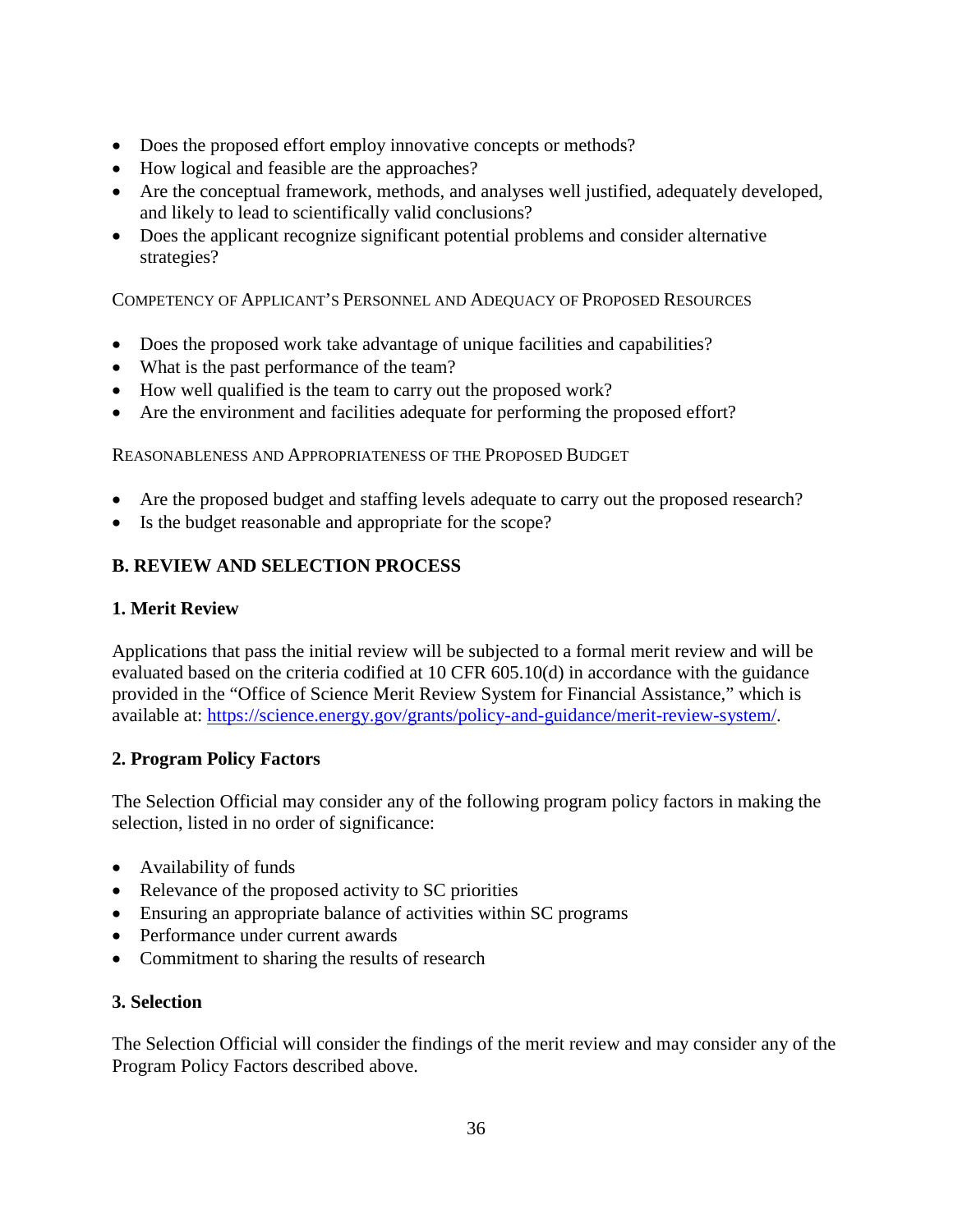#### **4. Review of Risk**

Pursuant to 2 CFR 200.205, DOE will conduct an additional review of the risk posed by applications submitted under this FOA. Such review of risk will include:

- Technical merit of the application,
- Reports and findings from audits performed under 2 CFR 200 or OMB Circular A-133, and
- Systems maintained under 2 CFR 180.

DOE may make use of other publicly available information and the history of an applicant's performance under DOE or other Federal agency awards.

Applicants with no prior performance of DOE awards may be asked to provide information about their financial stability and or their ability to comply with the management standards of 2 CFR 200.

REPORTING OF MATTERS RELATED TO RECIPIENT INTEGRITY AND PERFORMANCE (DECEMBER 2015)

DOE, prior to making a Federal award with a total amount of Federal share greater than the simplified acquisition threshold, is required to review and consider any information about the applicant that is in the designated integrity and performance system accessible through SAM (currently FAPIIS) (see 41 USC 2313).

The applicant, at its option, may review information in the designated integrity and performance systems accessible through SAM and comment on any information about itself that a Federal awarding agency previously entered and is currently in the designated integrity and performance system accessible through SAM.

DOE will consider any written comments by the applicant, in addition to the other information in the designated integrity and performance system, in making a judgment about the applicant's integrity, business ethics, and record of performance under Federal awards when completing the review of risk posed by applicants as described in 2 CFR 200.205 Federal awarding agency review of risk posed by applicants.

#### **5. Discussions and Award**

The Government may enter into discussions with a selected applicant for any reason deemed necessary, including but not limited to the following: (1) the budget is not appropriate or reasonable for the requirement; (2) only a portion of the application is selected for award; (3) the Government needs additional information to determine that the recipient is capable of complying with the requirements in 2 CFR 200 as modified by 2 CFR 910 (DOE Financial Assistance Regulation); and/or (4) special terms and conditions are required. Failure to resolve satisfactorily the issues identified by the Government will preclude award to the applicant.

### <span id="page-41-0"></span>**C. ANTICIPATED NOTICE OF SELECTION AND AWARD DATES**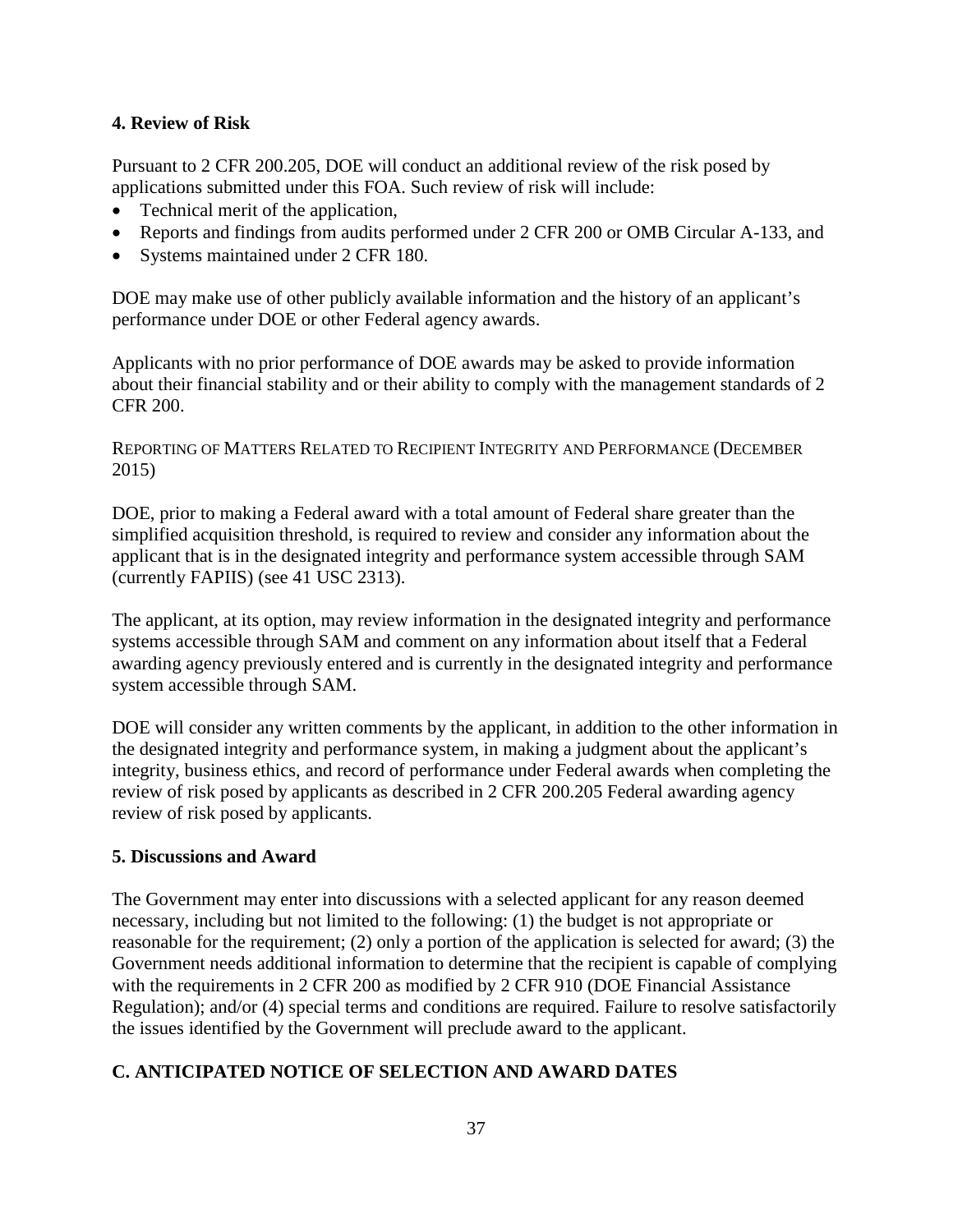DOE is interested in seeing projects supported under this FOA begin work in September 2019.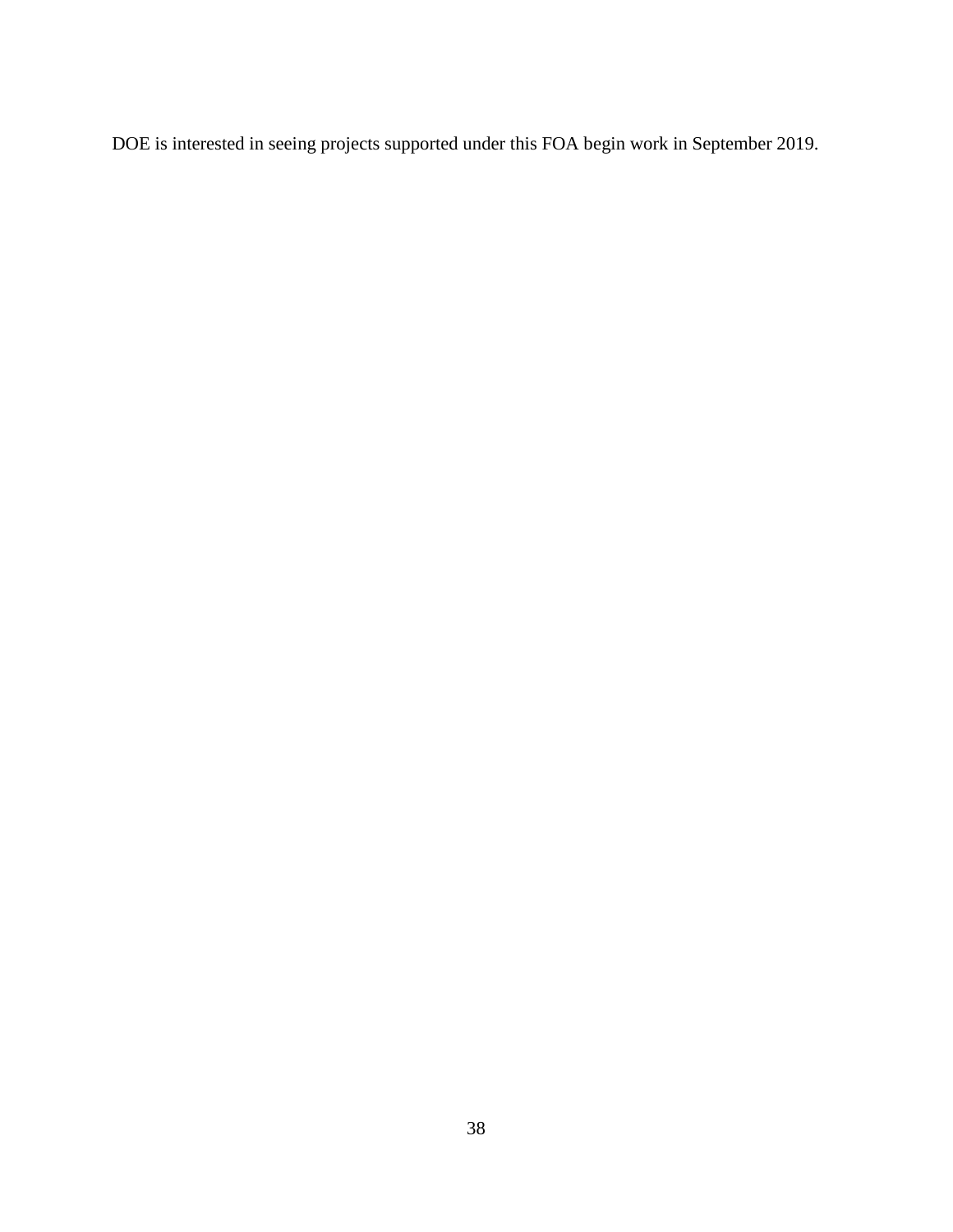### **Section VI - AWARD ADMINISTRATION INFORMATION**

### <span id="page-43-1"></span><span id="page-43-0"></span>**A. AWARD NOTICES**

#### **1. Notice of Selection**

**Selected Applicants Notification**: DOE will notify applicants selected for award. This notice of selection is not an authorization to begin performance. (See [Section IV, Part H](#page-32-2) with respect to the allowability of pre-award costs.)

**Non-selected Notification**: Organizations whose applications have not been selected will be advised as promptly as possible. This notice will explain why the application was not selected.

#### **2. Notice of Award**

An Assistance Agreement issued by the contracting officer is the authorizing award document. It normally includes, either as an attachment or by reference, the following items: (1) Special Terms and Conditions; (2) Applicable program regulations, if any; (3) Application as approved by DOE; (4) 2 CFR 200 as modified by 2 CFR 910 (DOE Financial Assistance Regulation); (5) National Policy Assurances To Be Incorporated As Award Terms; (6) Budget Summary; (7) General Terms and Conditions; and (8) Federal Assistance Reporting Checklist, which identifies the reporting requirements.

Research awards made under this FOA will be subject to the government-wide Research Terms and Conditions published at [https://www.nsf.gov/pubs/policydocs/rtc/rtcoverlay\\_march17.pdf](https://www.nsf.gov/pubs/policydocs/rtc/rtcoverlay_march17.pdf) and the DOE Agency Specific Standard Research Terms and Conditions published at [https://www.nsf.gov/pubs/policydocs/rtc/agencyspecifics/doe\\_417.pdf.](https://www.nsf.gov/pubs/policydocs/rtc/agencyspecifics/doe_417.pdf) These Terms and Conditions will be incorporated in the award by reference.

### <span id="page-43-2"></span>**B. ADMINISTRATIVE AND NATIONAL POLICY REQUIREMENTS**

### **1. Administrative Requirements**

The administrative requirements for DOE grants and cooperative agreements are contained in 2 CFR 200 as modified by 2 CFR 910 (DOE Financial Assistance Regulation).

NONDISCLOSURE AND CONFIDENTIALITY AGREEMENTS REPRESENTATIONS (JUNE 2015)

In submitting an application in response to this FOA the Applicant represents that: (1) It **does not and will not** require its employees or contractors to sign internal nondisclosure or confidentiality agreements or statements prohibiting or otherwise restricting its employees or contactors from lawfully reporting waste, fraud, or abuse to a designated investigative or law enforcement representative of a Federal department or agency authorized to receive such information.

(2) It **does not and will not** use any Federal funds to implement or enforce any nondisclosure and/or confidentiality policy, form, or agreement it uses unless it contains the following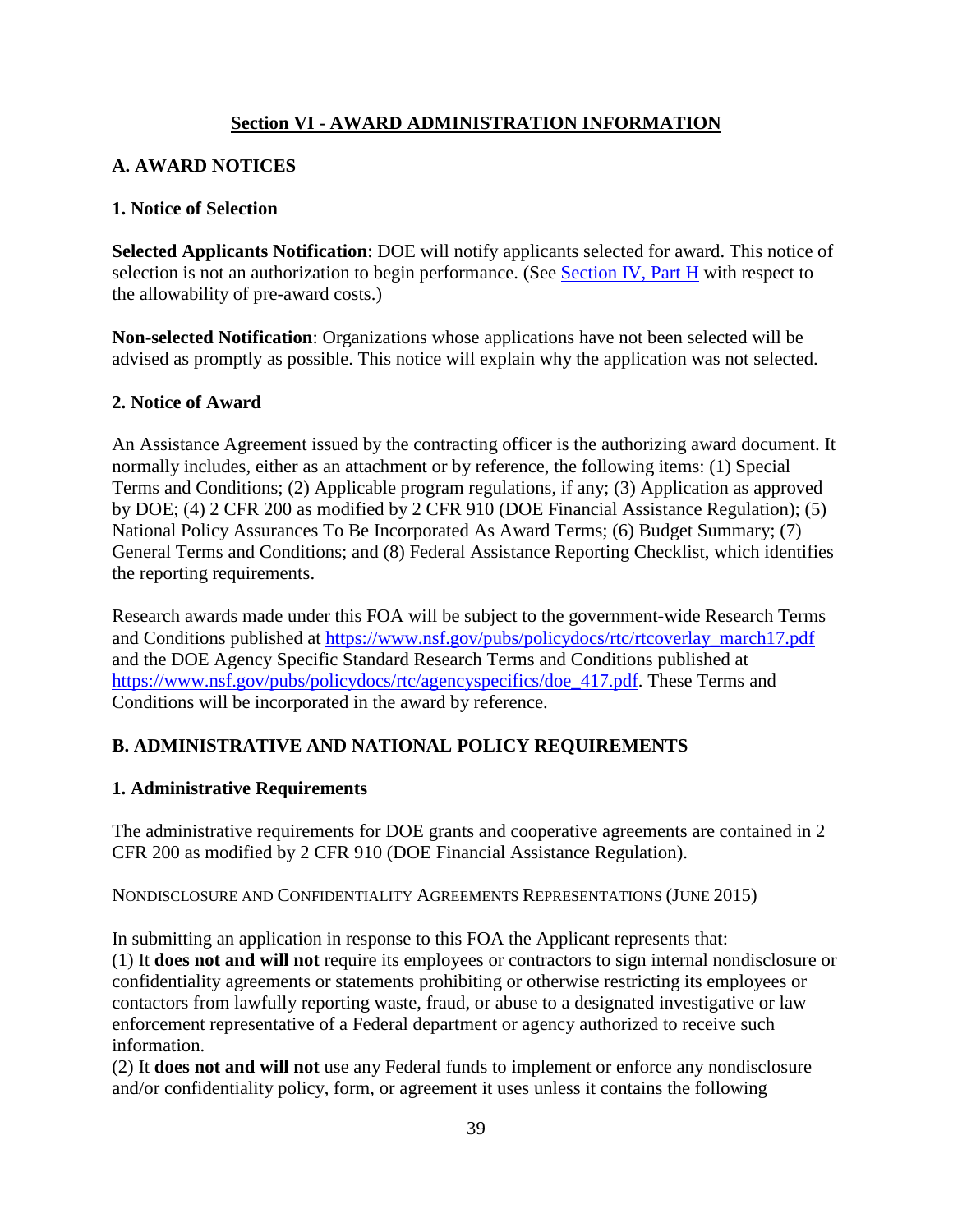provisions:

a. *''These provisions are consistent with and do not supersede, conflict with, or otherwise alter the employee obligations, rights, or liabilities created by existing statute or Executive order relating to (1) classified information, (2) communications to Congress, (3) the reporting to an Inspector General of a violation of any law, rule, or regulation, or mismanagement, a gross waste of funds, an abuse of authority, or a substantial and specific danger to public health or safety, or (4) any other whistleblower protection. The definitions, requirements, obligations, rights, sanctions, and liabilities created by controlling Executive orders and statutory provisions are incorporated into this agreement and are controlling.''*

b. The limitation above shall not contravene requirements applicable to Standard Form 312, Form 4414, or any other form issued by a Federal department or agency governing the nondisclosure of classified information.

c. Notwithstanding provision listed in paragraph (a), a nondisclosure or confidentiality policy form or agreement that is to be executed by a person connected with the conduct of an intelligence or intelligence-related activity, other than an employee or officer of the United States Government, may contain provisions appropriate to the particular activity for which such document is to be used. Such form or agreement shall, at a minimum, require that the person will not disclose any classified information received in the course of such activity unless specifically authorized to do so by the United States Government. Such nondisclosure or confidentiality forms shall also make it clear that they do not bar disclosures to Congress, or to an authorized official of an executive agency or the Department of Justice, that are essential to reporting a substantial violation of law.

#### REGISTRATION REQUIREMENTS

Additional administrative requirements for DOE grants and cooperative agreements are contained in 2 CFR 25 (See: [www.eCFR.gov\)](https://www.ecfr.gov/). Prime awardees must keep their data in SAM current at [www.SAM.gov.](https://www.sam.gov/) SAM is the government-wide system that replaced the Central Contractor Registry (CCR). If you had an active registration in the CCR, you have an active registration in SAM. Subawardees at all tiers must obtain DUNS numbers and provide the DUNS to the prime awardee before the subaward can be issued.

#### SUBAWARD AND EXECUTIVE REPORTING

Additional administrative requirements necessary for DOE grants and cooperative agreements to comply with the Federal Funding and Transparency Act of 2006 (FFATA) are contained in 2 CFR 170. (See: [www.eCFR.gov](https://www.ecfr.gov/)). Prime awardees must register with the new FSRS database and report the required data on their first tier subawardees. Prime awardees must report the executive compensation for their own executives as part of their registration profile in SAM.

#### PROHIBITION ON LOBBYING ACTIVITY

By accepting funds under this award, you agree that none of the funds obligated on the award shall be expended, directly or indirectly, to influence congressional action on any legislation or appropriation matters pending before Congress, other than to communicate to Members of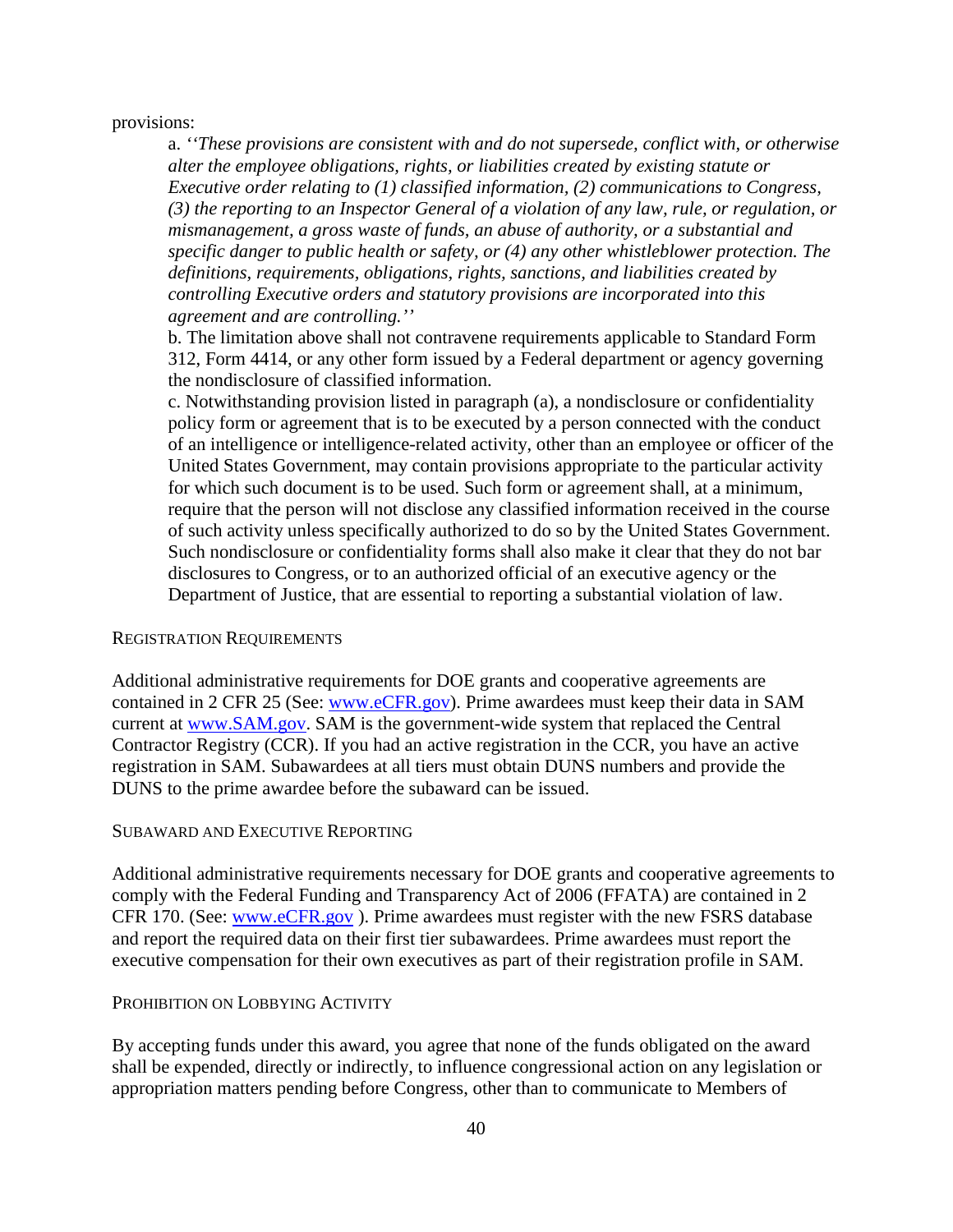Congress as described in 18 USC 1913. This restriction is in addition to those prescribed elsewhere in statute and regulation.

# **2. Terms and Conditions**

The DOE Special Terms and Conditions for Use in Most Grants and Cooperative Agreements are located at [https://energy.gov/management/office-management/operational](https://energy.gov/management/office-management/operational-management/financial-assistance/financial-assistance-forms)[management/financial-assistance/financial-assistance-forms](https://energy.gov/management/office-management/operational-management/financial-assistance/financial-assistance-forms) under Award Terms.

The standard DOE financial assistance intellectual property provisions applicable to various types of recipients are located at: <https://energy.gov/gc/standard-intellectual-property-ip-provisions-financial-assistance-awards>

# **3. National Policy Assurances**

The National Policy Assurances To Be Incorporated As Award Terms are located at [https://energy.gov/management/office-management/operational-management/financial](https://energy.gov/management/office-management/operational-management/financial-assistance/financial-assistance-forms)[assistance/financial-assistance-forms](https://energy.gov/management/office-management/operational-management/financial-assistance/financial-assistance-forms) under Award Terms.

### **4. Statement of Substantial Involvement**

DOE does not anticipate awarding cooperative agreements under this FOA. If a cooperative agreement is to be awarded, the DOE contract specialist and DOE project officer will negotiate a Statement of Substantial Involvement prior to award.

# **5. Additional Conditions**

### CONFERENCE SPENDING (FEBRUARY 2015)

The recipient shall not expend any funds on a conference not directly and programmatically related to the purpose for which the grant or cooperative agreement was awarded that would defray the cost to the United States Government of a conference held by any Executive branch department, agency, board, commission, or office for which the cost to the United States Government would otherwise exceed \$20,000, thereby circumventing the required notification by the head of any such Executive Branch department, agency, board, commission, or office to the Inspector General (or senior ethics official for any entity without an Inspector General), of the date, location, and number of employees attending such conference.

### CORPORATE FELONY CONVICTION AND FEDERAL TAX LIABILITY REPRESENTATIONS (MARCH 2014)

In submitting an application in response to this FOA the Applicant represents that:

- It is **not** a corporation that has been convicted of a felony criminal violation under any Federal law within the preceding 24 months,
- It is **not** a corporation that has any unpaid Federal tax liability that has been assessed, for which all judicial and administrative remedies have been exhausted or have lapsed, and that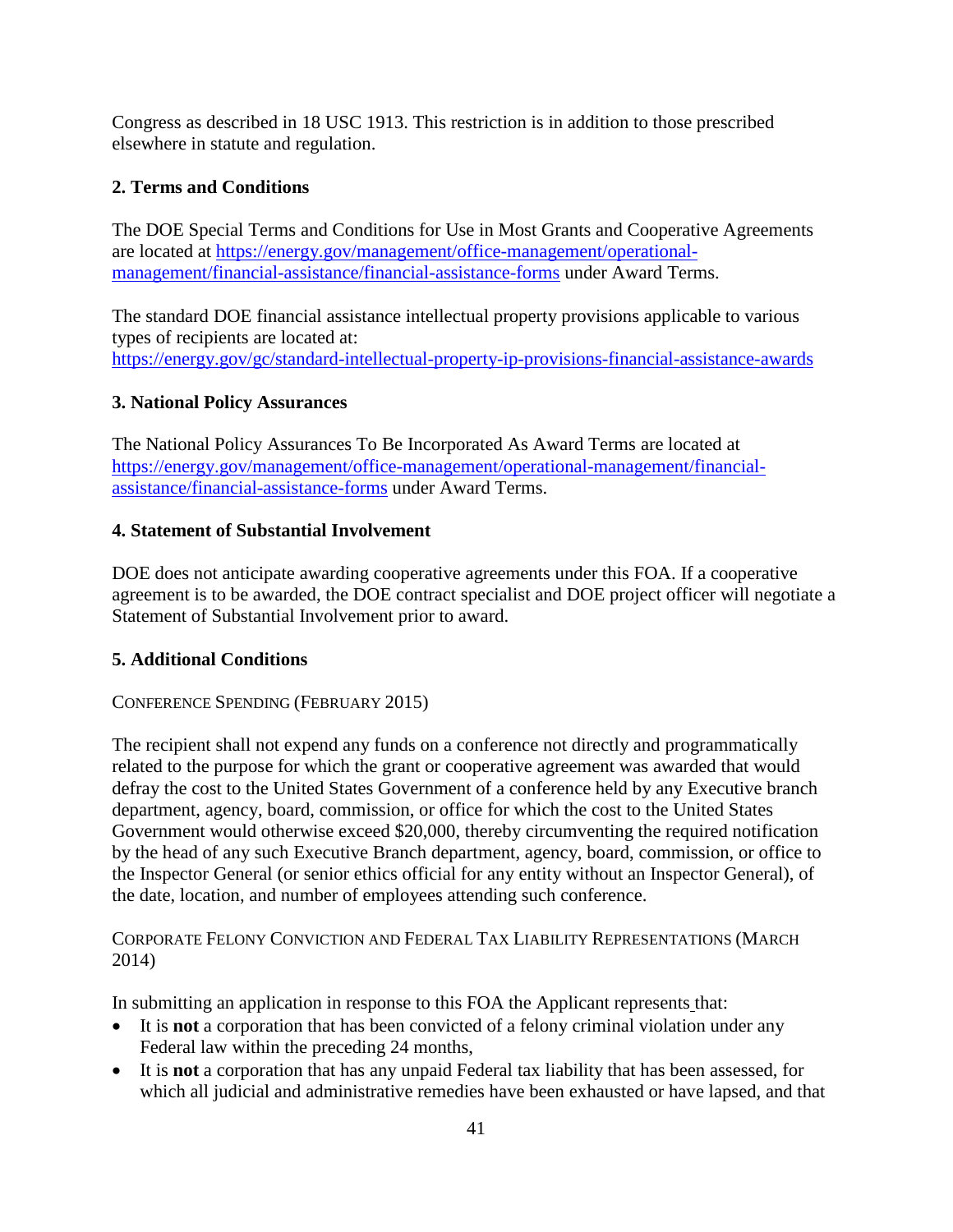is not being paid in a timely manner pursuant to an agreement with the authority responsible for collecting the tax liability.

For purposes of these representations the following definitions apply:

• A Corporation includes any entity that has filed articles of incorporation in any of the 50 states, the District of Columbia, or the various territories of the United States [but not foreign corporations]. It includes both for-profit and non-profit organizations.

#### **PUBLICATIONS**

The recipient is expected to publish or otherwise make publicly available the results of the work conducted under any award resulting from this FOA. Publications and other methods of public communication describing any work based on or developed under an award resulting from this FOA must contain an acknowledgment of SC support. The format for such acknowledgments is provided at [https://science.energy.gov/funding-opportunities/acknowledgements/.](https://science.energy.gov/funding-opportunities/acknowledgements/) The author's copy of any peer-reviewed manuscript accepted for funding must be announced to DOE's Office of Scientific and Technical Information (OSTI) and made publicly available in accordance with the instructions contained in the Reporting Requirements Checklist incorporated in all Assistance Agreements.

### <span id="page-46-0"></span>**C. REPORTING**

Reporting requirements are identified on the Federal Assistance Reporting Checklist, DOE F 4600.2, attached to the award agreement. The checklist is available at [https://energy.gov/management/office-management/operational-management/financial](https://energy.gov/management/office-management/operational-management/financial-assistance/financial-assistance-forms)[assistance/financial-assistance-forms](https://energy.gov/management/office-management/operational-management/financial-assistance/financial-assistance-forms) under Award Forms.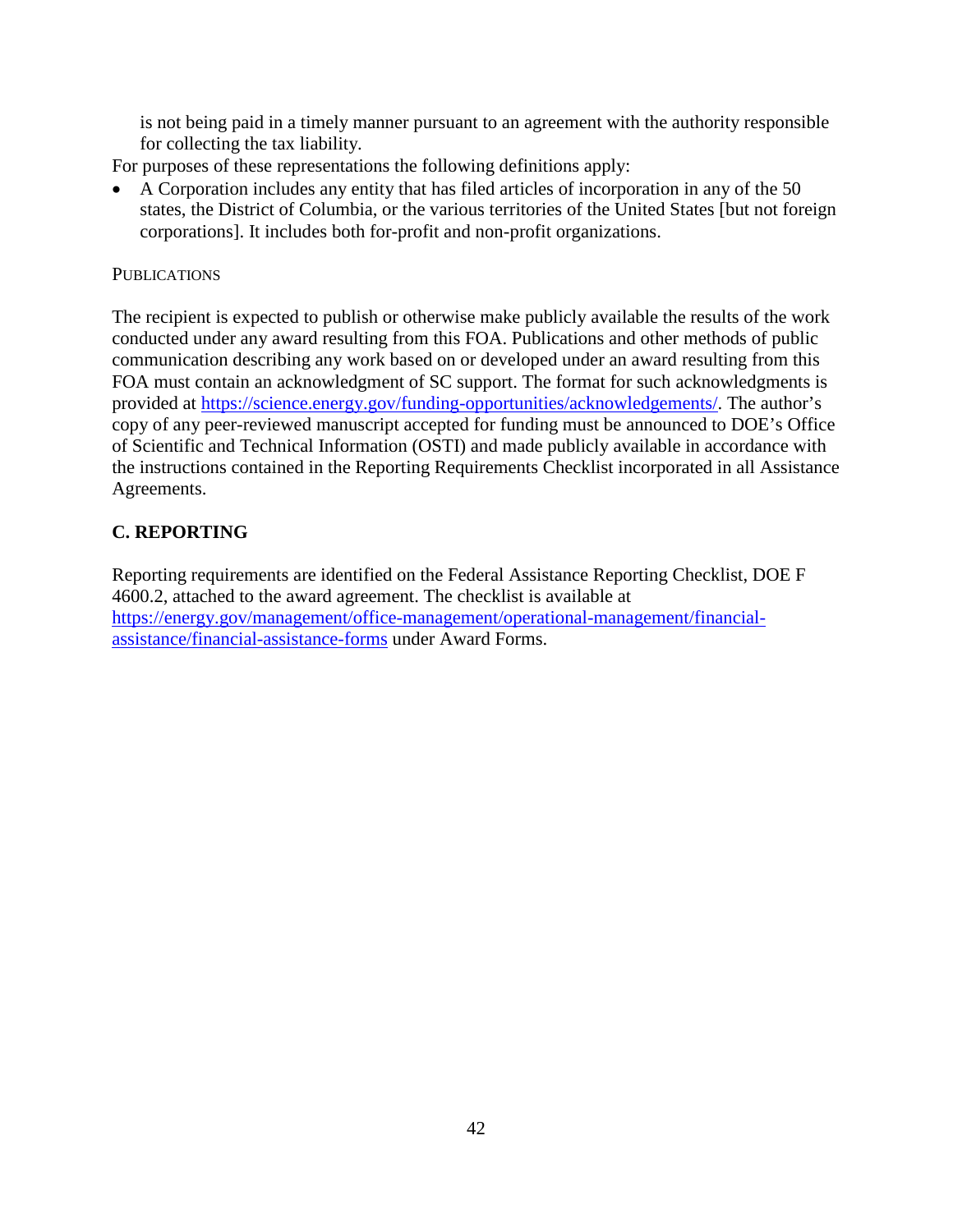#### **Section VII - QUESTIONS/AGENCY CONTACTS**

#### <span id="page-47-1"></span><span id="page-47-0"></span>**A. QUESTIONS**

Questions relating to the Grants.gov registration process, system requirements, how an application form works, or the submittal process must be directed to Grants.gov at 1-800- 518-4726 or [support@Grants.gov.](mailto:support@grants.gov) DOE cannot answer these questions.

Please only contact the Grants.gov help desk for questions related to Grants.gov.

For help with PAMS, click the "External User Guide" link on the PAMS website, [https://pamspublic.science.energy.gov/.](https://pamspublic.science.energy.gov/) You may also contact the PAMS Help Desk, which can be reached Monday through Friday, 9AM – 5:30 PM Eastern Time. Telephone: (855) 818-1846 (toll free) or (301) 903-9610, Email: [sc.pams-helpdesk@science.doe.gov.](mailto:sc.pams-helpdesk@science.doe.gov) All submission and inquiries about this FOA should reference **DE-FOA-0002122**.

Please contact the PAMS help desk for technological issues with the PAMS system.

Questions regarding the specific program areas and technical requirements may be directed to the technical contacts listed for each program within the FOA or below.

Please contact the program staff with all questions not directly related to the Grants.gov or PAMS systems.

| Grants.gov                | 800-518-4726 (toll-free)         |
|---------------------------|----------------------------------|
| <b>Customer Support</b>   | support@Grants.gov               |
| <b>PAMS</b>               | 855-818-1846 (toll-free)         |
| <b>Customer Support</b>   | 301-903-9610                     |
|                           | sc.pams-helpdesk@science.doe.gov |
| Program Manager           | Dr. Steven L. Lee                |
| <b>Scientific Contact</b> | 301-903-5710                     |
|                           | Steven.Lee@science.doe.gov       |

### <span id="page-47-2"></span>**B. AGENCY CONTACTS**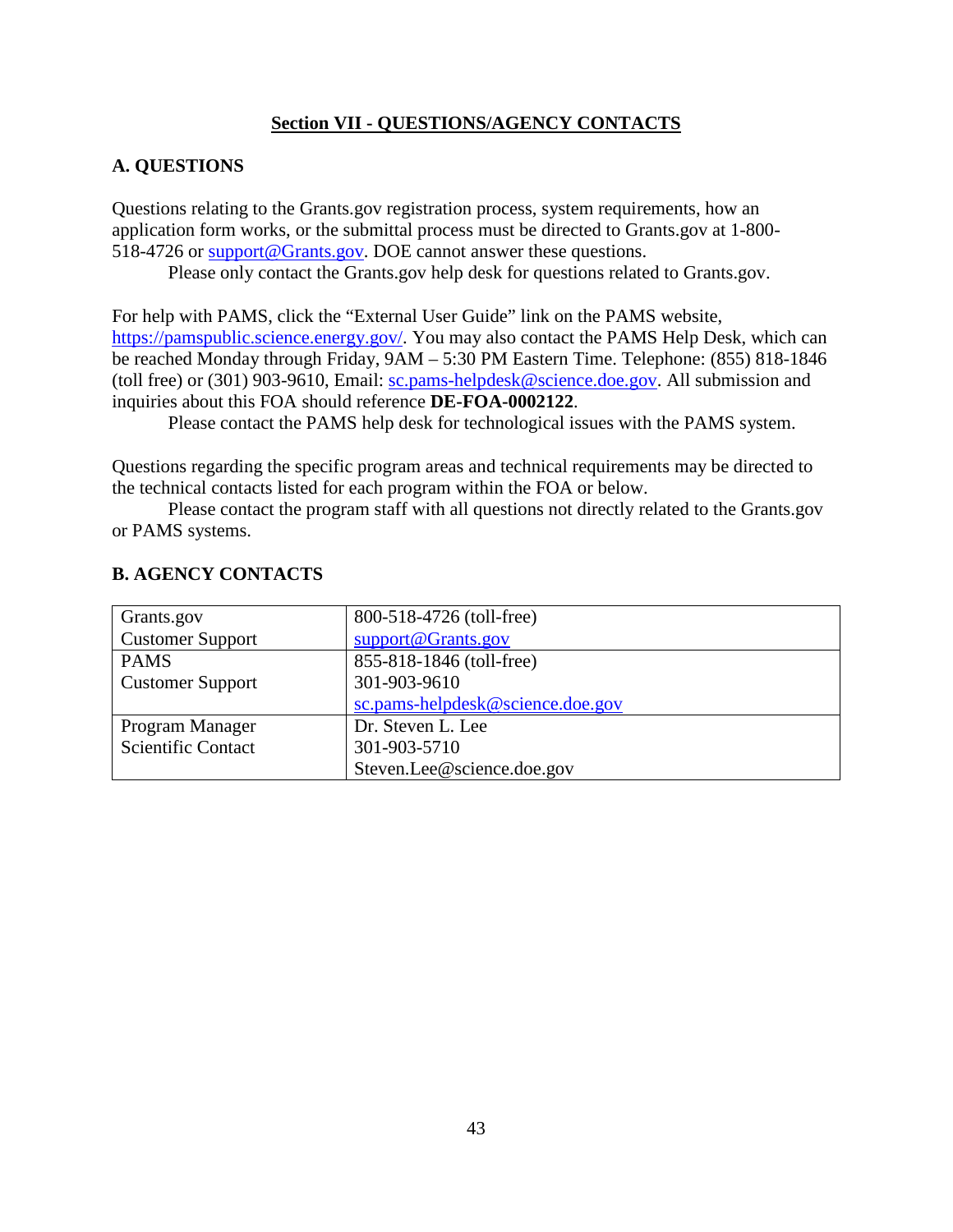### **Section VIII - OTHER INFORMATION**

### <span id="page-48-1"></span><span id="page-48-0"></span>**A. MODIFICATIONS**

Notices of any modifications to this FOA will be posted on Grants.gov and the FedConnect portal. You can receive an email when a modification or an FOA message is posted by registering with FedConnect as an interested party for this FOA. It is recommended that you register as soon after release of the FOA as possible to ensure you receive timely notice of any modifications or other FOAs. More information is available at [www.FedConnect.net.](https://www.fedconnect.net/)

# <span id="page-48-2"></span>**B. GOVERNMENT RIGHT TO REJECT OR NEGOTIATE**

DOE reserves the right, without qualification, to reject any or all applications received in response to this FOA and to select any application, in whole or in part, as a basis for negotiation and/or award.

### <span id="page-48-3"></span>**C. COMMITMENT OF PUBLIC FUNDS**

(a) A DOE financial assistance award is valid only if it is in writing and is signed, either in writing or electronically, by a DOE Contracting Officer.

(b) Recipients are free to accept or reject the award. A request to draw down DOE funds constitutes the Recipient's acceptance of the terms and conditions of this Award.

# <span id="page-48-4"></span>**D. PROPRIETARY APPLICATION INFORMATION**

Patentable ideas, trade secrets, proprietary or confidential commercial or financial information, disclosure of which may harm the applicant, should be included in an application only when such information is necessary to convey an understanding of the proposed project. The use and disclosure of such data may be restricted, provided the applicant includes the following legend on the first page of the project narrative and specifies the pages of the application which are to be restricted:

"The data contained in pages \_\_\_\_\_ of this application have been submitted in confidence and contain trade secrets or proprietary information, and such data shall be used or disclosed only for evaluation purposes, provided that if this applicant receives an award as a result of or in connection with the submission of this application, DOE shall have the right to use or disclose the data herein to the extent provided in the award. This restriction does not limit the government's right to use or disclose data obtained without restriction from any source, including the applicant."

To protect such data, each line or paragraph on the pages containing such data must be specifically identified and marked with a legend similar to the following:

"The following contains proprietary information that (name of applicant) requests not be released to persons outside the Government, except for purposes of review and evaluation."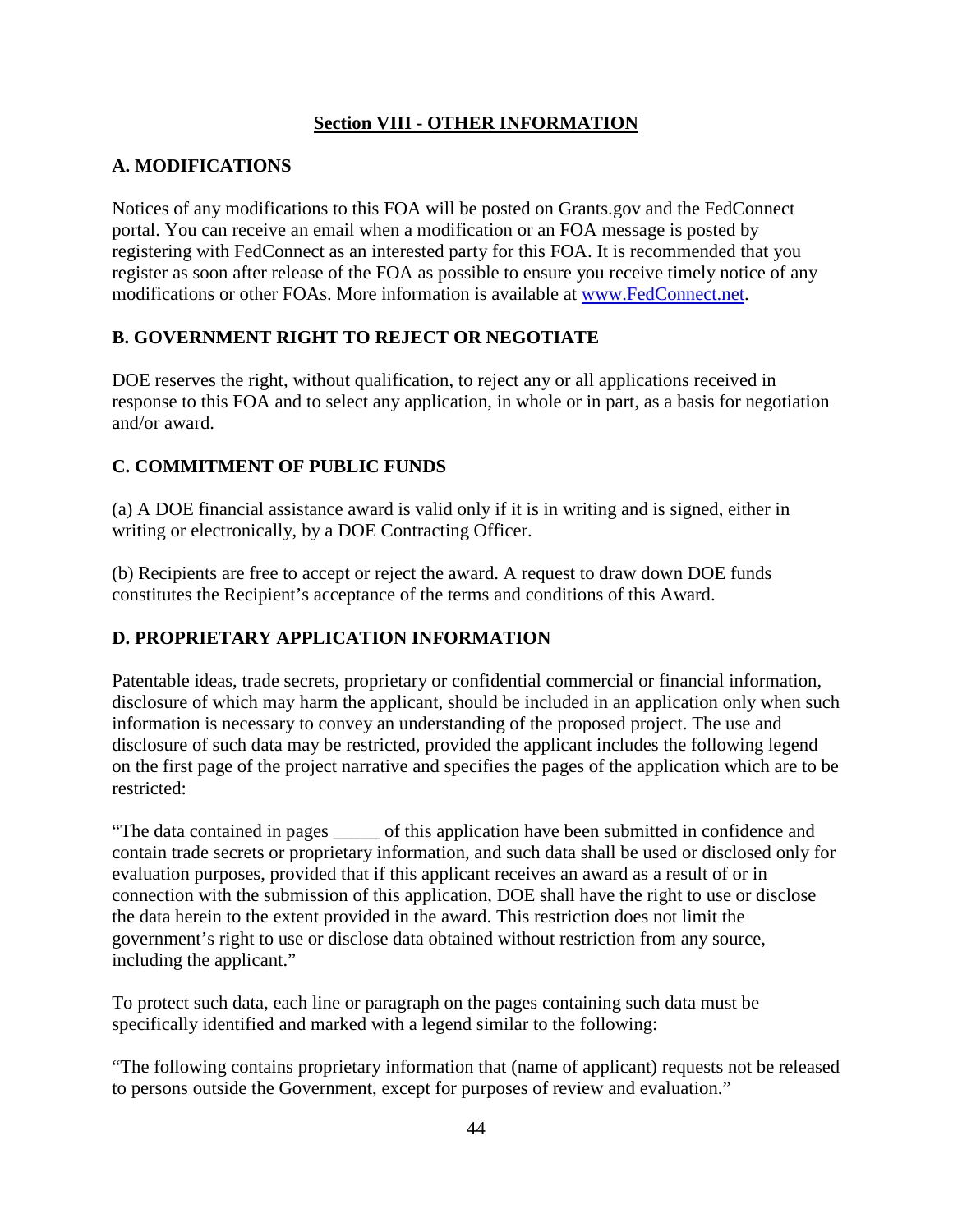### <span id="page-49-0"></span>**E. EVALUATION AND ADMINISTRATION BY NON-FEDERAL PERSONNEL**

In conducting the merit review evaluation, the Government may seek the advice of qualified non-Federal personnel as reviewers. The Government may also use non-Federal personnel to conduct routine, nondiscretionary administrative activities. The applicant, by submitting its application, consents to the use of non-Federal reviewers/administrators. Non-Federal reviewers must sign a conflict of interest agreement and a certificate of confidentiality prior to reviewing an application. Non-Federal personnel conducting administrative activities must sign a nondisclosure agreement.

### <span id="page-49-1"></span>**F. INTELLECTUAL PROPERTY DEVELOPED UNDER THIS PROGRAM**

**Patent Rights:** The government will have certain statutory rights in an invention that is conceived or first actually reduced to practice under a DOE award. 42 USC 5908 provides that title to such inventions vests in the United States, except where 35 USC 202 provides otherwise for nonprofit organizations or small business firms. However, the Secretary of Energy may waive all or any part of the rights of the United States subject to certain conditions. (See "Notice of Right to Request Patent Waiver" in paragraph G below.)

**Rights in Technical Data**: Normally, the government has unlimited rights in technical data created under a DOE agreement. Delivery or third party licensing of proprietary software or data developed solely at private expense will not normally be required except as specifically negotiated in a particular agreement to satisfy DOE's own needs or to insure the commercialization of technology developed under a DOE agreement.

# <span id="page-49-2"></span>**G. NOTICE OF RIGHT TO REQUEST PATENT WAIVER**

Applicants may request a waiver of all or any part of the rights of the United States in inventions conceived or first actually reduced to practice in performance of an agreement as a result of this FOA, in advance of or within 30 days after the effective date of the award. Even if such advance waiver is not requested or the request is denied, the recipient will have a continuing right under the award to request a waiver of the rights of the United States in identified inventions, i.e., individual inventions conceived or first actually reduced to practice in performance of the award. Any patent waiver that may be granted is subject to certain terms and conditions in 10 CFR 784. For more information, see [https://energy.gov/gc/services/technology-transfer-and](https://energy.gov/gc/services/technology-transfer-and-procurement/office-assistant-general-counsel-technology-transf-1)[procurement/office-assistant-general-counsel-technology-transf-1](https://energy.gov/gc/services/technology-transfer-and-procurement/office-assistant-general-counsel-technology-transf-1)

Domestic small businesses and domestic nonprofit organizations will receive the patent rights clause at 37 CFR 401.14, i.e., the implementation of the Bayh-Dole Act. This clause permits domestic small business and domestic nonprofit organizations to retain title to subject inventions. Therefore, small businesses and nonprofit organizations do not need to request a waiver.

### <span id="page-49-3"></span>**H. NOTICE REGARDING ELIGIBLE/INELIGIBLE ACTIVITIES**

Eligible activities under this program include those, which describe and promote the